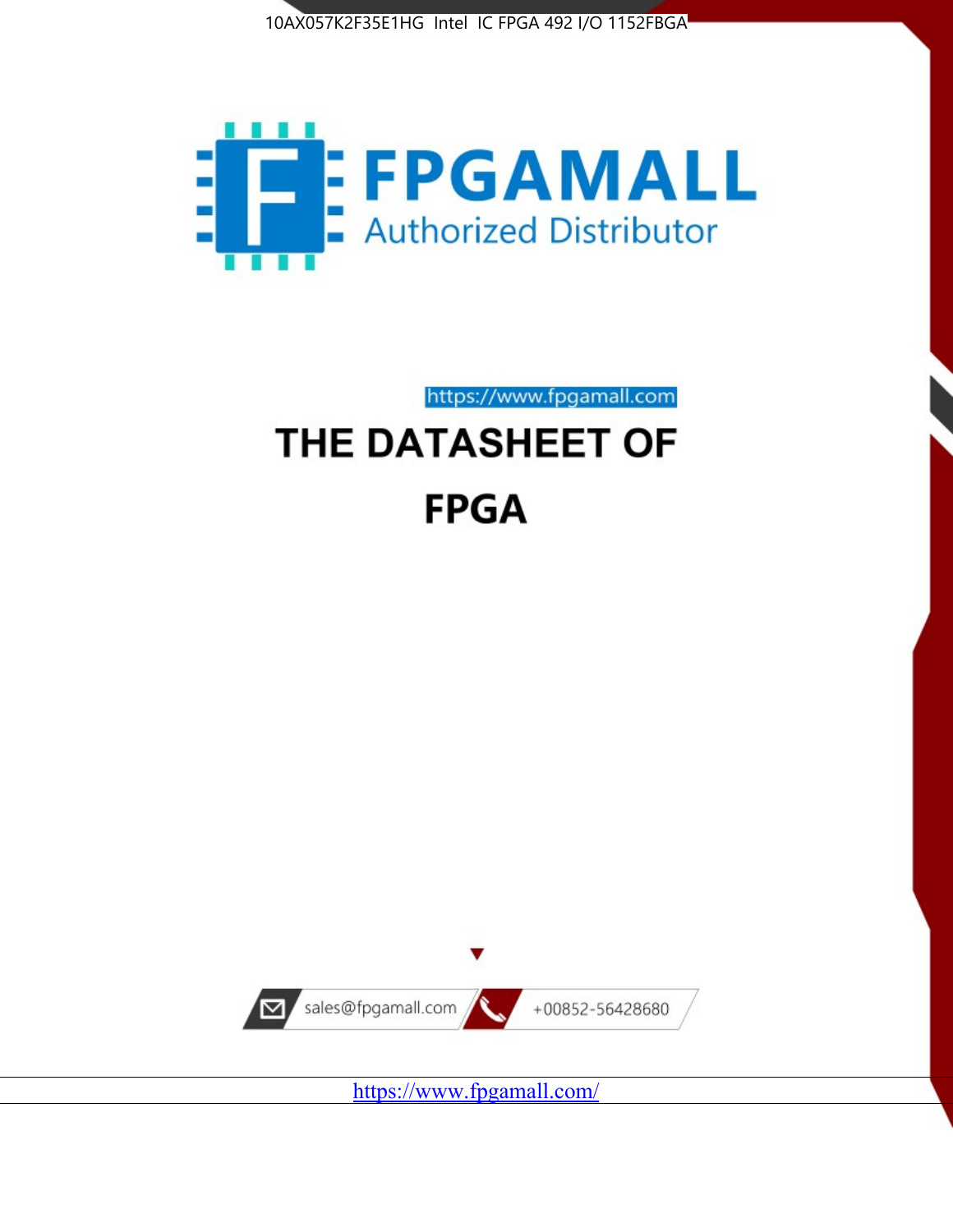10AX057K2F35E1HG Intel IC FPGA 492 I/O 1152FBGA



# **Intel® Arria® 10 Device Overview**



**A10-OVERVIEW | 2018.12.06** Latest document on the web: **[PDF](https://www.intel.com/content/dam/www/programmable/us/en/pdfs/literature/hb/arria-10/a10_overview.pdf)** | **[HTML](https://www.intel.com/content/www/us/en/programmable/documentation/sam1403480274650.html)**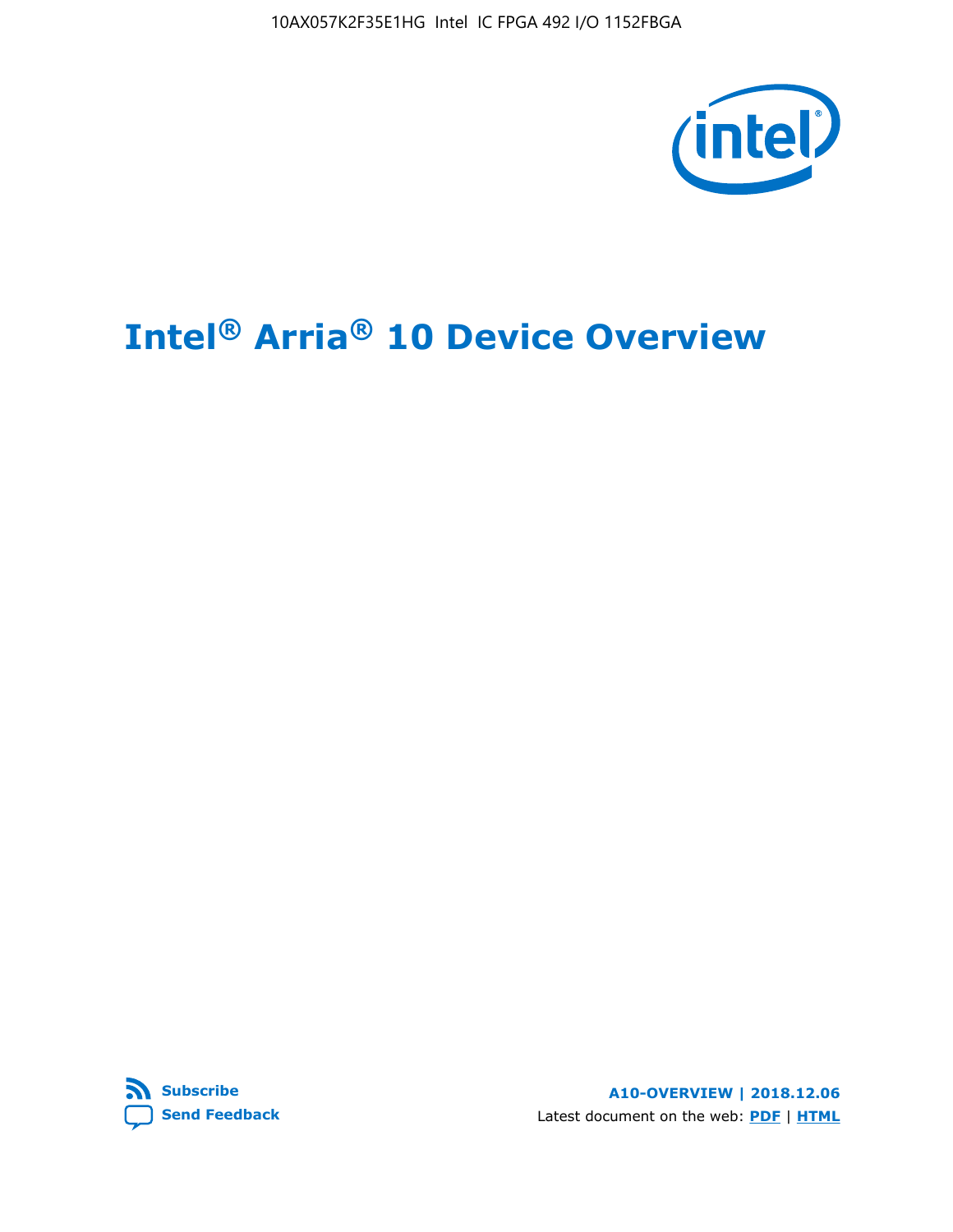

**Contents** 

# **Contents**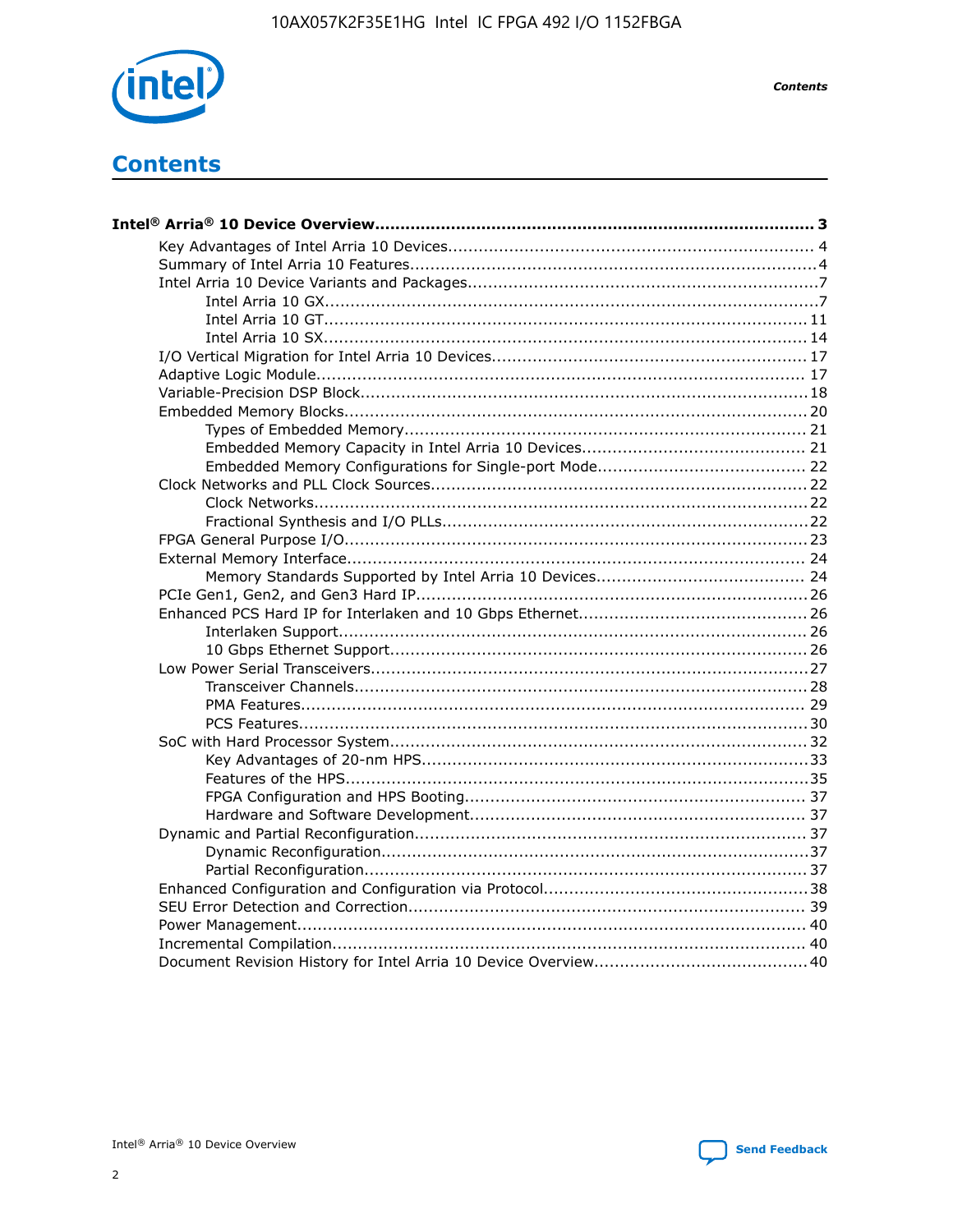**A10-OVERVIEW | 2018.12.06**

**[Send Feedback](mailto:FPGAtechdocfeedback@intel.com?subject=Feedback%20on%20Intel%20Arria%2010%20Device%20Overview%20(A10-OVERVIEW%202018.12.06)&body=We%20appreciate%20your%20feedback.%20In%20your%20comments,%20also%20specify%20the%20page%20number%20or%20paragraph.%20Thank%20you.)**



# **Intel® Arria® 10 Device Overview**

The Intel<sup>®</sup> Arria<sup>®</sup> 10 device family consists of high-performance and power-efficient 20 nm mid-range FPGAs and SoCs.

Intel Arria 10 device family delivers:

- Higher performance than the previous generation of mid-range and high-end FPGAs.
- Power efficiency attained through a comprehensive set of power-saving technologies.

The Intel Arria 10 devices are ideal for high performance, power-sensitive, midrange applications in diverse markets.

| <b>Market</b>         | <b>Applications</b>                                                                                                                       |
|-----------------------|-------------------------------------------------------------------------------------------------------------------------------------------|
| Wireless              | Channel and switch cards in remote radio heads<br>$\bullet$<br>Mobile backhaul<br>$\bullet$                                               |
| Wireline              | 40G/100G muxponders and transponders<br>٠<br>100G line cards<br>$\bullet$<br><b>Bridging</b><br>٠<br>Aggregation<br>$\bullet$             |
| <b>Broadcast</b>      | Studio switches<br>$\bullet$<br>Servers and transport<br>$\bullet$<br>Videoconferencing<br>٠<br>Professional audio and video<br>$\bullet$ |
| Computing and Storage | Flash cache<br>$\bullet$<br>Cloud computing servers<br>$\bullet$<br>Server acceleration<br>$\bullet$                                      |
| Medical               | Diagnostic scanners<br>$\bullet$<br>Diagnostic imaging<br>$\bullet$                                                                       |
| Military              | Missile guidance and control<br>$\bullet$<br>Radar<br>$\bullet$<br>Electronic warfare<br>$\bullet$<br>Secure communications<br>٠          |

#### **Table 1. Sample Markets and Ideal Applications for Intel Arria 10 Devices**

#### **Related Information**

- [Intel Arria 10 Device Handbook: Known Issues](http://www.altera.com/support/kdb/solutions/rd07302013_646.html) Lists the planned updates to the *Intel Arria 10 Device Handbook* chapters.
- [Intel Arria 10 GX/GT Device Errata and Design Recommendations](https://www.intel.com/content/www/us/en/programmable/documentation/agz1493851706374.html#yqz1494433888646)
- [Intel Arria 10 SX Device Errata and Design Recommendations](https://www.intel.com/content/www/us/en/programmable/documentation/cru1462832385668.html#cru1462832558642)

Intel Corporation. All rights reserved. Intel, the Intel logo, Altera, Arria, Cyclone, Enpirion, MAX, Nios, Quartus and Stratix words and logos are trademarks of Intel Corporation or its subsidiaries in the U.S. and/or other countries. Intel warrants performance of its FPGA and semiconductor products to current specifications in accordance with Intel's standard warranty, but reserves the right to make changes to any products and services at any time without notice. Intel assumes no responsibility or liability arising out of the application or use of any information, product, or service described herein except as expressly agreed to in writing by Intel. Intel customers are advised to obtain the latest version of device specifications before relying on any published information and before placing orders for products or services. \*Other names and brands may be claimed as the property of others.

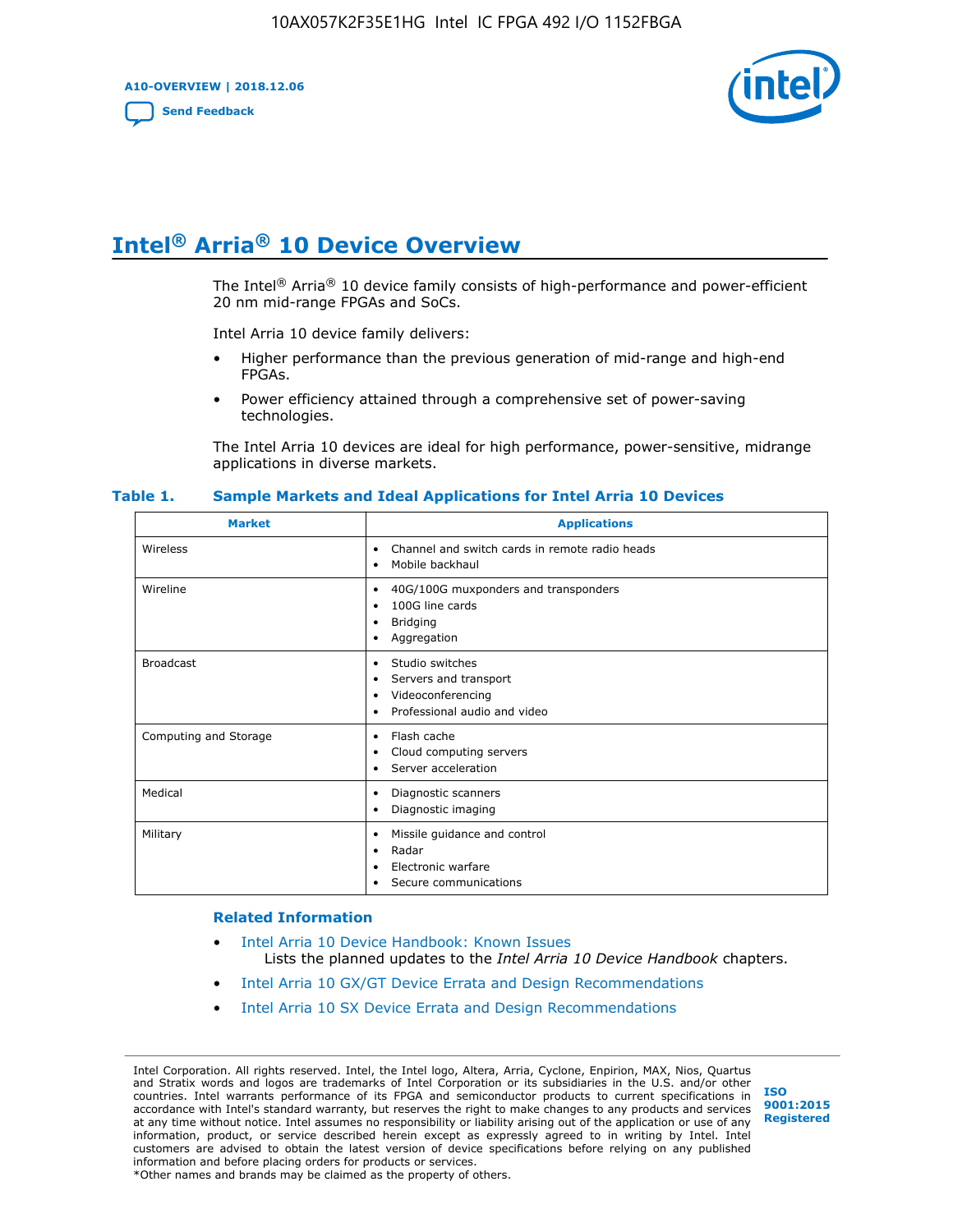

# **Key Advantages of Intel Arria 10 Devices**

## **Table 2. Key Advantages of the Intel Arria 10 Device Family**

| <b>Advantage</b>                                                                                          | <b>Supporting Feature</b>                                                                                                                                                                                                                                                                                                |
|-----------------------------------------------------------------------------------------------------------|--------------------------------------------------------------------------------------------------------------------------------------------------------------------------------------------------------------------------------------------------------------------------------------------------------------------------|
| Enhanced core architecture                                                                                | Built on TSMC's 20 nm process technology<br>٠<br>60% higher performance than the previous generation of mid-range FPGAs<br>٠<br>15% higher performance than the fastest previous-generation FPGA<br>٠                                                                                                                    |
| High-bandwidth integrated<br>transceivers                                                                 | Short-reach rates up to 25.8 Gigabits per second (Gbps)<br>٠<br>Backplane capability up to 12.5 Gbps<br>٠<br>Integrated 10GBASE-KR and 40GBASE-KR4 Forward Error Correction (FEC)<br>٠                                                                                                                                   |
| Improved logic integration and<br>hard IP blocks                                                          | 8-input adaptive logic module (ALM)<br>٠<br>Up to 65.6 megabits (Mb) of embedded memory<br>٠<br>Variable-precision digital signal processing (DSP) blocks<br>Fractional synthesis phase-locked loops (PLLs)<br>Hard PCI Express Gen3 IP blocks<br>Hard memory controllers and PHY up to 2,400 Megabits per second (Mbps) |
| Second generation hard<br>processor system (HPS) with<br>integrated ARM* Cortex*-A9*<br>MPCore* processor | Tight integration of a dual-core ARM Cortex-A9 MPCore processor, hard IP, and an<br>٠<br>FPGA in a single Intel Arria 10 system-on-a-chip (SoC)<br>Supports over 128 Gbps peak bandwidth with integrated data coherency between<br>$\bullet$<br>the processor and the FPGA fabric                                        |
| Advanced power savings                                                                                    | Comprehensive set of advanced power saving features<br>٠<br>Power-optimized MultiTrack routing and core architecture<br>٠<br>Up to 40% lower power compared to previous generation of mid-range FPGAs<br>٠<br>Up to 60% lower power compared to previous generation of high-end FPGAs                                    |

# **Summary of Intel Arria 10 Features**

## **Table 3. Summary of Features for Intel Arria 10 Devices**

| <b>Feature</b>                  | <b>Description</b>                                                                                                                                                                                                                                                                                                                                                                                 |
|---------------------------------|----------------------------------------------------------------------------------------------------------------------------------------------------------------------------------------------------------------------------------------------------------------------------------------------------------------------------------------------------------------------------------------------------|
| Technology                      | TSMC's 20-nm SoC process technology<br>Allows operation at a lower $V_{\text{CC}}$ level of 0.82 V instead of the 0.9 V standard $V_{\text{CC}}$ core voltage                                                                                                                                                                                                                                      |
| Packaging                       | 1.0 mm ball-pitch Fineline BGA packaging<br>٠<br>0.8 mm ball-pitch Ultra Fineline BGA packaging<br>Multiple devices with identical package footprints for seamless migration between different<br><b>FPGA</b> densities<br>Devices with compatible package footprints allow migration to next generation high-end<br>Stratix $@10$ devices<br>RoHS, leaded $(1)$ , and lead-free (Pb-free) options |
| High-performance<br>FPGA fabric | Enhanced 8-input ALM with four registers<br>Improved multi-track routing architecture to reduce congestion and improve compilation time<br>Hierarchical core clocking architecture<br>Fine-grained partial reconfiguration                                                                                                                                                                         |
| Internal memory<br>blocks       | M20K-20-Kb memory blocks with hard error correction code (ECC)<br>Memory logic array block (MLAB)-640-bit memory                                                                                                                                                                                                                                                                                   |
|                                 | continued                                                                                                                                                                                                                                                                                                                                                                                          |



<sup>(1)</sup> Contact Intel for availability.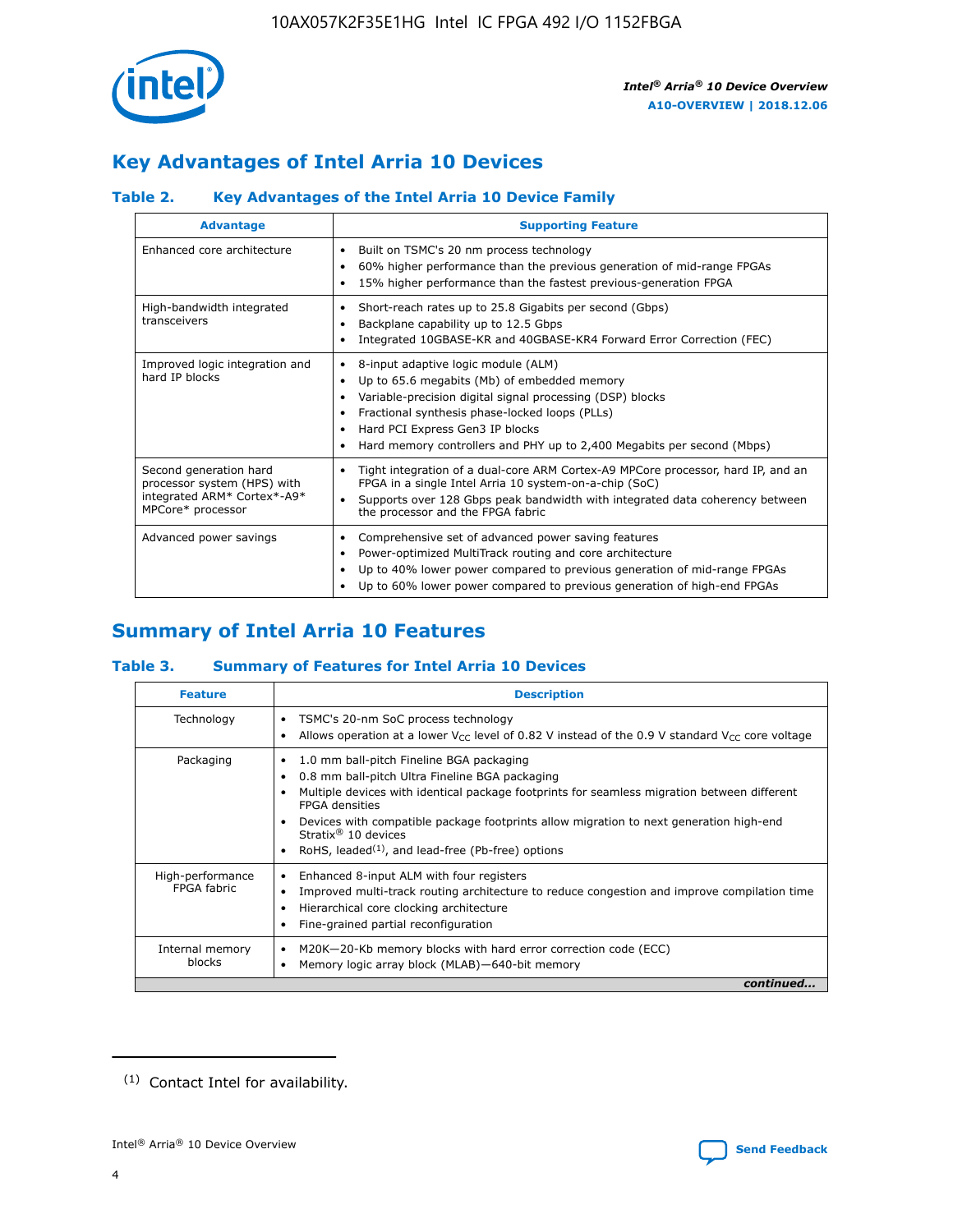r



| <b>Feature</b>                         |                                                                                                                | <b>Description</b>                                                                                                                                                                                                                                                                                                                                                                                                                                                                                                                                                                                                                                                                                                                                                                                                                                               |
|----------------------------------------|----------------------------------------------------------------------------------------------------------------|------------------------------------------------------------------------------------------------------------------------------------------------------------------------------------------------------------------------------------------------------------------------------------------------------------------------------------------------------------------------------------------------------------------------------------------------------------------------------------------------------------------------------------------------------------------------------------------------------------------------------------------------------------------------------------------------------------------------------------------------------------------------------------------------------------------------------------------------------------------|
| Embedded Hard IP<br>blocks             | Variable-precision DSP                                                                                         | Native support for signal processing precision levels from $18 \times 19$ to<br>$\bullet$<br>54 x 54<br>Native support for 27 x 27 multiplier mode<br>$\bullet$<br>64-bit accumulator and cascade for systolic finite impulse responses<br>(FIRs)<br>Internal coefficient memory banks<br>$\bullet$<br>Preadder/subtractor for improved efficiency<br>Additional pipeline register to increase performance and reduce<br>power<br>Supports floating point arithmetic:<br>- Perform multiplication, addition, subtraction, multiply-add,<br>multiply-subtract, and complex multiplication.<br>- Supports multiplication with accumulation capability, cascade<br>summation, and cascade subtraction capability.<br>- Dynamic accumulator reset control.<br>- Support direct vector dot and complex multiplication chaining<br>multiply floating point DSP blocks. |
|                                        | Memory controller                                                                                              | DDR4, DDR3, and DDR3L                                                                                                                                                                                                                                                                                                                                                                                                                                                                                                                                                                                                                                                                                                                                                                                                                                            |
|                                        | PCI Express*                                                                                                   | PCI Express (PCIe*) Gen3 (x1, x2, x4, or x8), Gen2 (x1, x2, x4, or x8)<br>and Gen1 (x1, x2, x4, or x8) hard IP with complete protocol stack,<br>endpoint, and root port                                                                                                                                                                                                                                                                                                                                                                                                                                                                                                                                                                                                                                                                                          |
|                                        | Transceiver I/O                                                                                                | 10GBASE-KR/40GBASE-KR4 Forward Error Correction (FEC)<br>PCS hard IPs that support:<br>- 10-Gbps Ethernet (10GbE)<br>- PCIe PIPE interface<br>- Interlaken<br>- Gbps Ethernet (GbE)<br>- Common Public Radio Interface (CPRI) with deterministic latency<br>support<br>- Gigabit-capable passive optical network (GPON) with fast lock-<br>time support<br>13.5G JESD204b<br>$\bullet$<br>8B/10B, 64B/66B, 64B/67B encoders and decoders<br>Custom mode support for proprietary protocols                                                                                                                                                                                                                                                                                                                                                                        |
| Core clock networks                    | $\bullet$                                                                                                      | Up to 800 MHz fabric clocking, depending on the application:<br>- 667 MHz external memory interface clocking with 2,400 Mbps DDR4 interface<br>- 800 MHz LVDS interface clocking with 1,600 Mbps LVDS interface<br>Global, regional, and peripheral clock networks<br>Clock networks that are not used can be gated to reduce dynamic power                                                                                                                                                                                                                                                                                                                                                                                                                                                                                                                      |
| Phase-locked loops<br>(PLLs)           | High-resolution fractional synthesis PLLs:<br>$\bullet$<br>Integer PLLs:<br>- Adjacent to general purpose I/Os | - Precision clock synthesis, clock delay compensation, and zero delay buffering (ZDB)<br>- Support integer mode and fractional mode<br>- Fractional mode support with third-order delta-sigma modulation<br>- Support external memory and LVDS interfaces                                                                                                                                                                                                                                                                                                                                                                                                                                                                                                                                                                                                        |
| FPGA General-purpose<br>$I/Os$ (GPIOs) | On-chip termination (OCT)<br>٠<br>$\bullet$                                                                    | 1.6 Gbps LVDS-every pair can be configured as receiver or transmitter<br>1.2 V to 3.0 V single-ended LVTTL/LVCMOS interfacing                                                                                                                                                                                                                                                                                                                                                                                                                                                                                                                                                                                                                                                                                                                                    |
| <b>External Memory</b><br>Interface    | $\bullet$                                                                                                      | Hard memory controller- DDR4, DDR3, and DDR3L support<br>$-$ DDR4-speeds up to 1,200 MHz/2,400 Mbps<br>- DDR3-speeds up to 1,067 MHz/2,133 Mbps<br>Soft memory controller—provides support for RLDRAM $3^{(2)}$ , QDR IV $^{(2)}$ , and QDR II+<br>continued                                                                                                                                                                                                                                                                                                                                                                                                                                                                                                                                                                                                     |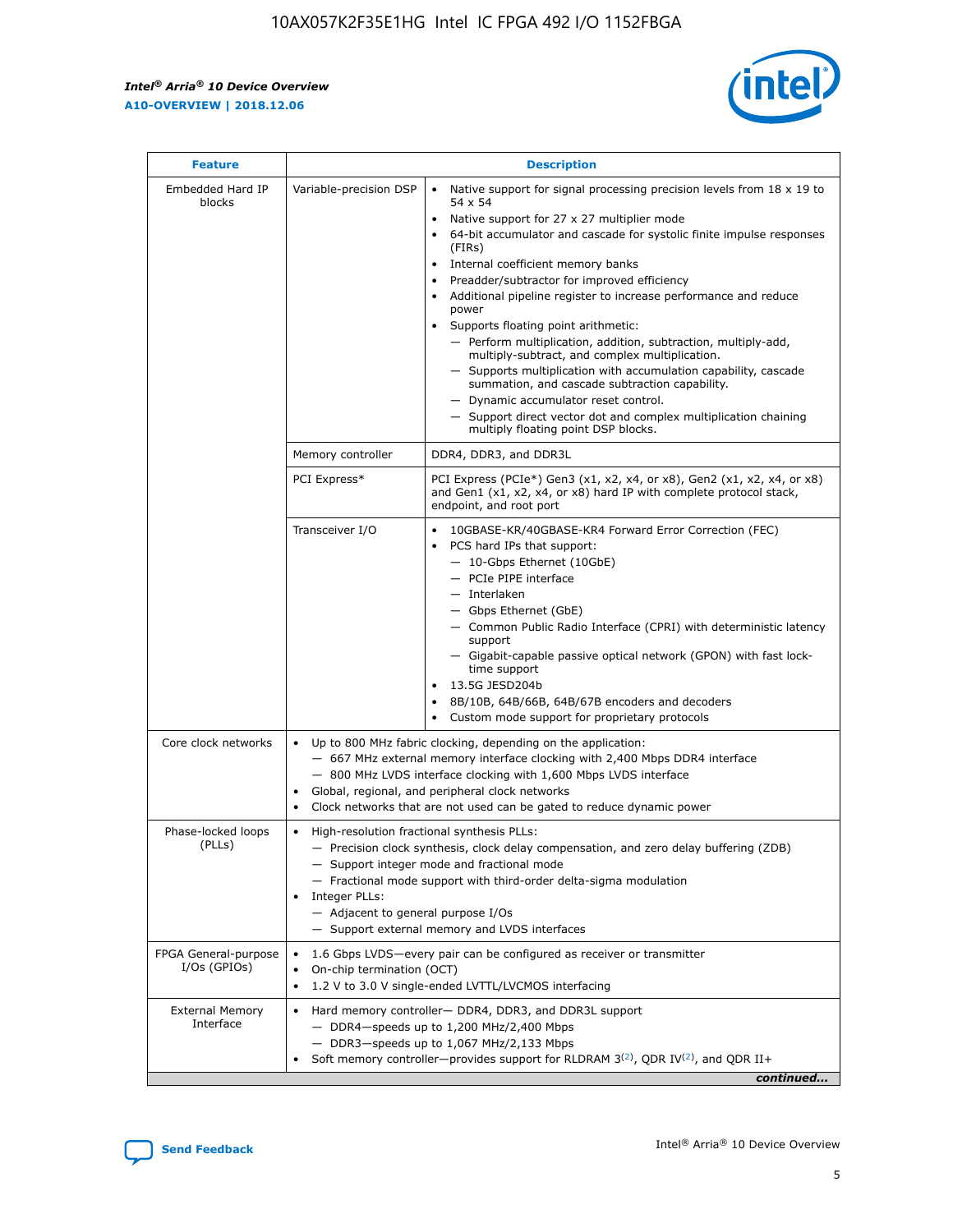

| <b>Feature</b>                                    | <b>Description</b>                                                                                                                                                                                                                                                                                                                                                                                                                                                                                                                                                                                                                                    |
|---------------------------------------------------|-------------------------------------------------------------------------------------------------------------------------------------------------------------------------------------------------------------------------------------------------------------------------------------------------------------------------------------------------------------------------------------------------------------------------------------------------------------------------------------------------------------------------------------------------------------------------------------------------------------------------------------------------------|
| Low-power serial<br>transceivers                  | • Continuous operating range:<br>- Intel Arria 10 GX-1 Gbps to 17.4 Gbps<br>- Intel Arria 10 GT-1 Gbps to 25.8 Gbps<br>Backplane support:<br>$-$ Intel Arria 10 GX-up to 12.5<br>- Intel Arria 10 GT-up to 12.5<br>Extended range down to 125 Mbps with oversampling<br>ATX transmit PLLs with user-configurable fractional synthesis capability<br>Electronic Dispersion Compensation (EDC) support for XFP, SFP+, QSFP, and CFP optical<br>module<br>Adaptive linear and decision feedback equalization<br>$\bullet$<br>Transmitter pre-emphasis and de-emphasis<br>$\bullet$<br>Dynamic partial reconfiguration of individual transceiver channels |
| <b>HPS</b><br>(Intel Arria 10 SX<br>devices only) | • Dual-core ARM Cortex-A9 MPCore processor-1.2 GHz CPU with<br>Processor and system<br>1.5 GHz overdrive capability<br>256 KB on-chip RAM and 64 KB on-chip ROM<br>System peripherals—general-purpose timers, watchdog timers, direct<br>memory access (DMA) controller, FPGA configuration manager, and<br>clock and reset managers<br>• Security features—anti-tamper, secure boot, Advanced Encryption<br>Standard (AES) and authentication (SHA)<br>ARM CoreSight* JTAG debug access port, trace port, and on-chip<br>trace storage                                                                                                               |
|                                                   | <b>External interfaces</b><br>Hard memory interface-Hard memory controller (2,400 Mbps DDR4,<br>$\bullet$<br>and 2,133 Mbps DDR3), Quad serial peripheral interface (QSPI) flash<br>controller, NAND flash controller, direct memory access (DMA)<br>controller, Secure Digital/MultiMediaCard (SD/MMC) controller<br>Communication interface-10/100/1000 Ethernet media access<br>$\bullet$<br>control (MAC), USB On-The-GO (OTG) controllers, I <sup>2</sup> C controllers,<br>UART 16550, serial peripheral interface (SPI), and up to 62<br>HPS GPIO interfaces (48 direct-share I/Os)                                                            |
|                                                   | • High-performance ARM AMBA* AXI bus bridges that support<br>Interconnects to core<br>simultaneous read and write<br>HPS-FPGA bridges-include the FPGA-to-HPS, HPS-to-FPGA, and<br>$\bullet$<br>lightweight HPS-to-FPGA bridges that allow the FPGA fabric to issue<br>transactions to slaves in the HPS, and vice versa<br>Configuration bridge that allows HPS configuration manager to<br>configure the core logic via dedicated 32-bit configuration port<br>FPGA-to-HPS SDRAM controller bridge-provides configuration<br>interfaces for the multiport front end (MPFE) of the HPS SDRAM<br>controller                                           |
| Configuration                                     | Tamper protection—comprehensive design protection to protect your valuable IP investments<br>Enhanced 256-bit advanced encryption standard (AES) design security with authentication<br>٠<br>Configuration via protocol (CvP) using PCIe Gen1, Gen2, or Gen3<br>continued                                                                                                                                                                                                                                                                                                                                                                             |

<sup>(2)</sup> Intel Arria 10 devices support this external memory interface using hard PHY with soft memory controller.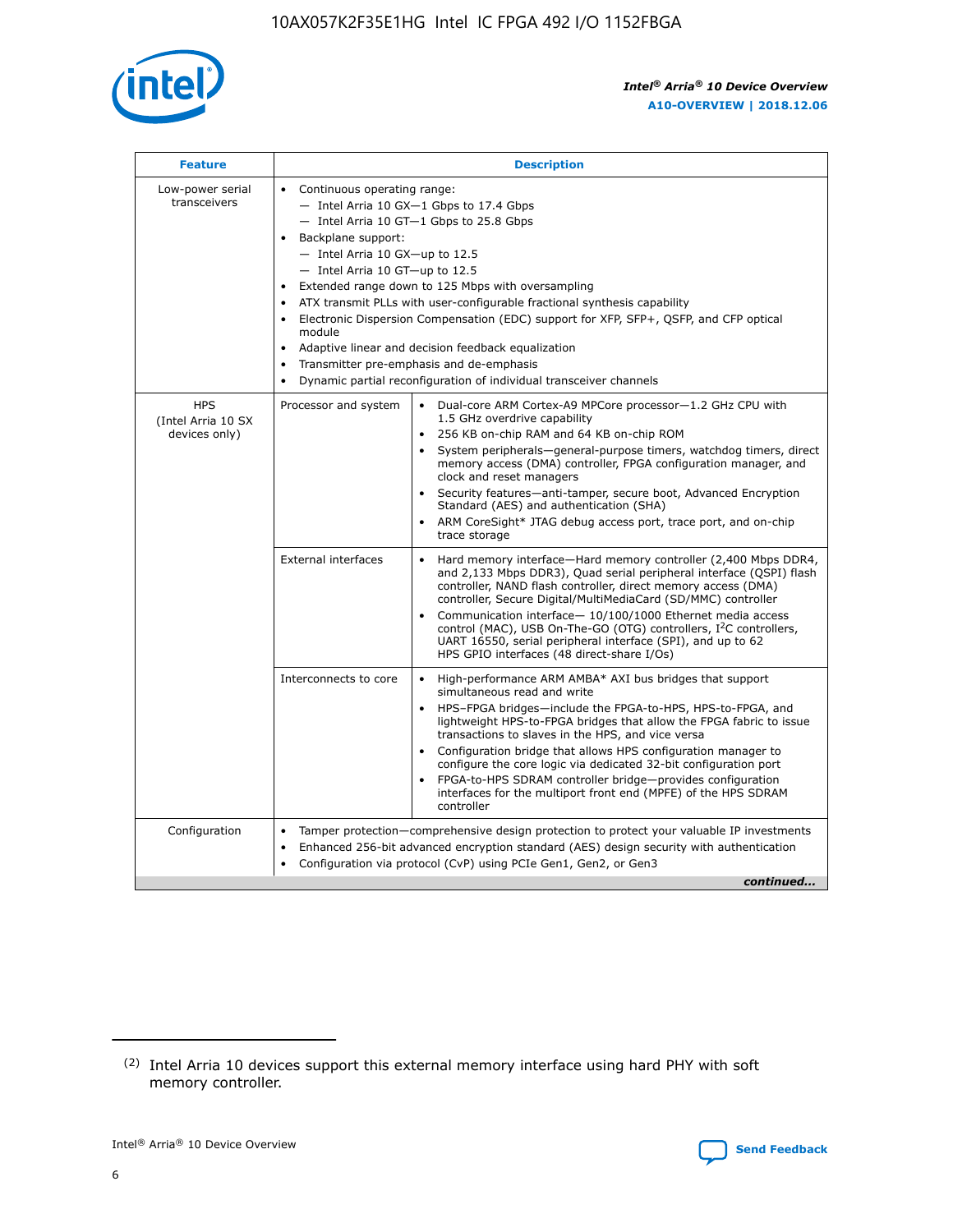

| <b>Feature</b>     | <b>Description</b>                                                                                                                                                                                               |
|--------------------|------------------------------------------------------------------------------------------------------------------------------------------------------------------------------------------------------------------|
|                    | Dynamic reconfiguration of the transceivers and PLLs<br>Fine-grained partial reconfiguration of the core fabric<br>Active Serial x4 Interface<br>$\bullet$                                                       |
| Power management   | SmartVID<br>Low static power device options<br>Programmable Power Technology<br>Intel Quartus <sup>®</sup> Prime integrated power analysis                                                                       |
| Software and tools | Intel Quartus Prime design suite<br>Transceiver toolkit<br>Platform Designer system integration tool<br>DSP Builder for Intel FPGAs<br>OpenCL <sup>™</sup> support<br>Intel SoC FPGA Embedded Design Suite (EDS) |

## **Related Information**

[Intel Arria 10 Transceiver PHY Overview](https://www.intel.com/content/www/us/en/programmable/documentation/nik1398707230472.html#nik1398706768037) Provides details on Intel Arria 10 transceivers.

## **Intel Arria 10 Device Variants and Packages**

#### **Table 4. Device Variants for the Intel Arria 10 Device Family**

| <b>Variant</b>    | <b>Description</b>                                                                                                                                                                                                     |
|-------------------|------------------------------------------------------------------------------------------------------------------------------------------------------------------------------------------------------------------------|
| Intel Arria 10 GX | FPGA featuring 17.4 Gbps transceivers for short reach applications with 12.5 backplane driving<br>capability.                                                                                                          |
| Intel Arria 10 GT | FPGA featuring:<br>17.4 Gbps transceivers for short reach applications with 12.5 backplane driving capability.<br>25.8 Gbps transceivers for supporting CAUI-4 and CEI-25G applications with CFP2 and CFP4<br>modules. |
| Intel Arria 10 SX | SoC integrating ARM-based HPS and FPGA featuring 17.4 Gbps transceivers for short reach<br>applications with 12.5 backplane driving capability.                                                                        |

## **Intel Arria 10 GX**

This section provides the available options, maximum resource counts, and package plan for the Intel Arria 10 GX devices.

The information in this section is correct at the time of publication. For the latest information and to get more details, refer to the Intel FPGA Product Selector.

#### **Related Information**

#### [Intel FPGA Product Selector](http://www.altera.com/products/selector/psg-selector.html) Provides the latest information on Intel products.

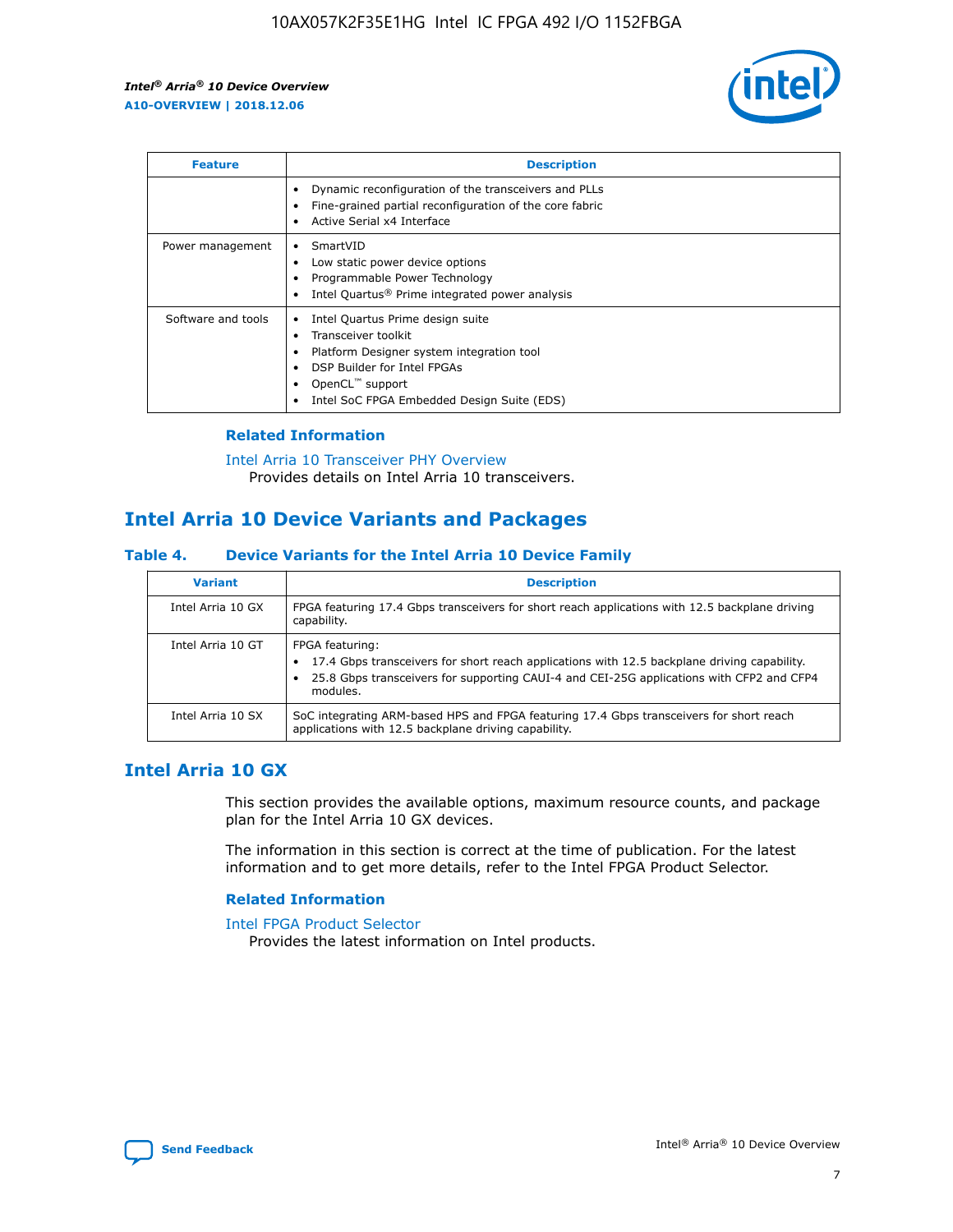

## **Available Options**





#### **Related Information**

[Transceiver Performance for Intel Arria 10 GX/SX Devices](https://www.intel.com/content/www/us/en/programmable/documentation/mcn1413182292568.html#mcn1413213965502) Provides more information about the transceiver speed grade.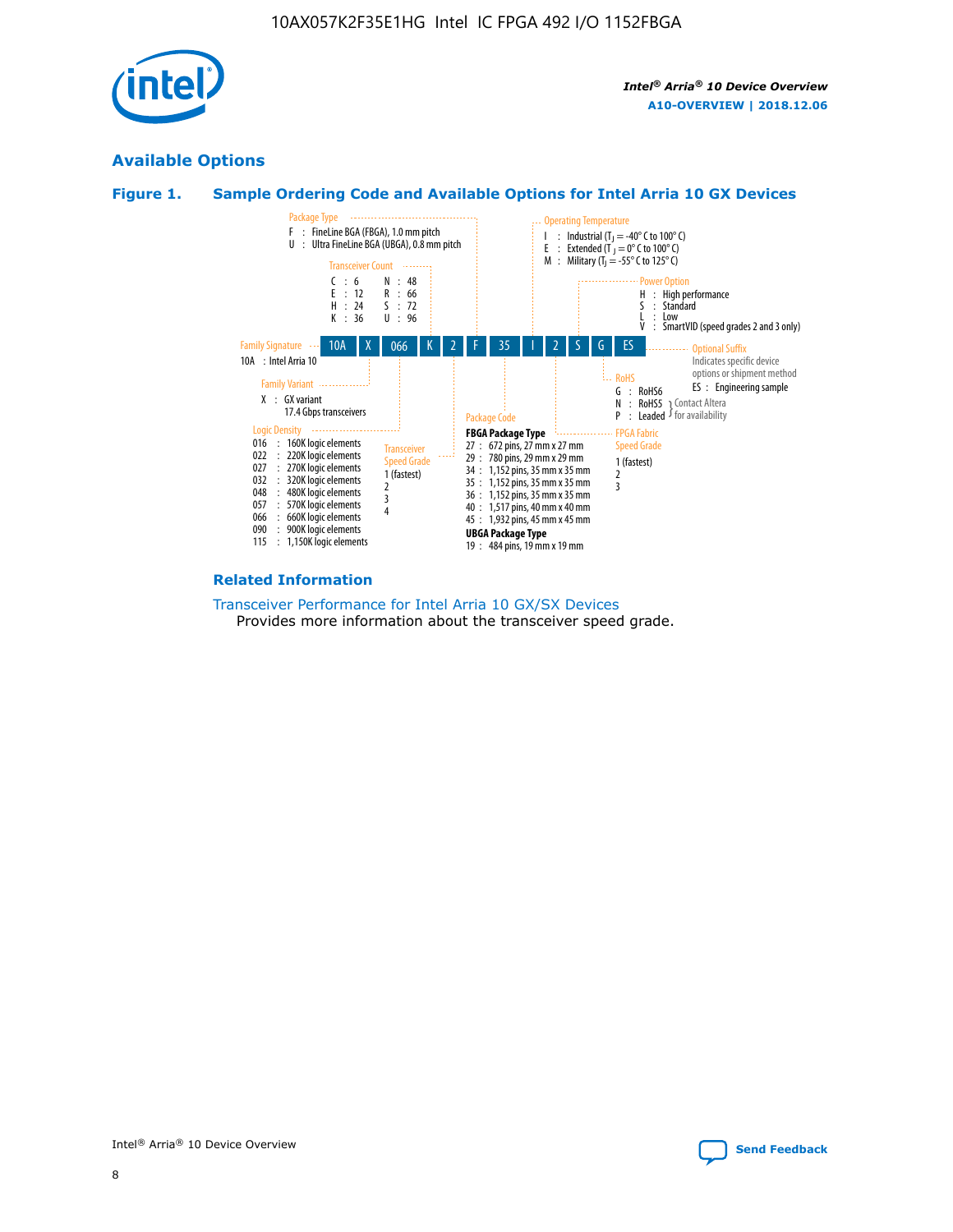

## **Maximum Resources**

#### **Table 5. Maximum Resource Counts for Intel Arria 10 GX Devices (GX 160, GX 220, GX 270, GX 320, and GX 480)**

| <b>Resource</b>         |                              | <b>Product Line</b> |                                |                |                |                |  |  |
|-------------------------|------------------------------|---------------------|--------------------------------|----------------|----------------|----------------|--|--|
|                         |                              | <b>GX 160</b>       | <b>GX 220</b><br><b>GX 270</b> |                | <b>GX 320</b>  | <b>GX 480</b>  |  |  |
| Logic Elements (LE) (K) |                              | 160                 | 220                            | 270            | 320            | 480            |  |  |
| <b>ALM</b>              |                              | 61,510              | 80,330                         | 101,620        | 119,900        | 183,590        |  |  |
| Register                |                              | 246,040             | 406,480<br>321,320             |                | 479,600        | 734,360        |  |  |
| Memory (Kb)             | M <sub>20</sub> K            | 8,800               | 11,740                         | 15,000         | 17,820         | 28,620         |  |  |
| <b>MLAB</b>             |                              | 1,050               | 1,690                          | 2,452<br>2,727 |                | 4,164          |  |  |
|                         | Variable-precision DSP Block |                     | 156<br>192<br>830<br>985       |                |                | 1,368          |  |  |
| 18 x 19 Multiplier      |                              | 312                 | 384                            | 1,970<br>1,660 |                | 2,736          |  |  |
| PLL                     | Fractional<br>Synthesis      | 6                   | 6                              | 8              | 8              | 12             |  |  |
|                         | I/O                          | 6                   | 6                              | 8              | 8              | 12             |  |  |
| 17.4 Gbps Transceiver   |                              | 12                  | 12                             | 24             | 24             | 36             |  |  |
| GPIO <sup>(3)</sup>     |                              | 288<br>288<br>384   |                                | 384            | 492            |                |  |  |
| LVDS Pair $(4)$         |                              | 120                 | 120                            | 168            | 168            | 222            |  |  |
| PCIe Hard IP Block      |                              | 1                   | 1                              | 2              | $\overline{2}$ | $\overline{2}$ |  |  |
| Hard Memory Controller  |                              | 6                   | 6                              | 8              | 8              | 12             |  |  |

<sup>(4)</sup> Each LVDS I/O pair can be used as differential input or output.



<sup>(3)</sup> The number of GPIOs does not include transceiver I/Os. In the Intel Quartus Prime software, the number of user I/Os includes transceiver I/Os.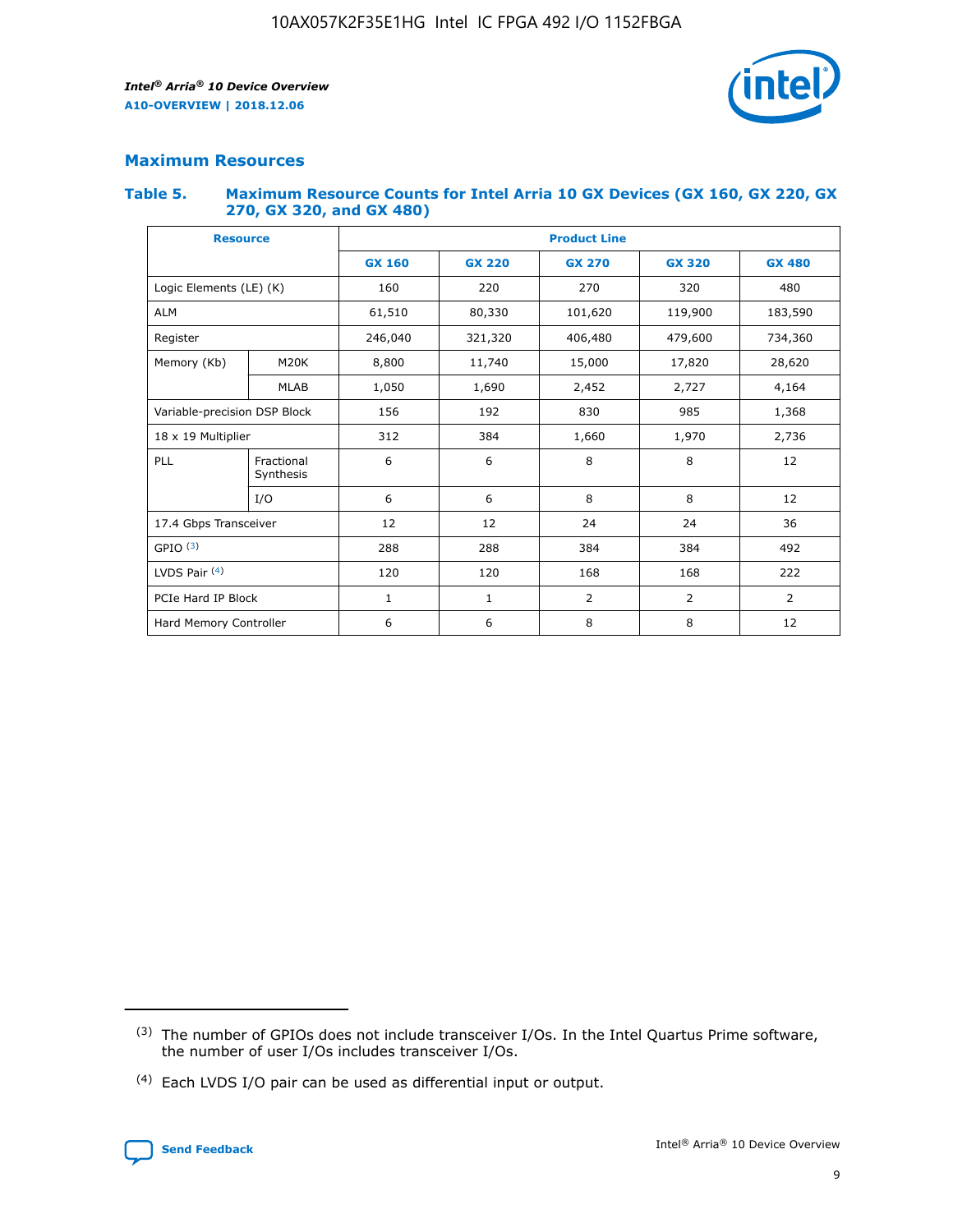

## **Table 6. Maximum Resource Counts for Intel Arria 10 GX Devices (GX 570, GX 660, GX 900, and GX 1150)**

|                              | <b>Resource</b>         | <b>Product Line</b> |                |                |                |  |  |  |
|------------------------------|-------------------------|---------------------|----------------|----------------|----------------|--|--|--|
|                              |                         | <b>GX 570</b>       | <b>GX 660</b>  | <b>GX 900</b>  | <b>GX 1150</b> |  |  |  |
| Logic Elements (LE) (K)      |                         | 570                 | 660            | 900            | 1,150          |  |  |  |
| <b>ALM</b>                   |                         | 217,080             | 251,680        | 339,620        | 427,200        |  |  |  |
| Register                     |                         | 868,320             | 1,006,720      | 1,358,480      | 1,708,800      |  |  |  |
| Memory (Kb)                  | <b>M20K</b>             | 36,000              | 42,620         | 48,460         | 54,260         |  |  |  |
| <b>MLAB</b>                  |                         | 5,096               | 5,788<br>9,386 |                | 12,984         |  |  |  |
| Variable-precision DSP Block |                         | 1,523               | 1,687          | 1,518          | 1,518          |  |  |  |
| $18 \times 19$ Multiplier    |                         | 3,046               | 3,374          | 3,036          | 3,036          |  |  |  |
| PLL                          | Fractional<br>Synthesis | 16                  | 16             | 32             | 32             |  |  |  |
| I/O                          |                         | 16                  | 16             | 16             | 16             |  |  |  |
| 17.4 Gbps Transceiver        |                         | 48                  | 48             | 96             | 96             |  |  |  |
| GPIO <sup>(3)</sup>          |                         | 696                 | 696            | 768            | 768            |  |  |  |
| LVDS Pair $(4)$              |                         | 324                 | 324            | 384            | 384            |  |  |  |
| PCIe Hard IP Block           |                         | 2                   | $\overline{2}$ | $\overline{4}$ | $\overline{4}$ |  |  |  |
| Hard Memory Controller       |                         | 16                  | 16             | 16             | 16             |  |  |  |

## **Package Plan**

## **Table 7. Package Plan for Intel Arria 10 GX Devices (U19, F27, and F29)**

Refer to I/O and High Speed I/O in Intel Arria 10 Devices chapter for the number of 3 V I/O, LVDS I/O, and LVDS channels in each device package.

| <b>Product Line</b> |         | <b>U19</b><br>$(19 \text{ mm} \times 19 \text{ mm})$<br>484-pin UBGA) |             |         | <b>F27</b><br>(27 mm × 27 mm,<br>672-pin FBGA) |             | <b>F29</b><br>(29 mm × 29 mm,<br>780-pin FBGA) |          |             |
|---------------------|---------|-----------------------------------------------------------------------|-------------|---------|------------------------------------------------|-------------|------------------------------------------------|----------|-------------|
|                     | 3 V I/O | LVDS I/O                                                              | <b>XCVR</b> | 3 V I/O | LVDS I/O                                       | <b>XCVR</b> | 3 V I/O                                        | LVDS I/O | <b>XCVR</b> |
| GX 160              | 48      | 192                                                                   | 6           | 48      | 192                                            | 12          | 48                                             | 240      | 12          |
| GX 220              | 48      | 192                                                                   | 6           | 48      | 192                                            | 12          | 48                                             | 240      | 12          |
| GX 270              |         |                                                                       |             | 48      | 192                                            | 12          | 48                                             | 312      | 12          |
| GX 320              |         |                                                                       |             | 48      | 192                                            | 12          | 48                                             | 312      | 12          |
| GX 480              |         |                                                                       |             |         |                                                |             | 48                                             | 312      | 12          |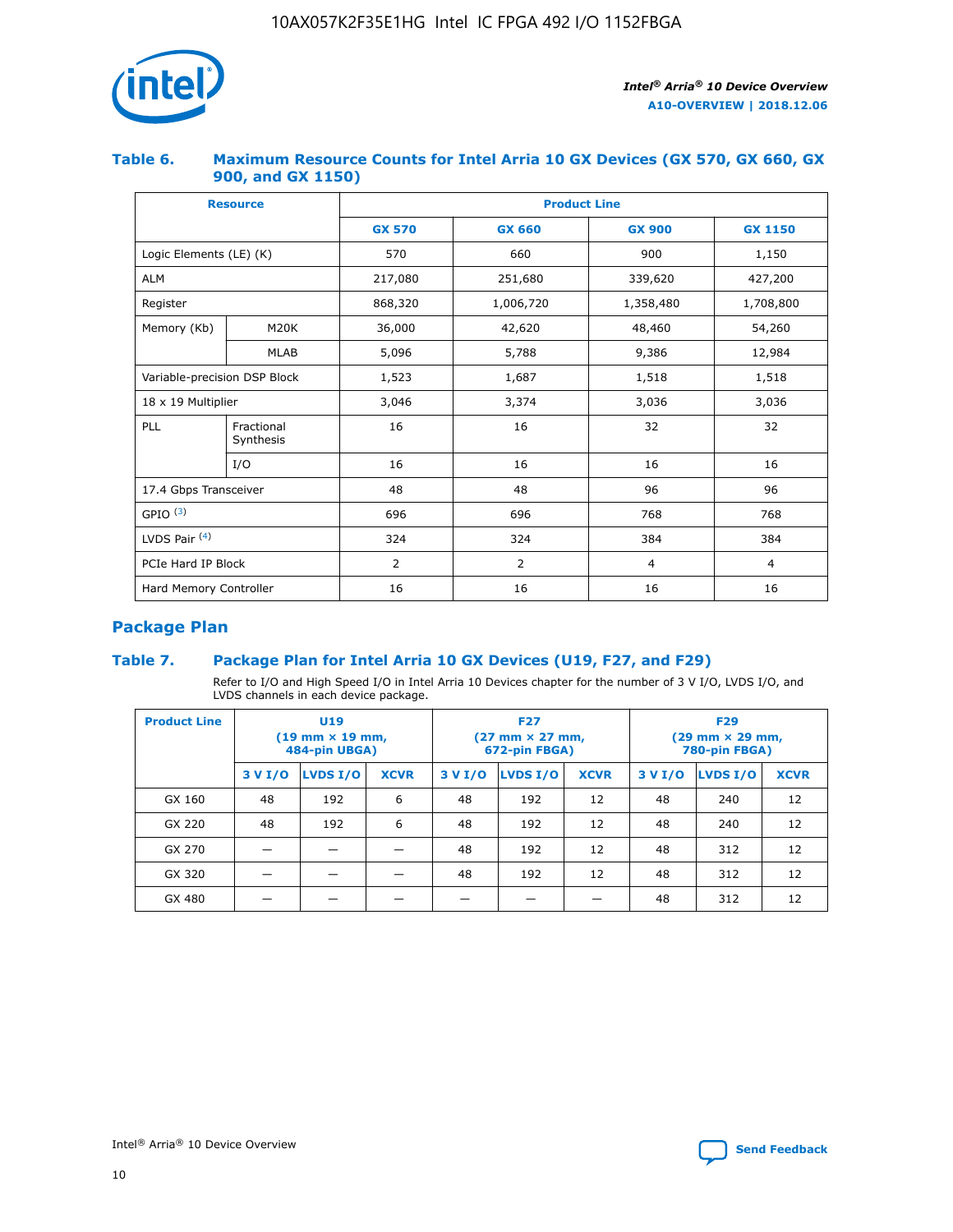

#### **Table 8. Package Plan for Intel Arria 10 GX Devices (F34, F35, NF40, and KF40)**

Refer to I/O and High Speed I/O in Intel Arria 10 Devices chapter for the number of 3 V I/O, LVDS I/O, and LVDS channels in each device package.

| <b>Product Line</b> |           | <b>F34</b><br>$(35 \text{ mm} \times 35 \text{ mm})$<br><b>1152-pin FBGA)</b> |             |           | <b>F35</b><br>$(35 \text{ mm} \times 35 \text{ mm})$<br><b>1152-pin FBGA)</b> |             | <b>KF40</b><br>$(40$ mm $\times$ 40 mm,<br><b>1517-pin FBGA)</b> |                    | <b>NF40</b><br>$(40 \text{ mm} \times 40 \text{ mm})$<br>1517-pin FBGA) |           |                    |             |
|---------------------|-----------|-------------------------------------------------------------------------------|-------------|-----------|-------------------------------------------------------------------------------|-------------|------------------------------------------------------------------|--------------------|-------------------------------------------------------------------------|-----------|--------------------|-------------|
|                     | 3V<br>I/O | <b>LVDS</b><br>I/O                                                            | <b>XCVR</b> | 3V<br>I/O | <b>LVDS</b><br>I/O                                                            | <b>XCVR</b> | 3V<br>I/O                                                        | <b>LVDS</b><br>I/O | <b>XCVR</b>                                                             | 3V<br>I/O | <b>LVDS</b><br>I/O | <b>XCVR</b> |
| GX 270              | 48        | 336                                                                           | 24          | 48        | 336                                                                           | 24          |                                                                  |                    |                                                                         |           |                    |             |
| GX 320              | 48        | 336                                                                           | 24          | 48        | 336                                                                           | 24          |                                                                  |                    |                                                                         |           |                    |             |
| GX 480              | 48        | 444                                                                           | 24          | 48        | 348                                                                           | 36          |                                                                  |                    |                                                                         |           |                    |             |
| GX 570              | 48        | 444                                                                           | 24          | 48        | 348                                                                           | 36          | 96                                                               | 600                | 36                                                                      | 48        | 540                | 48          |
| GX 660              | 48        | 444                                                                           | 24          | 48        | 348                                                                           | 36          | 96                                                               | 600                | 36                                                                      | 48        | 540                | 48          |
| GX 900              |           | 504                                                                           | 24          | –         |                                                                               | -           |                                                                  |                    |                                                                         |           | 600                | 48          |
| GX 1150             |           | 504                                                                           | 24          |           |                                                                               |             |                                                                  |                    |                                                                         |           | 600                | 48          |

#### **Table 9. Package Plan for Intel Arria 10 GX Devices (RF40, NF45, SF45, and UF45)**

Refer to I/O and High Speed I/O in Intel Arria 10 Devices chapter for the number of 3 V I/O, LVDS I/O, and LVDS channels in each device package.

| <b>Product Line</b> | <b>RF40</b><br>$(40$ mm $\times$ 40 mm,<br>1517-pin FBGA) |                    |             | <b>NF45</b><br>$(45 \text{ mm} \times 45 \text{ mm})$<br><b>1932-pin FBGA)</b> |                    |             | <b>SF45</b><br>$(45 \text{ mm} \times 45 \text{ mm})$<br><b>1932-pin FBGA)</b> |                    |             | <b>UF45</b><br>$(45 \text{ mm} \times 45 \text{ mm})$<br><b>1932-pin FBGA)</b> |                    |             |
|---------------------|-----------------------------------------------------------|--------------------|-------------|--------------------------------------------------------------------------------|--------------------|-------------|--------------------------------------------------------------------------------|--------------------|-------------|--------------------------------------------------------------------------------|--------------------|-------------|
|                     | 3V<br>I/O                                                 | <b>LVDS</b><br>I/O | <b>XCVR</b> | 3 V<br>I/O                                                                     | <b>LVDS</b><br>I/O | <b>XCVR</b> | 3 V<br>I/O                                                                     | <b>LVDS</b><br>I/O | <b>XCVR</b> | 3V<br>I/O                                                                      | <b>LVDS</b><br>I/O | <b>XCVR</b> |
| GX 900              |                                                           | 342                | 66          | _                                                                              | 768                | 48          |                                                                                | 624                | 72          |                                                                                | 480                | 96          |
| GX 1150             |                                                           | 342                | 66          | _                                                                              | 768                | 48          |                                                                                | 624                | 72          |                                                                                | 480                | 96          |

### **Related Information**

[I/O and High-Speed Differential I/O Interfaces in Intel Arria 10 Devices chapter, Intel](https://www.intel.com/content/www/us/en/programmable/documentation/sam1403482614086.html#sam1403482030321) [Arria 10 Device Handbook](https://www.intel.com/content/www/us/en/programmable/documentation/sam1403482614086.html#sam1403482030321)

Provides the number of 3 V and LVDS I/Os, and LVDS channels for each Intel Arria 10 device package.

## **Intel Arria 10 GT**

This section provides the available options, maximum resource counts, and package plan for the Intel Arria 10 GT devices.

The information in this section is correct at the time of publication. For the latest information and to get more details, refer to the Intel FPGA Product Selector.

#### **Related Information**

#### [Intel FPGA Product Selector](http://www.altera.com/products/selector/psg-selector.html)

Provides the latest information on Intel products.

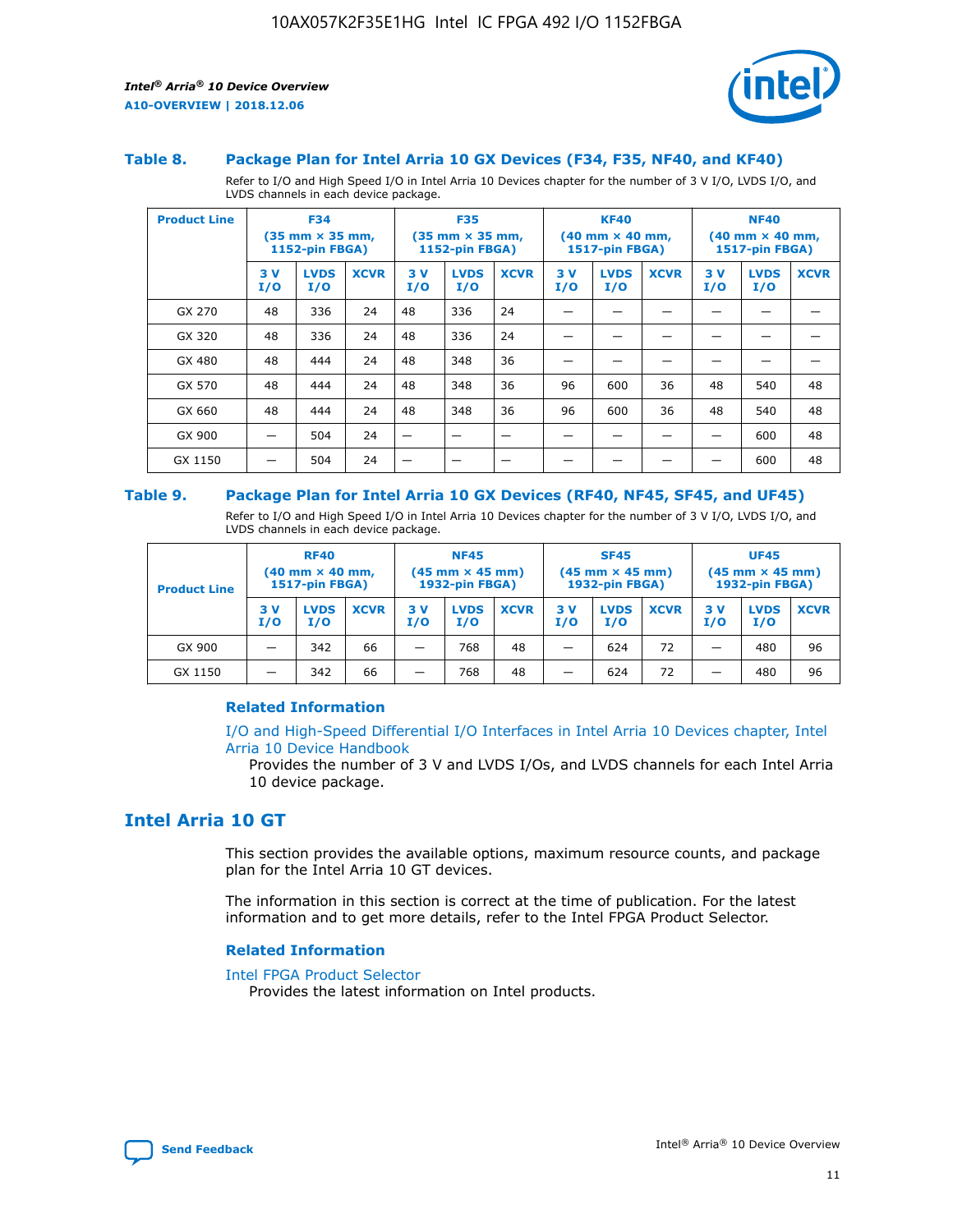

## **Available Options**

## **Figure 2. Sample Ordering Code and Available Options for Intel Arria 10 GT Devices**

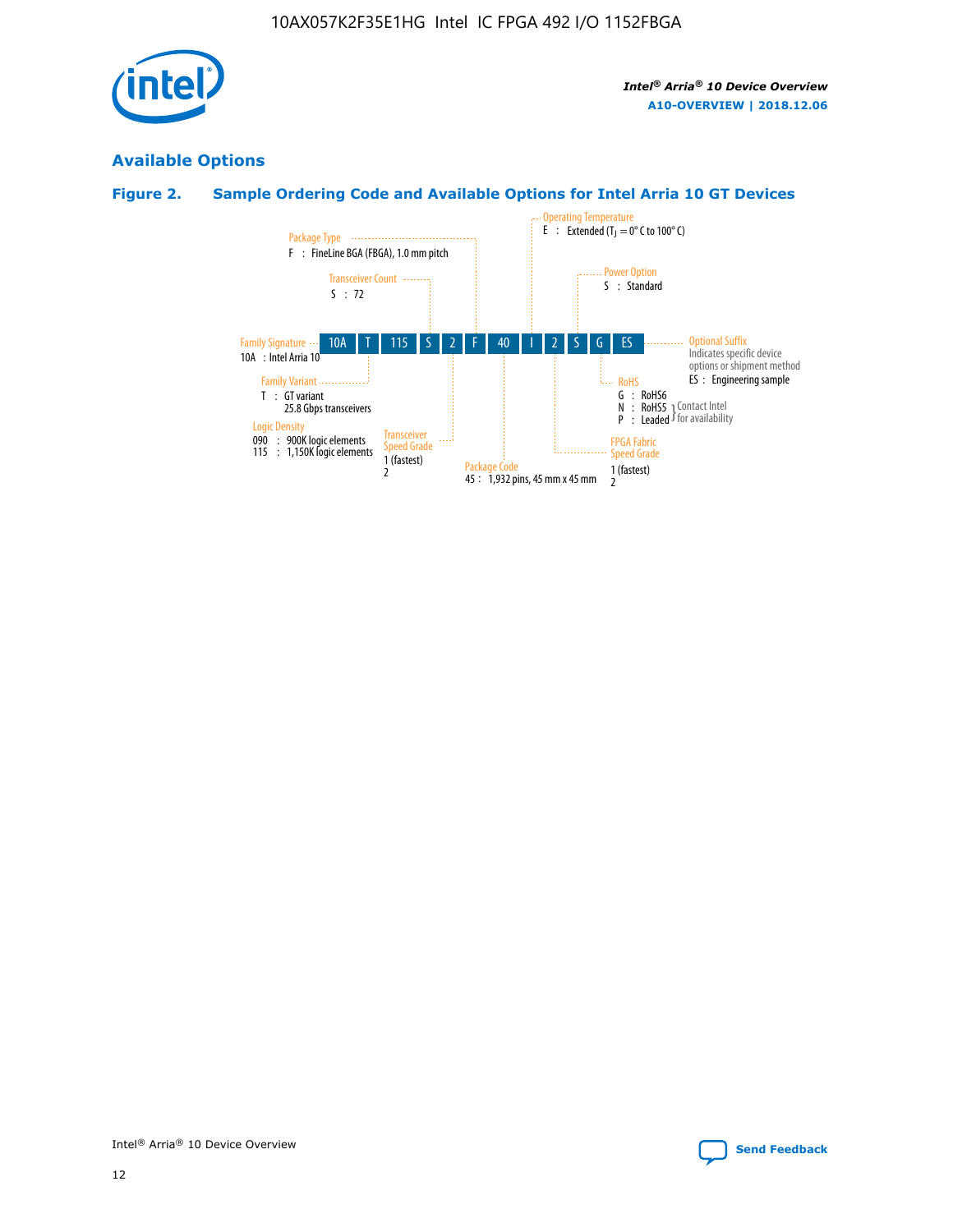

## **Maximum Resources**

#### **Table 10. Maximum Resource Counts for Intel Arria 10 GT Devices**

| <b>Resource</b>              |                      | <b>Product Line</b> |                |  |
|------------------------------|----------------------|---------------------|----------------|--|
|                              |                      | <b>GT 900</b>       | <b>GT 1150</b> |  |
| Logic Elements (LE) (K)      |                      | 900                 | 1,150          |  |
| <b>ALM</b>                   |                      | 339,620             | 427,200        |  |
| Register                     |                      | 1,358,480           | 1,708,800      |  |
| Memory (Kb)                  | M <sub>20</sub> K    | 48,460              | 54,260         |  |
|                              | <b>MLAB</b>          | 9,386               | 12,984         |  |
| Variable-precision DSP Block |                      | 1,518               | 1,518          |  |
| 18 x 19 Multiplier           |                      | 3,036               | 3,036          |  |
| <b>PLL</b>                   | Fractional Synthesis | 32                  | 32             |  |
|                              | I/O                  | 16                  | 16             |  |
| Transceiver                  | 17.4 Gbps            | 72(5)               | 72(5)          |  |
|                              | 25.8 Gbps            | 6                   | 6              |  |
| GPIO <sup>(6)</sup>          |                      | 624                 | 624            |  |
| LVDS Pair $(7)$              |                      | 312                 | 312            |  |
| PCIe Hard IP Block           |                      | $\overline{4}$      | $\overline{4}$ |  |
| Hard Memory Controller       |                      | 16                  | 16             |  |

### **Related Information**

#### [Intel Arria 10 GT Channel Usage](https://www.intel.com/content/www/us/en/programmable/documentation/nik1398707230472.html#nik1398707008178)

Configuring GT/GX channels in Intel Arria 10 GT devices.

## **Package Plan**

#### **Table 11. Package Plan for Intel Arria 10 GT Devices**

Refer to I/O and High Speed I/O in Intel Arria 10 Devices chapter for the number of 3 V I/O, LVDS I/O, and LVDS channels in each device package.

| <b>Product Line</b> | <b>SF45</b><br>(45 mm × 45 mm, 1932-pin FBGA) |                 |             |  |  |  |
|---------------------|-----------------------------------------------|-----------------|-------------|--|--|--|
|                     | 3 V I/O                                       | <b>LVDS I/O</b> | <b>XCVR</b> |  |  |  |
| GT 900              |                                               | 624             | 72          |  |  |  |
| GT 1150             |                                               | 624             | 72          |  |  |  |

<sup>(7)</sup> Each LVDS I/O pair can be used as differential input or output.



 $(5)$  If all 6 GT channels are in use, 12 of the GX channels are not usable.

<sup>(6)</sup> The number of GPIOs does not include transceiver I/Os. In the Intel Quartus Prime software, the number of user I/Os includes transceiver I/Os.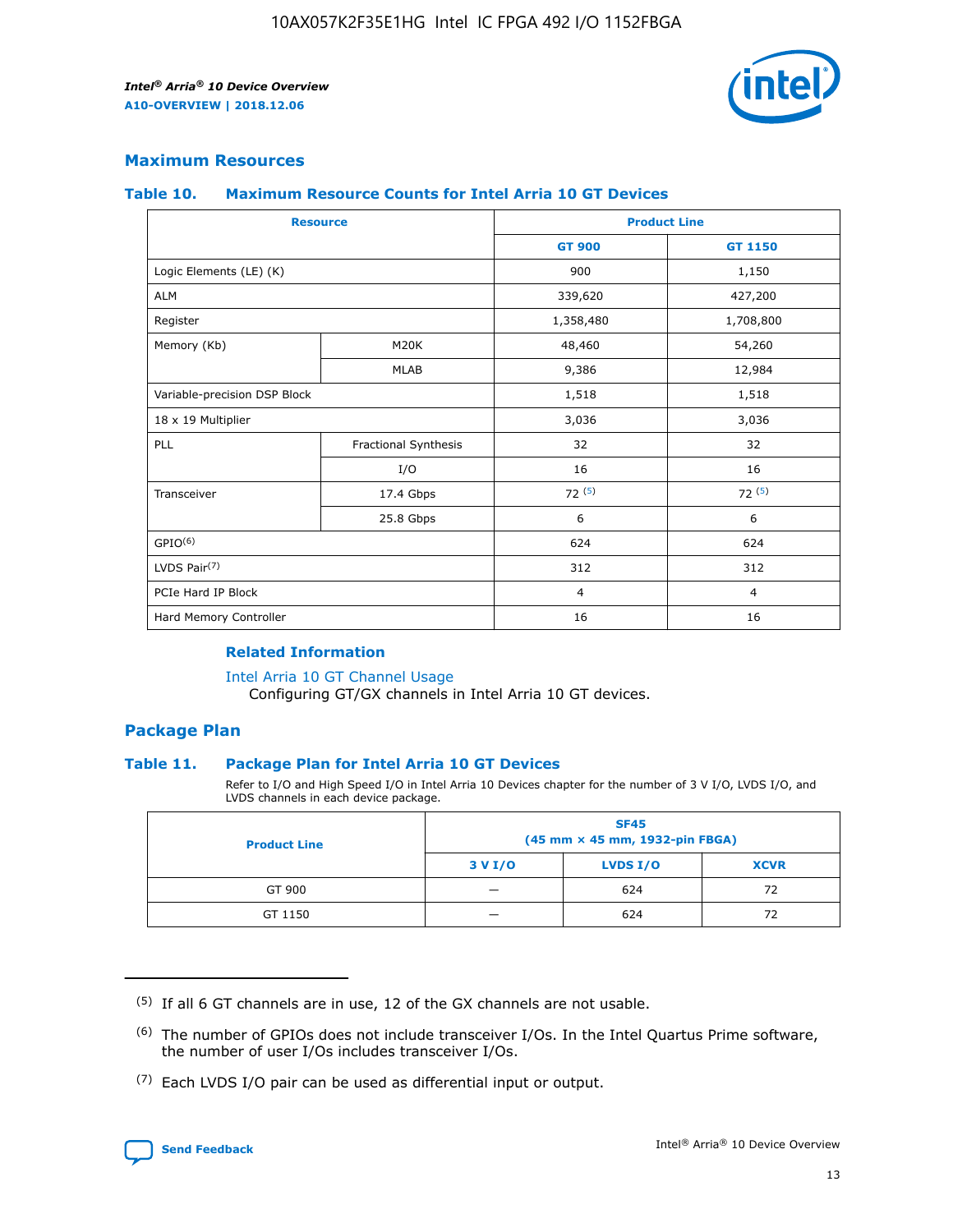

#### **Related Information**

[I/O and High-Speed Differential I/O Interfaces in Intel Arria 10 Devices chapter, Intel](https://www.intel.com/content/www/us/en/programmable/documentation/sam1403482614086.html#sam1403482030321) [Arria 10 Device Handbook](https://www.intel.com/content/www/us/en/programmable/documentation/sam1403482614086.html#sam1403482030321)

Provides the number of 3 V and LVDS I/Os, and LVDS channels for each Intel Arria 10 device package.

## **Intel Arria 10 SX**

This section provides the available options, maximum resource counts, and package plan for the Intel Arria 10 SX devices.

The information in this section is correct at the time of publication. For the latest information and to get more details, refer to the Intel FPGA Product Selector.

#### **Related Information**

[Intel FPGA Product Selector](http://www.altera.com/products/selector/psg-selector.html) Provides the latest information on Intel products.

#### **Available Options**

#### **Figure 3. Sample Ordering Code and Available Options for Intel Arria 10 SX Devices**



#### **Related Information**

[Transceiver Performance for Intel Arria 10 GX/SX Devices](https://www.intel.com/content/www/us/en/programmable/documentation/mcn1413182292568.html#mcn1413213965502) Provides more information about the transceiver speed grade.

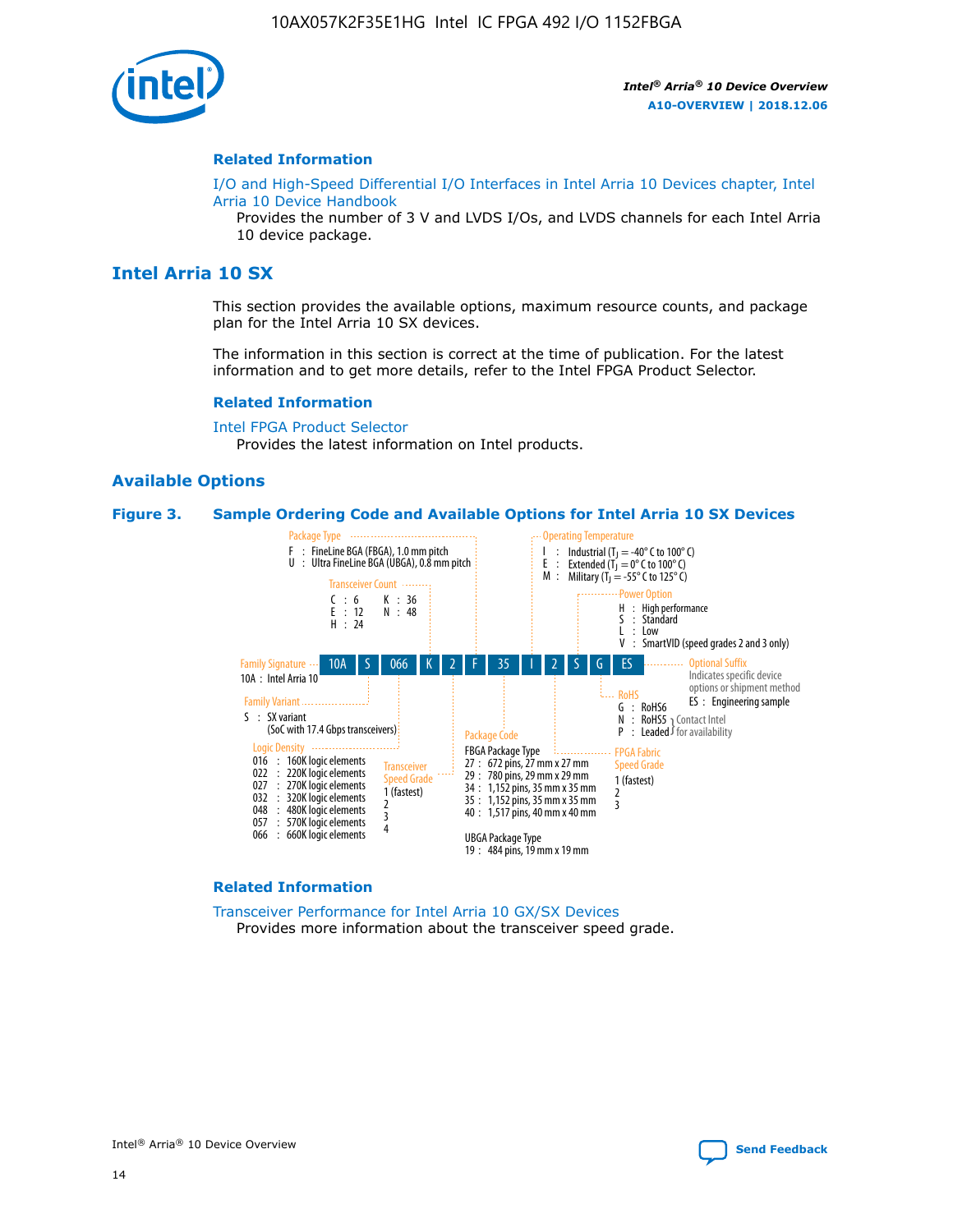

## **Maximum Resources**

#### **Table 12. Maximum Resource Counts for Intel Arria 10 SX Devices**

| <b>Resource</b>                   |                         | <b>Product Line</b> |               |               |                |               |               |               |  |  |  |
|-----------------------------------|-------------------------|---------------------|---------------|---------------|----------------|---------------|---------------|---------------|--|--|--|
|                                   |                         | <b>SX 160</b>       | <b>SX 220</b> | <b>SX 270</b> | <b>SX 320</b>  | <b>SX 480</b> | <b>SX 570</b> | <b>SX 660</b> |  |  |  |
| Logic Elements (LE) (K)           |                         | 160                 | 220           | 270           | 320            | 480           | 570           | 660           |  |  |  |
| <b>ALM</b>                        |                         | 61,510              | 80,330        | 101,620       | 119,900        | 183,590       | 217,080       | 251,680       |  |  |  |
| Register                          |                         | 246,040             | 321,320       | 406,480       | 479,600        | 734,360       | 868,320       | 1,006,720     |  |  |  |
| Memory (Kb)                       | M20K                    | 8,800               | 11,740        | 15,000        | 17,820         | 28,620        | 36,000        | 42,620        |  |  |  |
|                                   | <b>MLAB</b>             | 1,050               | 1,690         | 2,452         | 2,727          | 4,164         | 5,096         | 5,788         |  |  |  |
| Variable-precision DSP Block      |                         | 156                 | 192           | 830           | 985            | 1,368         | 1,523         | 1,687         |  |  |  |
| 18 x 19 Multiplier                |                         | 312                 | 384           | 1,660         | 1,970          | 2,736         | 3,046         | 3,374         |  |  |  |
| PLL                               | Fractional<br>Synthesis | 6                   | 6             | 8             | 8              | 12            | 16            | 16            |  |  |  |
|                                   | I/O                     | 6                   | 6             | 8             | 8              | 12            | 16            | 16            |  |  |  |
| 17.4 Gbps Transceiver             |                         | 12                  | 12            | 24            | 24             | 36            | 48            | 48            |  |  |  |
| GPIO <sup>(8)</sup>               |                         | 288                 | 288           | 384           | 384            | 492           | 696           | 696           |  |  |  |
| LVDS Pair $(9)$                   |                         | 120                 | 120           | 168           | 168            | 174           | 324           | 324           |  |  |  |
| PCIe Hard IP Block                |                         | $\mathbf{1}$        | $\mathbf{1}$  | 2             | $\overline{2}$ | 2             | 2             | 2             |  |  |  |
| Hard Memory Controller            |                         | 6                   | 6             | 8             | 8              | 12            | 16            | 16            |  |  |  |
| ARM Cortex-A9 MPCore<br>Processor |                         | Yes                 | Yes           | Yes           | Yes            | Yes           | Yes           | Yes           |  |  |  |

## **Package Plan**

#### **Table 13. Package Plan for Intel Arria 10 SX Devices (U19, F27, F29, and F34)**

Refer to I/O and High Speed I/O in Intel Arria 10 Devices chapter for the number of 3 V I/O, LVDS I/O, and LVDS channels in each device package.

| <b>Product Line</b> | U19<br>$(19 \text{ mm} \times 19 \text{ mm})$ .<br>484-pin UBGA) |                    |             | <b>F27</b><br>$(27 \text{ mm} \times 27 \text{ mm})$<br>672-pin FBGA) |                    | <b>F29</b><br>$(29 \text{ mm} \times 29 \text{ mm})$<br>780-pin FBGA) |           |                    | <b>F34</b><br>$(35 \text{ mm} \times 35 \text{ mm})$<br><b>1152-pin FBGA)</b> |           |                    |             |
|---------------------|------------------------------------------------------------------|--------------------|-------------|-----------------------------------------------------------------------|--------------------|-----------------------------------------------------------------------|-----------|--------------------|-------------------------------------------------------------------------------|-----------|--------------------|-------------|
|                     | 3V<br>I/O                                                        | <b>LVDS</b><br>I/O | <b>XCVR</b> | 3V<br>I/O                                                             | <b>LVDS</b><br>I/O | <b>XCVR</b>                                                           | 3V<br>I/O | <b>LVDS</b><br>I/O | <b>XCVR</b>                                                                   | 3V<br>I/O | <b>LVDS</b><br>I/O | <b>XCVR</b> |
| SX 160              | 48                                                               | 144                | 6           | 48                                                                    | 192                | 12                                                                    | 48        | 240                | 12                                                                            |           |                    |             |
| SX 220              | 48                                                               | 144                | 6           | 48                                                                    | 192                | 12                                                                    | 48        | 240                | 12                                                                            |           |                    |             |
| SX 270              |                                                                  |                    |             | 48                                                                    | 192                | 12                                                                    | 48        | 312                | 12                                                                            | 48        | 336                | 24          |
| SX 320              |                                                                  |                    |             | 48                                                                    | 192                | 12                                                                    | 48        | 312                | 12                                                                            | 48        | 336                | 24          |
|                     |                                                                  |                    |             |                                                                       |                    |                                                                       |           |                    |                                                                               |           |                    | continued   |

 $(8)$  The number of GPIOs does not include transceiver I/Os. In the Intel Quartus Prime software, the number of user I/Os includes transceiver I/Os.

 $(9)$  Each LVDS I/O pair can be used as differential input or output.

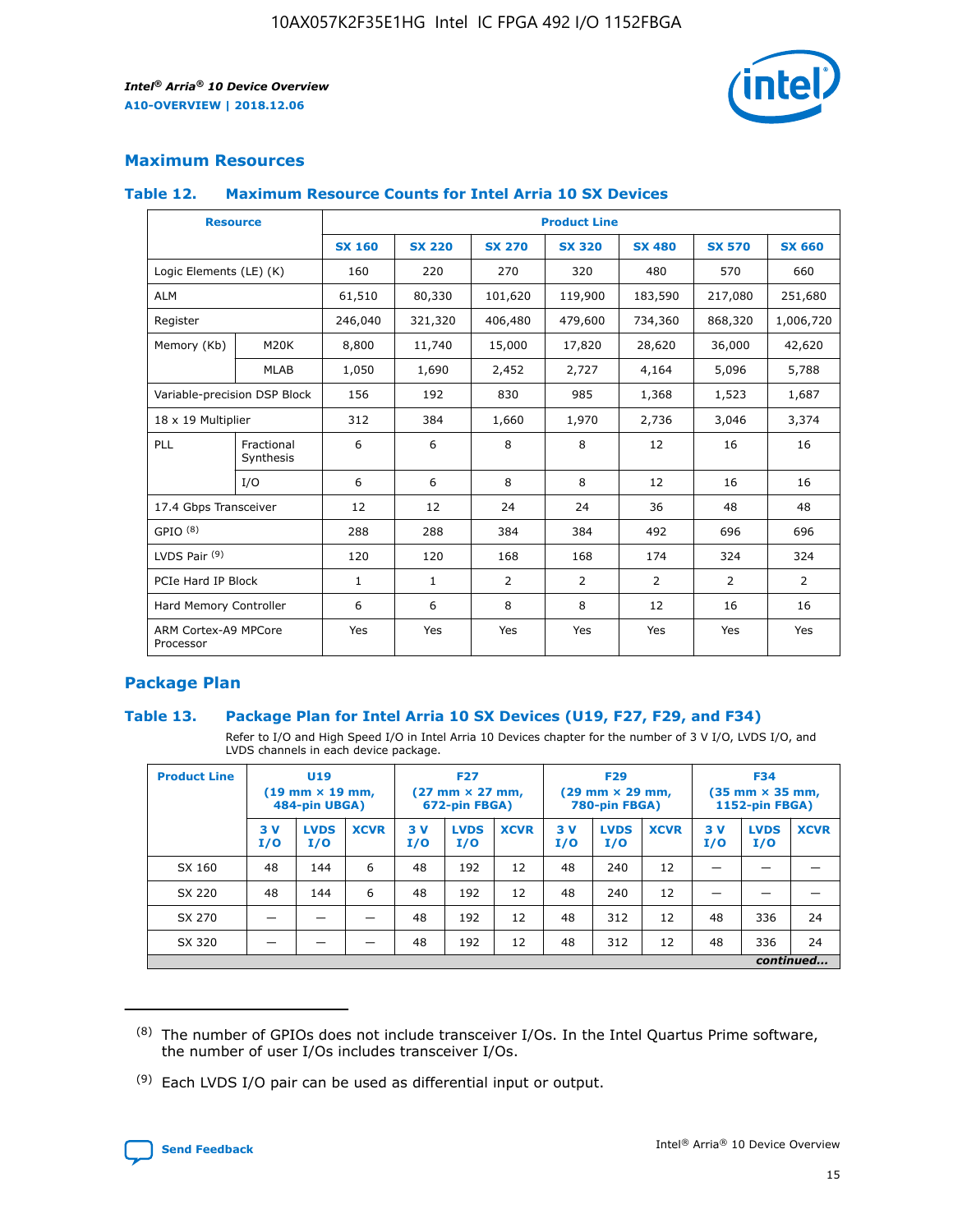

| <b>Product Line</b> | U <sub>19</sub><br>$(19 \text{ mm} \times 19 \text{ mm})$<br>484-pin UBGA) |                    | <b>F27</b><br>$(27 \text{ mm} \times 27 \text{ mm})$<br>672-pin FBGA) |           | <b>F29</b><br>$(29 \text{ mm} \times 29 \text{ mm})$<br>780-pin FBGA) |             |           | <b>F34</b><br>$(35 \text{ mm} \times 35 \text{ mm})$<br><b>1152-pin FBGA)</b> |             |           |                    |             |
|---------------------|----------------------------------------------------------------------------|--------------------|-----------------------------------------------------------------------|-----------|-----------------------------------------------------------------------|-------------|-----------|-------------------------------------------------------------------------------|-------------|-----------|--------------------|-------------|
|                     | 3 V<br>I/O                                                                 | <b>LVDS</b><br>I/O | <b>XCVR</b>                                                           | 3V<br>I/O | <b>LVDS</b><br>I/O                                                    | <b>XCVR</b> | 3V<br>I/O | <b>LVDS</b><br>I/O                                                            | <b>XCVR</b> | 3V<br>I/O | <b>LVDS</b><br>I/O | <b>XCVR</b> |
| SX 480              |                                                                            |                    |                                                                       |           |                                                                       |             | 48        | 312                                                                           | 12          | 48        | 444                | 24          |
| SX 570              |                                                                            |                    |                                                                       |           |                                                                       |             |           |                                                                               |             | 48        | 444                | 24          |
| SX 660              |                                                                            |                    |                                                                       |           |                                                                       |             |           |                                                                               |             | 48        | 444                | 24          |

## **Table 14. Package Plan for Intel Arria 10 SX Devices (F35, KF40, and NF40)**

Refer to I/O and High Speed I/O in Intel Arria 10 Devices chapter for the number of 3 V I/O, LVDS I/O, and LVDS channels in each device package.

| <b>Product Line</b> | <b>F35</b><br>(35 mm × 35 mm,<br>1152-pin FBGA) |          |             |                                           | <b>KF40</b><br>(40 mm × 40 mm,<br>1517-pin FBGA) |    | <b>NF40</b><br>(40 mm × 40 mm,<br>1517-pin FBGA) |          |             |  |
|---------------------|-------------------------------------------------|----------|-------------|-------------------------------------------|--------------------------------------------------|----|--------------------------------------------------|----------|-------------|--|
|                     | 3 V I/O                                         | LVDS I/O | <b>XCVR</b> | <b>LVDS I/O</b><br>3 V I/O<br><b>XCVR</b> |                                                  |    | 3 V I/O                                          | LVDS I/O | <b>XCVR</b> |  |
| SX 270              | 48                                              | 336      | 24          |                                           |                                                  |    |                                                  |          |             |  |
| SX 320              | 48                                              | 336      | 24          |                                           |                                                  |    |                                                  |          |             |  |
| SX 480              | 48                                              | 348      | 36          |                                           |                                                  |    |                                                  |          |             |  |
| SX 570              | 48                                              | 348      | 36          | 96                                        | 600                                              | 36 | 48                                               | 540      | 48          |  |
| SX 660              | 48                                              | 348      | 36          | 96                                        | 600                                              | 36 | 48                                               | 540      | 48          |  |

## **Related Information**

[I/O and High-Speed Differential I/O Interfaces in Intel Arria 10 Devices chapter, Intel](https://www.intel.com/content/www/us/en/programmable/documentation/sam1403482614086.html#sam1403482030321) [Arria 10 Device Handbook](https://www.intel.com/content/www/us/en/programmable/documentation/sam1403482614086.html#sam1403482030321)

Provides the number of 3 V and LVDS I/Os, and LVDS channels for each Intel Arria 10 device package.

Intel<sup>®</sup> Arria<sup>®</sup> 10 Device Overview **[Send Feedback](mailto:FPGAtechdocfeedback@intel.com?subject=Feedback%20on%20Intel%20Arria%2010%20Device%20Overview%20(A10-OVERVIEW%202018.12.06)&body=We%20appreciate%20your%20feedback.%20In%20your%20comments,%20also%20specify%20the%20page%20number%20or%20paragraph.%20Thank%20you.)** Send Feedback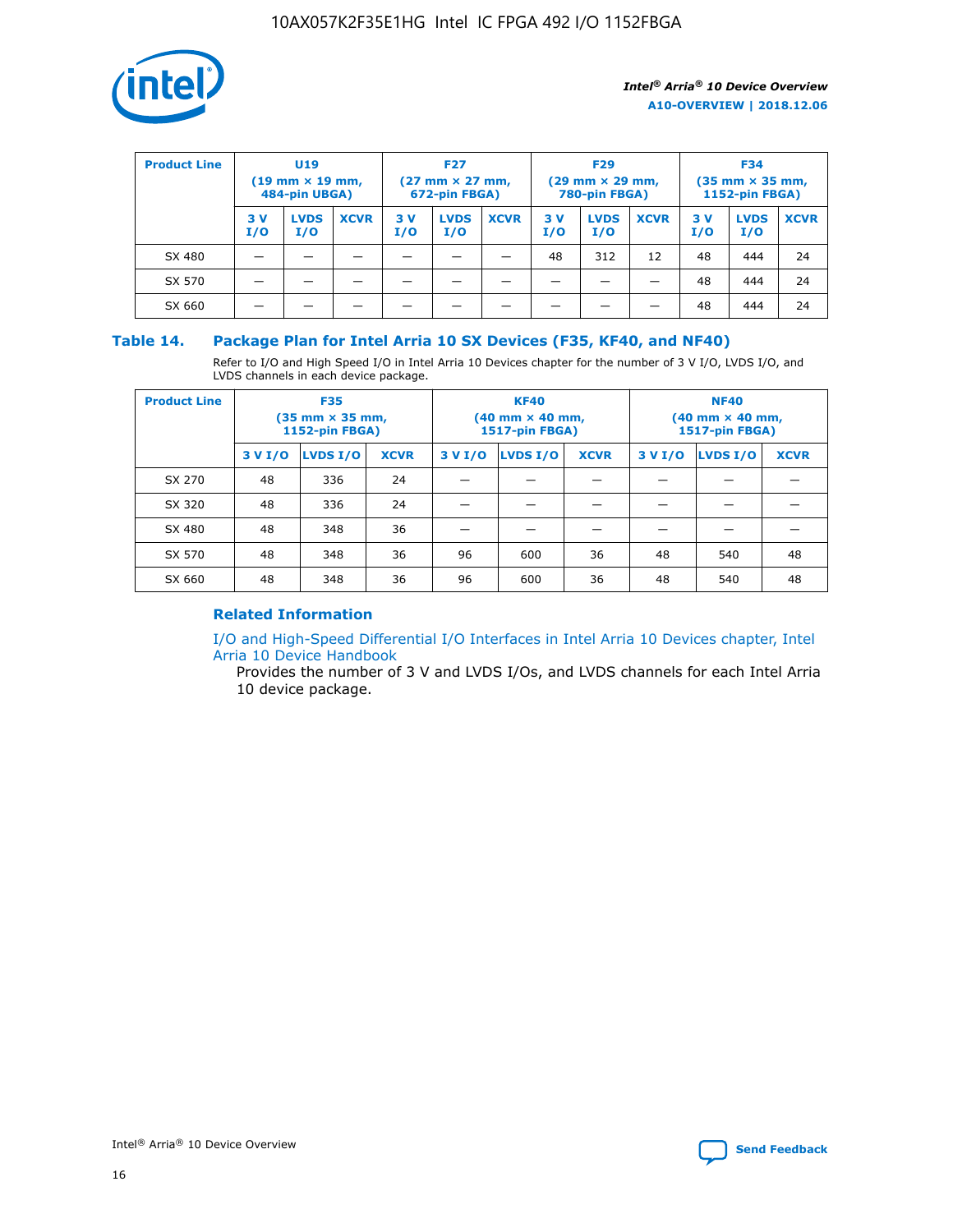

# **I/O Vertical Migration for Intel Arria 10 Devices**

#### **Figure 4. Migration Capability Across Intel Arria 10 Product Lines**

- The arrows indicate the migration paths. The devices included in each vertical migration path are shaded. Devices with fewer resources in the same path have lighter shades.
- To achieve the full I/O migration across product lines in the same migration path, restrict I/Os and transceivers usage to match the product line with the lowest I/O and transceiver counts.
- An LVDS I/O bank in the source device may be mapped to a 3 V I/O bank in the target device. To use memory interface clock frequency higher than 533 MHz, assign external memory interface pins only to banks that are LVDS I/O in both devices.
- There may be nominal 0.15 mm package height difference between some product lines in the same package type.
	- **Variant Product Line Package U19 F27 F29 F34 F35 KF40 NF40 RF40 NF45 SF45 UF45** Intel® Arria® 10 GX GX 160 GX 220 GX 270 GX 320 GX 480 GX 570 GX 660 GX 900 GX 1150 Intel Arria 10 GT GT 900 GT 1150 Intel Arria 10 SX SX 160 SX 220 SX 270 SX 320 SX 480 SX 570 SX 660
- Some migration paths are not shown in the Intel Quartus Prime software **Pin Migration View**.

*Note:* To verify the pin migration compatibility, use the **Pin Migration View** window in the Intel Quartus Prime software Pin Planner.

# **Adaptive Logic Module**

Intel Arria 10 devices use a 20 nm ALM as the basic building block of the logic fabric.

The ALM architecture is the same as the previous generation FPGAs, allowing for efficient implementation of logic functions and easy conversion of IP between the device generations.

The ALM, as shown in following figure, uses an 8-input fracturable look-up table (LUT) with four dedicated registers to help improve timing closure in register-rich designs and achieve an even higher design packing capability than the traditional two-register per LUT architecture.

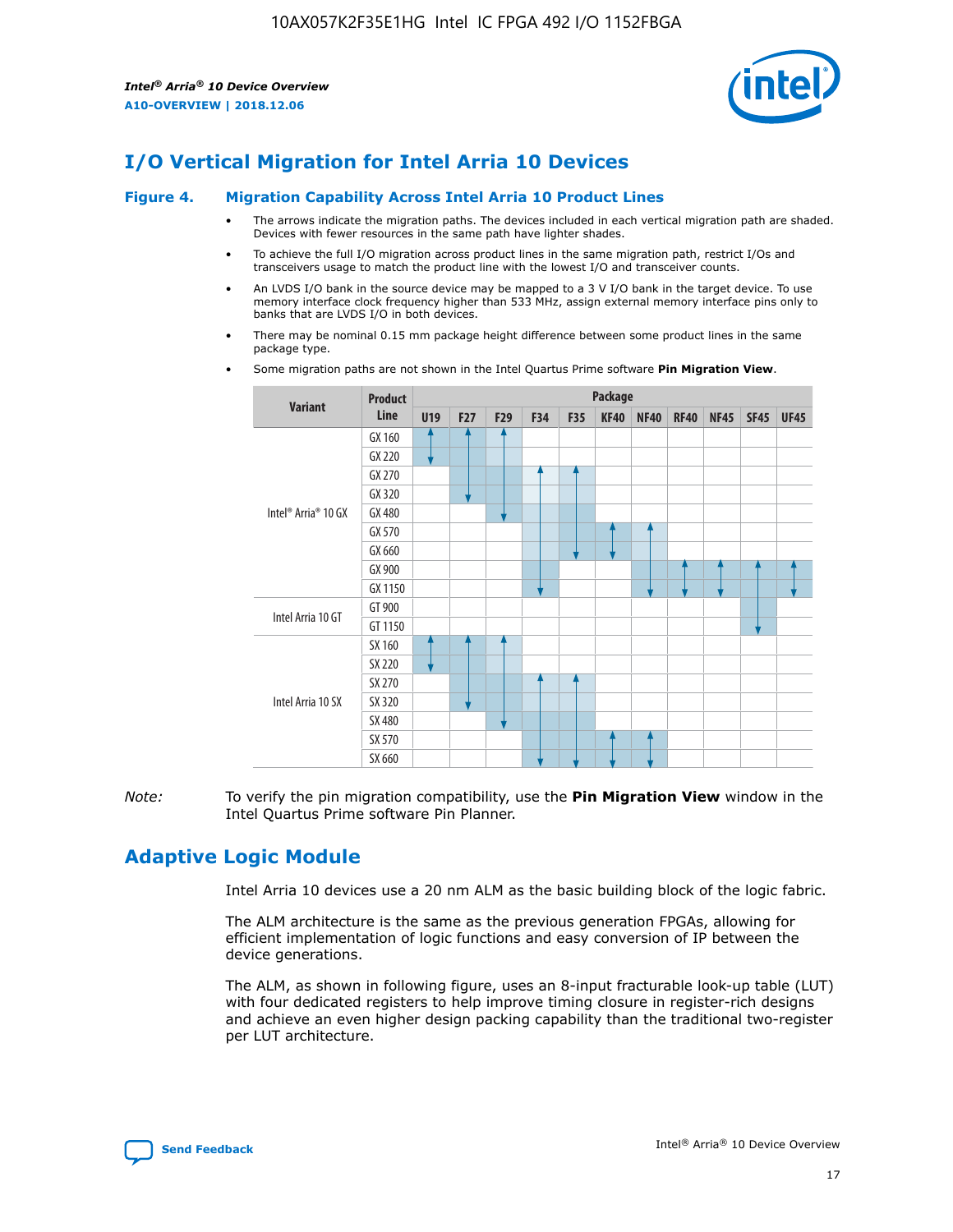

**Figure 5. ALM for Intel Arria 10 Devices**



The Intel Quartus Prime software optimizes your design according to the ALM logic structure and automatically maps legacy designs into the Intel Arria 10 ALM architecture.

## **Variable-Precision DSP Block**

The Intel Arria 10 variable precision DSP blocks support fixed-point arithmetic and floating-point arithmetic.

Features for fixed-point arithmetic:

- High-performance, power-optimized, and fully registered multiplication operations
- 18-bit and 27-bit word lengths
- Two 18 x 19 multipliers or one 27 x 27 multiplier per DSP block
- Built-in addition, subtraction, and 64-bit double accumulation register to combine multiplication results
- Cascading 19-bit or 27-bit when pre-adder is disabled and cascading 18-bit when pre-adder is used to form the tap-delay line for filtering applications
- Cascading 64-bit output bus to propagate output results from one block to the next block without external logic support
- Hard pre-adder supported in 19-bit and 27-bit modes for symmetric filters
- Internal coefficient register bank in both 18-bit and 27-bit modes for filter implementation
- 18-bit and 27-bit systolic finite impulse response (FIR) filters with distributed output adder
- Biased rounding support

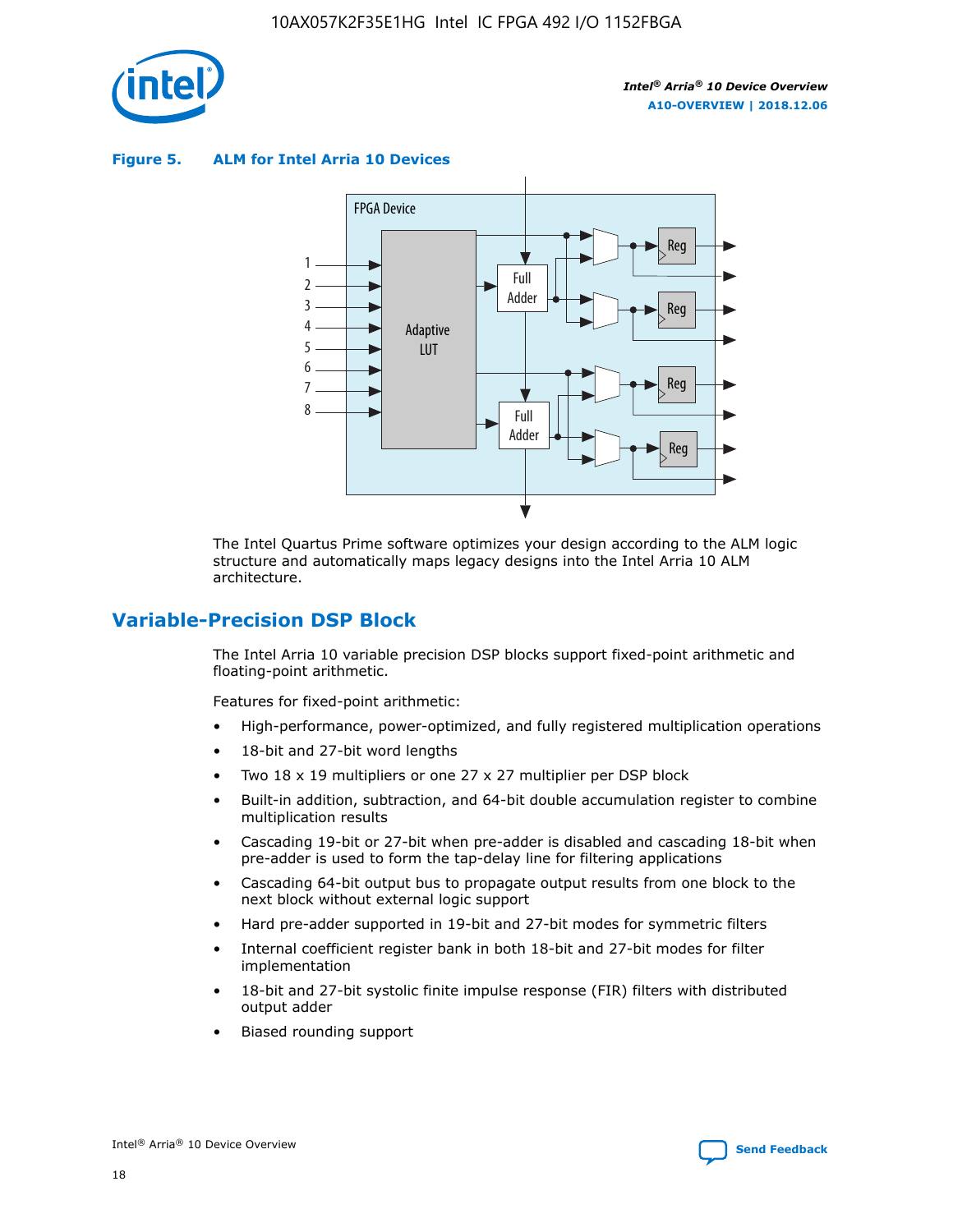

Features for floating-point arithmetic:

- A completely hardened architecture that supports multiplication, addition, subtraction, multiply-add, and multiply-subtract
- Multiplication with accumulation capability and a dynamic accumulator reset control
- Multiplication with cascade summation capability
- Multiplication with cascade subtraction capability
- Complex multiplication
- Direct vector dot product
- Systolic FIR filter

#### **Table 15. Variable-Precision DSP Block Configurations for Intel Arria 10 Devices**

| <b>Usage Example</b>                                       | <b>Multiplier Size (Bit)</b>    | <b>DSP Block Resources</b> |
|------------------------------------------------------------|---------------------------------|----------------------------|
| Medium precision fixed point                               | Two 18 x 19                     |                            |
| High precision fixed or Single precision<br>floating point | One 27 x 27                     |                            |
| Fixed point FFTs                                           | One 19 x 36 with external adder |                            |
| Very high precision fixed point                            | One 36 x 36 with external adder |                            |
| Double precision floating point                            | One 54 x 54 with external adder | 4                          |

#### **Table 16. Resources for Fixed-Point Arithmetic in Intel Arria 10 Devices**

The table lists the variable-precision DSP resources by bit precision for each Intel Arria 10 device.

| <b>Variant</b>  | <b>Product Line</b> | <b>Variable-</b><br>precision<br><b>DSP Block</b> | <b>Independent Input and Output</b><br><b>Multiplications Operator</b> |                                     | 18 x 19<br><b>Multiplier</b><br><b>Adder Sum</b> | $18 \times 18$<br><b>Multiplier</b><br><b>Adder</b> |
|-----------------|---------------------|---------------------------------------------------|------------------------------------------------------------------------|-------------------------------------|--------------------------------------------------|-----------------------------------------------------|
|                 |                     |                                                   | 18 x 19<br><b>Multiplier</b>                                           | $27 \times 27$<br><b>Multiplier</b> | <b>Mode</b>                                      | <b>Summed with</b><br>36 bit Input                  |
| AIntel Arria 10 | GX 160              | 156                                               | 312                                                                    | 156                                 | 156                                              | 156                                                 |
| GX              | GX 220              | 192                                               | 384                                                                    | 192                                 | 192                                              | 192                                                 |
|                 | GX 270              | 830                                               | 1,660                                                                  | 830                                 | 830                                              | 830                                                 |
|                 | GX 320              | 984                                               | 1,968                                                                  | 984                                 | 984                                              | 984                                                 |
|                 | GX 480              | 1,368                                             | 2,736                                                                  | 1,368                               | 1,368                                            | 1,368                                               |
|                 | GX 570              | 1,523                                             | 3,046                                                                  | 1,523                               | 1,523                                            | 1,523                                               |
|                 | GX 660              | 1,687                                             | 3,374                                                                  | 1,687                               | 1,687                                            | 1,687                                               |
|                 | GX 900              | 1,518                                             | 3,036                                                                  | 1,518                               | 1,518                                            | 1,518                                               |
|                 | GX 1150             | 1,518                                             | 3,036                                                                  | 1,518                               | 1,518                                            | 1,518                                               |
| Intel Arria 10  | GT 900              | 1,518                                             | 3,036                                                                  | 1,518                               | 1,518                                            | 1,518                                               |
| GT              | GT 1150             | 1,518                                             | 3,036                                                                  | 1,518                               | 1,518                                            | 1,518                                               |
| Intel Arria 10  | SX 160              | 156                                               | 312                                                                    | 156                                 | 156                                              | 156                                                 |
| <b>SX</b>       | SX 220              | 192                                               | 384                                                                    | 192                                 | 192                                              | 192                                                 |
|                 | SX 270              | 830                                               | 1,660                                                                  | 830                                 | 830                                              | 830                                                 |
|                 |                     |                                                   |                                                                        |                                     |                                                  | continued                                           |

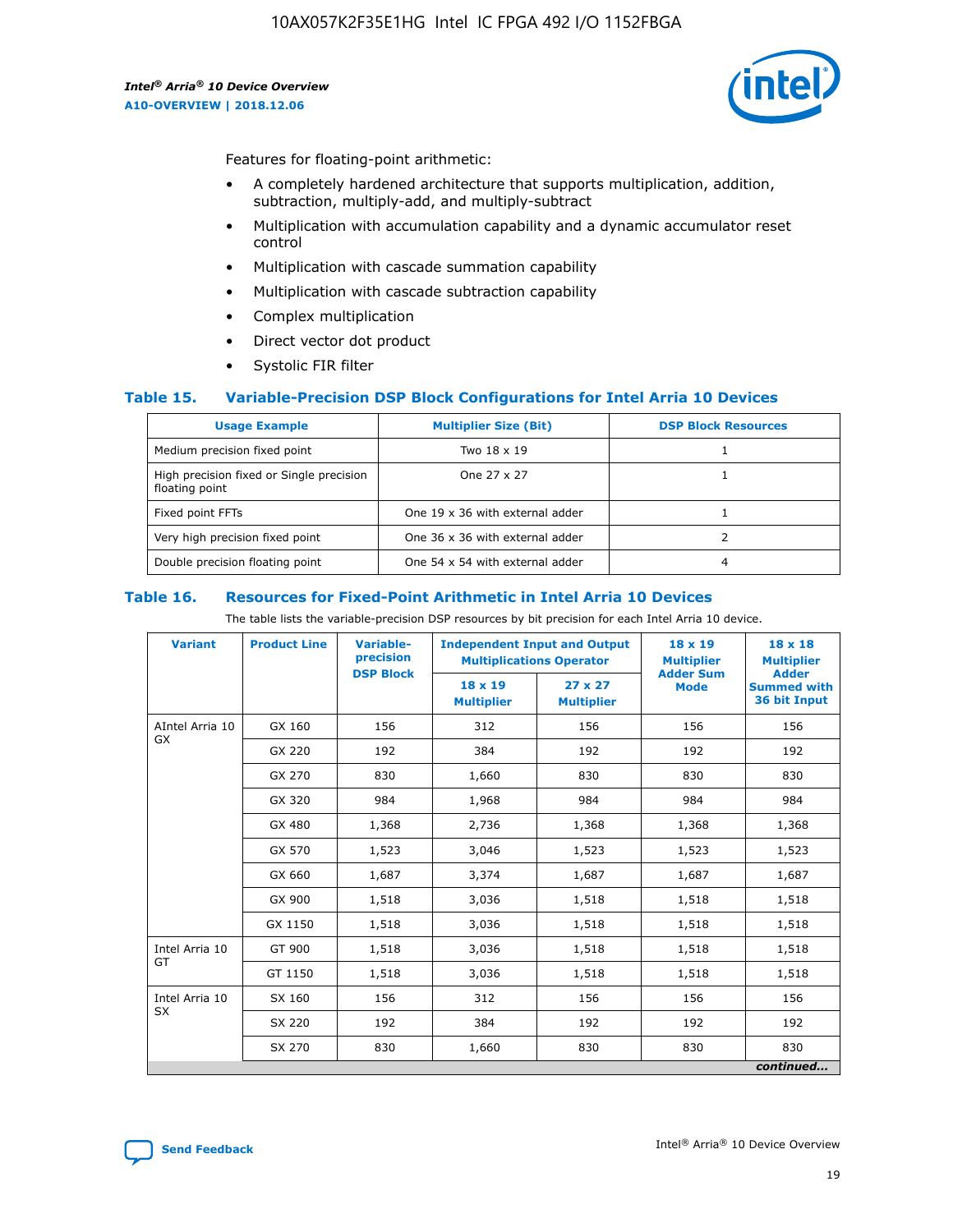

| <b>Variant</b> | <b>Product Line</b> | <b>Variable-</b><br>precision<br><b>DSP Block</b> | <b>Independent Input and Output</b><br><b>Multiplications Operator</b> |                                     | $18 \times 19$<br><b>Multiplier</b><br><b>Adder Sum</b> | $18 \times 18$<br><b>Multiplier</b><br><b>Adder</b> |  |
|----------------|---------------------|---------------------------------------------------|------------------------------------------------------------------------|-------------------------------------|---------------------------------------------------------|-----------------------------------------------------|--|
|                |                     |                                                   | $18 \times 19$<br><b>Multiplier</b>                                    | $27 \times 27$<br><b>Multiplier</b> | <b>Mode</b>                                             | <b>Summed with</b><br>36 bit Input                  |  |
|                | SX 320              | 984                                               | 1,968                                                                  | 984                                 | 984                                                     | 984                                                 |  |
|                | SX 480              | 1,368                                             | 2,736                                                                  | 1,368                               | 1,368                                                   | 1,368                                               |  |
|                | SX 570              | 1,523                                             | 3,046                                                                  | 1,523                               | 1,523                                                   | 1,523                                               |  |
|                | SX 660              | 1,687                                             | 3,374                                                                  | 1,687                               | 1,687                                                   | 1,687                                               |  |

## **Table 17. Resources for Floating-Point Arithmetic in Intel Arria 10 Devices**

The table lists the variable-precision DSP resources by bit precision for each Intel Arria 10 device.

| <b>Variant</b> | <b>Product Line</b> | <b>Variable-</b><br>precision<br><b>DSP Block</b> | <b>Single</b><br><b>Precision</b><br><b>Floating-Point</b><br><b>Multiplication</b><br><b>Mode</b> | <b>Single-Precision</b><br><b>Floating-Point</b><br><b>Adder Mode</b> | Single-<br><b>Precision</b><br><b>Floating-Point</b><br><b>Multiply</b><br><b>Accumulate</b><br><b>Mode</b> | <b>Peak</b><br><b>Giga Floating-</b><br><b>Point</b><br><b>Operations</b><br>per Second<br>(GFLOPs) |
|----------------|---------------------|---------------------------------------------------|----------------------------------------------------------------------------------------------------|-----------------------------------------------------------------------|-------------------------------------------------------------------------------------------------------------|-----------------------------------------------------------------------------------------------------|
| Intel Arria 10 | GX 160              | 156                                               | 156                                                                                                | 156                                                                   | 156                                                                                                         | 140                                                                                                 |
| <b>GX</b>      | GX 220              | 192                                               | 192                                                                                                | 192                                                                   | 192                                                                                                         | 173                                                                                                 |
|                | GX 270              | 830                                               | 830                                                                                                | 830                                                                   | 830                                                                                                         | 747                                                                                                 |
|                | GX 320              | 984                                               | 984                                                                                                | 984                                                                   | 984                                                                                                         | 886                                                                                                 |
|                | GX 480              | 1,369                                             | 1,368                                                                                              | 1,368                                                                 | 1,368                                                                                                       | 1,231                                                                                               |
|                | GX 570              | 1,523                                             | 1,523                                                                                              | 1,523                                                                 | 1,523                                                                                                       | 1,371                                                                                               |
|                | GX 660              | 1,687                                             | 1,687                                                                                              | 1,687                                                                 | 1,687                                                                                                       | 1,518                                                                                               |
|                | GX 900              | 1,518                                             | 1,518                                                                                              | 1,518                                                                 | 1,518                                                                                                       | 1,366                                                                                               |
|                | GX 1150             | 1,518                                             | 1,518                                                                                              | 1,518                                                                 | 1,518                                                                                                       | 1,366                                                                                               |
| Intel Arria 10 | GT 900              | 1,518                                             | 1,518                                                                                              | 1,518                                                                 | 1,518                                                                                                       | 1,366                                                                                               |
| GT             | GT 1150             | 1,518                                             | 1,518                                                                                              | 1,518                                                                 | 1,518                                                                                                       | 1,366                                                                                               |
| Intel Arria 10 | SX 160              | 156                                               | 156                                                                                                | 156                                                                   | 156                                                                                                         | 140                                                                                                 |
| SX             | SX 220              | 192                                               | 192                                                                                                | 192                                                                   | 192                                                                                                         | 173                                                                                                 |
|                | SX 270              | 830                                               | 830                                                                                                | 830                                                                   | 830                                                                                                         | 747                                                                                                 |
|                | SX 320              | 984                                               | 984                                                                                                | 984                                                                   | 984                                                                                                         | 886                                                                                                 |
|                | SX 480              | 1,369                                             | 1,368                                                                                              | 1,368                                                                 | 1,368                                                                                                       | 1,231                                                                                               |
|                | SX 570              | 1,523                                             | 1,523                                                                                              | 1,523                                                                 | 1,523                                                                                                       | 1,371                                                                                               |
|                | SX 660              | 1,687                                             | 1,687                                                                                              | 1,687                                                                 | 1,687                                                                                                       | 1,518                                                                                               |

# **Embedded Memory Blocks**

The embedded memory blocks in the devices are flexible and designed to provide an optimal amount of small- and large-sized memory arrays to fit your design requirements.

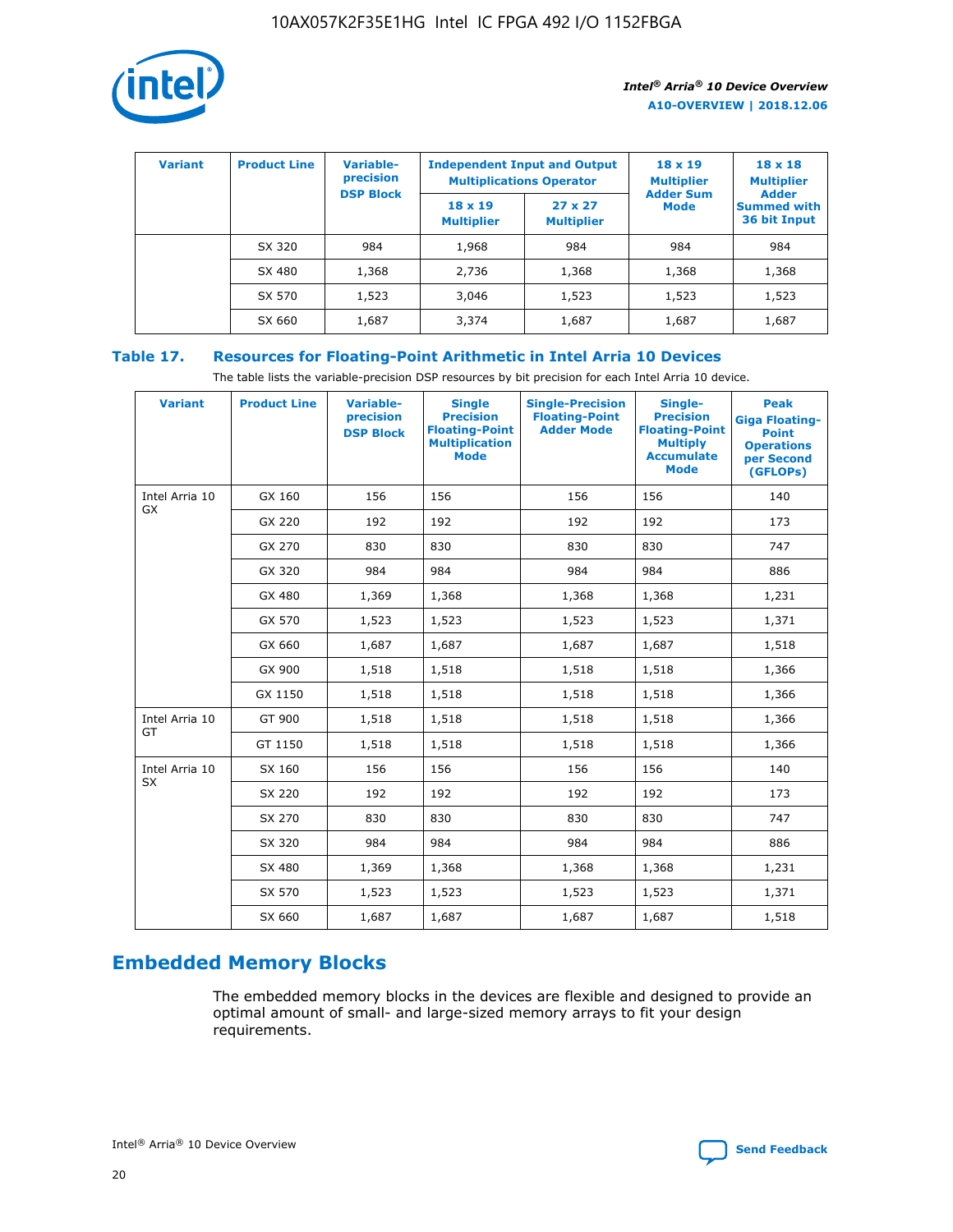

# **Types of Embedded Memory**

The Intel Arria 10 devices contain two types of memory blocks:

- 20 Kb M20K blocks—blocks of dedicated memory resources. The M20K blocks are ideal for larger memory arrays while still providing a large number of independent ports.
- 640 bit memory logic array blocks (MLABs)—enhanced memory blocks that are configured from dual-purpose logic array blocks (LABs). The MLABs are ideal for wide and shallow memory arrays. The MLABs are optimized for implementation of shift registers for digital signal processing (DSP) applications, wide and shallow FIFO buffers, and filter delay lines. Each MLAB is made up of ten adaptive logic modules (ALMs). In the Intel Arria 10 devices, you can configure these ALMs as ten 32 x 2 blocks, giving you one 32 x 20 simple dual-port SRAM block per MLAB.

# **Embedded Memory Capacity in Intel Arria 10 Devices**

|                   | <b>Product</b> |              | <b>M20K</b>         | <b>MLAB</b>  |                     | <b>Total RAM Bit</b> |
|-------------------|----------------|--------------|---------------------|--------------|---------------------|----------------------|
| <b>Variant</b>    | <b>Line</b>    | <b>Block</b> | <b>RAM Bit (Kb)</b> | <b>Block</b> | <b>RAM Bit (Kb)</b> | (Kb)                 |
| Intel Arria 10 GX | GX 160         | 440          | 8,800               | 1,680        | 1,050               | 9,850                |
|                   | GX 220         | 587          | 11,740              | 2,703        | 1,690               | 13,430               |
|                   | GX 270         | 750          | 15,000              | 3,922        | 2,452               | 17,452               |
|                   | GX 320         | 891          | 17,820              | 4,363        | 2,727               | 20,547               |
|                   | GX 480         | 1,431        | 28,620              | 6,662        | 4,164               | 32,784               |
|                   | GX 570         | 1,800        | 36,000              | 8,153        | 5,096               | 41,096               |
|                   | GX 660         | 2,131        | 42,620              | 9,260        | 5,788               | 48,408               |
|                   | GX 900         | 2,423        | 48,460              | 15,017       | 9,386               | 57,846               |
|                   | GX 1150        | 2,713        | 54,260              | 20,774       | 12,984              | 67,244               |
| Intel Arria 10 GT | GT 900         | 2,423        | 48,460              | 15,017       | 9,386               | 57,846               |
|                   | GT 1150        | 2,713        | 54,260              | 20,774       | 12,984              | 67,244               |
| Intel Arria 10 SX | SX 160         | 440          | 8,800               | 1,680        | 1,050               | 9,850                |
|                   | SX 220         | 587          | 11,740              | 2,703        | 1,690               | 13,430               |
|                   | SX 270         | 750          | 15,000              | 3,922        | 2,452               | 17,452               |
|                   | SX 320         | 891          | 17,820              | 4,363        | 2,727               | 20,547               |
|                   | SX 480         | 1,431        | 28,620              | 6,662        | 4,164               | 32,784               |
|                   | SX 570         | 1,800        | 36,000              | 8,153        | 5,096               | 41,096               |
|                   | SX 660         | 2,131        | 42,620              | 9,260        | 5,788               | 48,408               |

#### **Table 18. Embedded Memory Capacity and Distribution in Intel Arria 10 Devices**

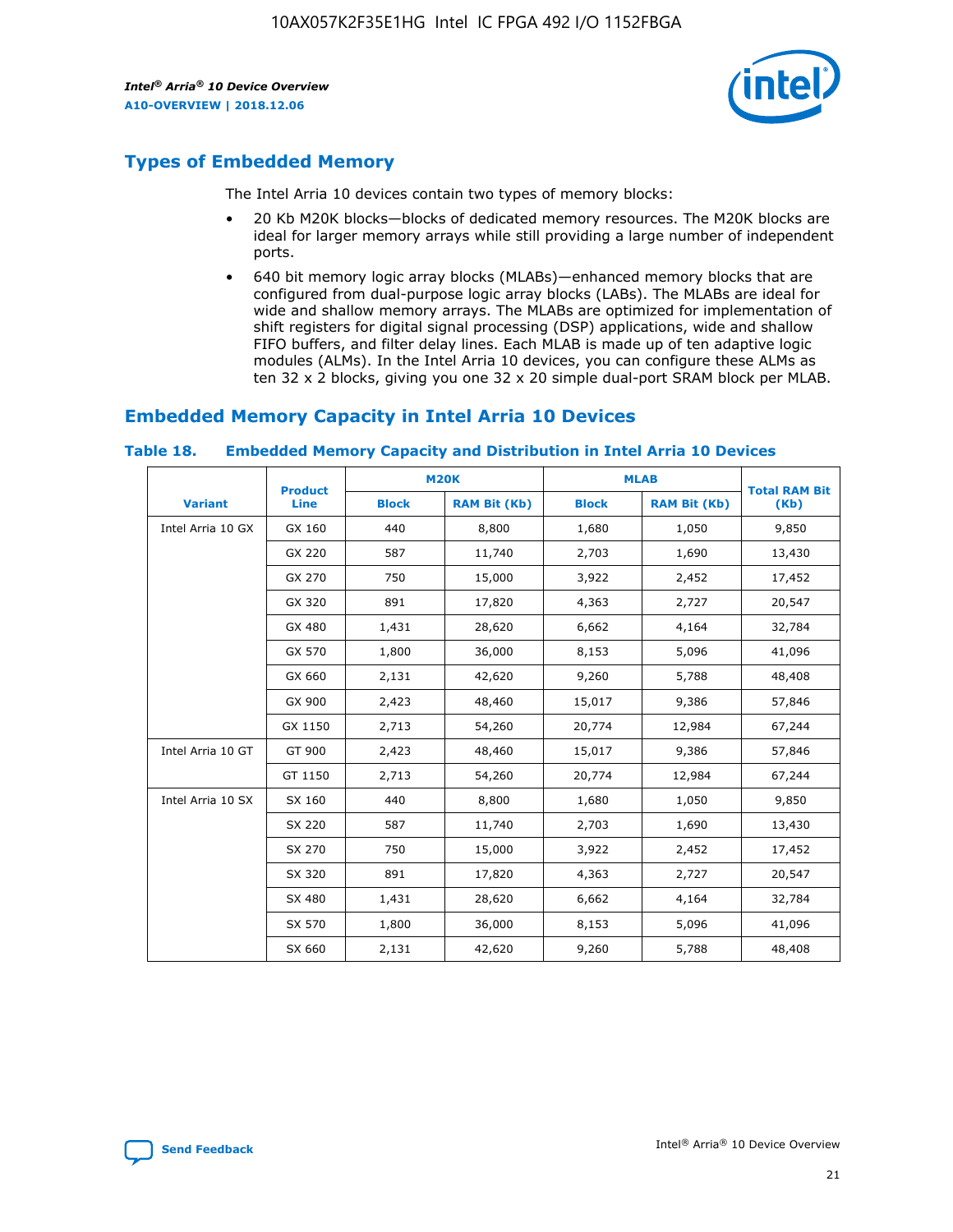

## **Embedded Memory Configurations for Single-port Mode**

#### **Table 19. Single-port Embedded Memory Configurations for Intel Arria 10 Devices**

This table lists the maximum configurations supported for single-port RAM and ROM modes.

| <b>Memory Block</b> | Depth (bits) | <b>Programmable Width</b> |
|---------------------|--------------|---------------------------|
| MLAB                | 32           | x16, x18, or x20          |
|                     | 64(10)       | x8, x9, x10               |
| M20K                | 512          | x40, x32                  |
|                     | 1K           | x20, x16                  |
|                     | 2K           | x10, x8                   |
|                     | 4K           | x5, x4                    |
|                     | 8K           | x2                        |
|                     | 16K          | x1                        |

# **Clock Networks and PLL Clock Sources**

The clock network architecture is based on Intel's global, regional, and peripheral clock structure. This clock structure is supported by dedicated clock input pins, fractional clock synthesis PLLs, and integer I/O PLLs.

## **Clock Networks**

The Intel Arria 10 core clock networks are capable of up to 800 MHz fabric operation across the full industrial temperature range. For the external memory interface, the clock network supports the hard memory controller with speeds up to 2,400 Mbps in a quarter-rate transfer.

To reduce power consumption, the Intel Quartus Prime software identifies all unused sections of the clock network and powers them down.

## **Fractional Synthesis and I/O PLLs**

Intel Arria 10 devices contain up to 32 fractional synthesis PLLs and up to 16 I/O PLLs that are available for both specific and general purpose uses in the core:

- Fractional synthesis PLLs—located in the column adjacent to the transceiver blocks
- I/O PLLs—located in each bank of the 48 I/Os

#### **Fractional Synthesis PLLs**

You can use the fractional synthesis PLLs to:

- Reduce the number of oscillators that are required on your board
- Reduce the number of clock pins that are used in the device by synthesizing multiple clock frequencies from a single reference clock source

<sup>(10)</sup> Supported through software emulation and consumes additional MLAB blocks.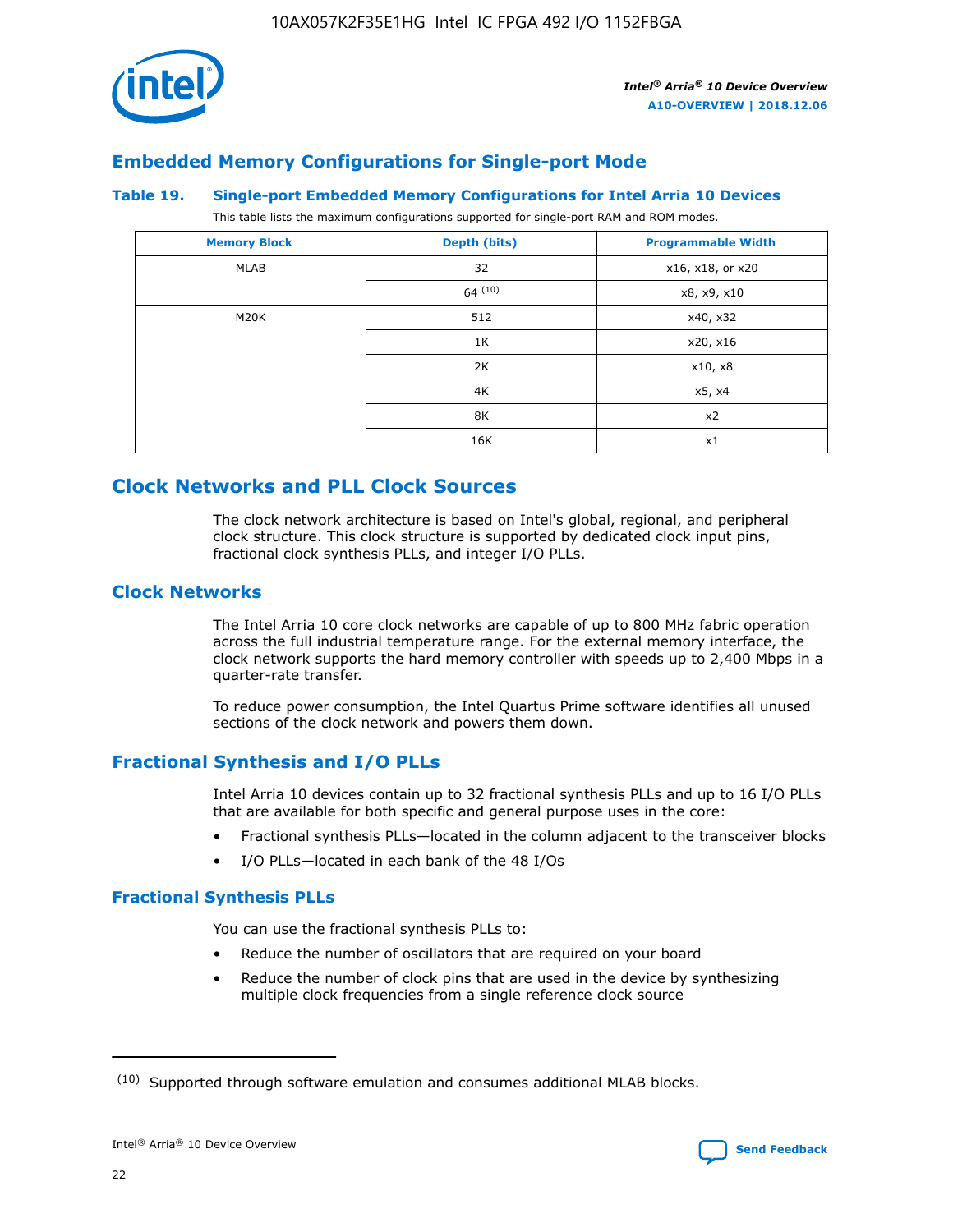

The fractional synthesis PLLs support the following features:

- Reference clock frequency synthesis for transceiver CMU and Advanced Transmit (ATX) PLLs
- Clock network delay compensation
- Zero-delay buffering
- Direct transmit clocking for transceivers
- Independently configurable into two modes:
	- Conventional integer mode equivalent to the general purpose PLL
	- Enhanced fractional mode with third order delta-sigma modulation
- PLL cascading

## **I/O PLLs**

The integer mode I/O PLLs are located in each bank of 48 I/Os. You can use the I/O PLLs to simplify the design of external memory and high-speed LVDS interfaces.

In each I/O bank, the I/O PLLs are adjacent to the hard memory controllers and LVDS SERDES. Because these PLLs are tightly coupled with the I/Os that need to use them, it makes it easier to close timing.

You can use the I/O PLLs for general purpose applications in the core such as clock network delay compensation and zero-delay buffering.

Intel Arria 10 devices support PLL-to-PLL cascading.

# **FPGA General Purpose I/O**

Intel Arria 10 devices offer highly configurable GPIOs. Each I/O bank contains 48 general purpose I/Os and a high-efficiency hard memory controller.

The following list describes the features of the GPIOs:

- Consist of 3 V I/Os for high-voltage application and LVDS I/Os for differential signaling
	- Up to two 3 V I/O banks, available in some devices, that support up to 3 V I/O standards
	- LVDS I/O banks that support up to 1.8 V I/O standards
- Support a wide range of single-ended and differential I/O interfaces
- LVDS speeds up to 1.6 Gbps
- Each LVDS pair of pins has differential input and output buffers, allowing you to configure the LVDS direction for each pair.
- Programmable bus hold and weak pull-up
- Programmable differential output voltage  $(V_{OD})$  and programmable pre-emphasis

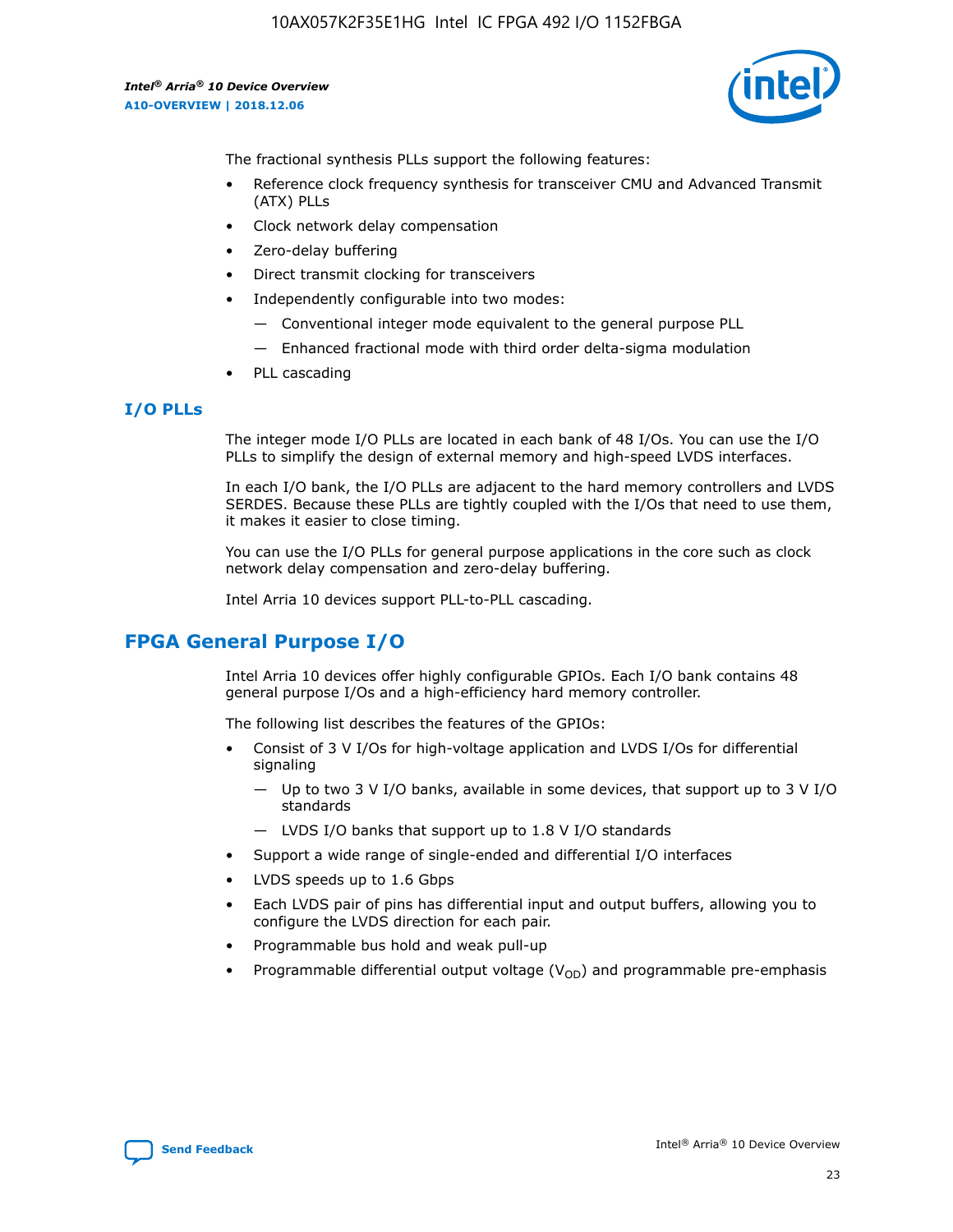

- Series (R<sub>S</sub>) and parallel (R<sub>T</sub>) on-chip termination (OCT) for all I/O banks with OCT calibration to limit the termination impedance variation
- On-chip dynamic termination that has the ability to swap between series and parallel termination, depending on whether there is read or write on a common bus for signal integrity
- Easy timing closure support using the hard read FIFO in the input register path, and delay-locked loop (DLL) delay chain with fine and coarse architecture

# **External Memory Interface**

Intel Arria 10 devices offer massive external memory bandwidth, with up to seven 32 bit DDR4 memory interfaces running at up to 2,400 Mbps. This bandwidth provides additional ease of design, lower power, and resource efficiencies of hardened highperformance memory controllers.

The memory interface within Intel Arria 10 FPGAs and SoCs delivers the highest performance and ease of use. You can configure up to a maximum width of 144 bits when using the hard or soft memory controllers. If required, you can bypass the hard memory controller and use a soft controller implemented in the user logic.

Each I/O contains a hardened DDR read/write path (PHY) capable of performing key memory interface functionality such as read/write leveling, FIFO buffering to lower latency and improve margin, timing calibration, and on-chip termination.

The timing calibration is aided by the inclusion of hard microcontrollers based on Intel's Nios® II technology, specifically tailored to control the calibration of multiple memory interfaces. This calibration allows the Intel Arria 10 device to compensate for any changes in process, voltage, or temperature either within the Intel Arria 10 device itself, or within the external memory device. The advanced calibration algorithms ensure maximum bandwidth and robust timing margin across all operating conditions.

In addition to parallel memory interfaces, Intel Arria 10 devices support serial memory technologies such as the Hybrid Memory Cube (HMC). The HMC is supported by the Intel Arria 10 high-speed serial transceivers which connect up to four HMC links, with each link running at data rates up to 15 Gbps.

#### **Related Information**

#### [External Memory Interface Spec Estimator](http://www.altera.com/technology/memory/estimator/mem-emif-index.html)

Provides a parametric tool that allows you to find and compare the performance of the supported external memory interfaces in IntelFPGAs.

## **Memory Standards Supported by Intel Arria 10 Devices**

The I/Os are designed to provide high performance support for existing and emerging external memory standards.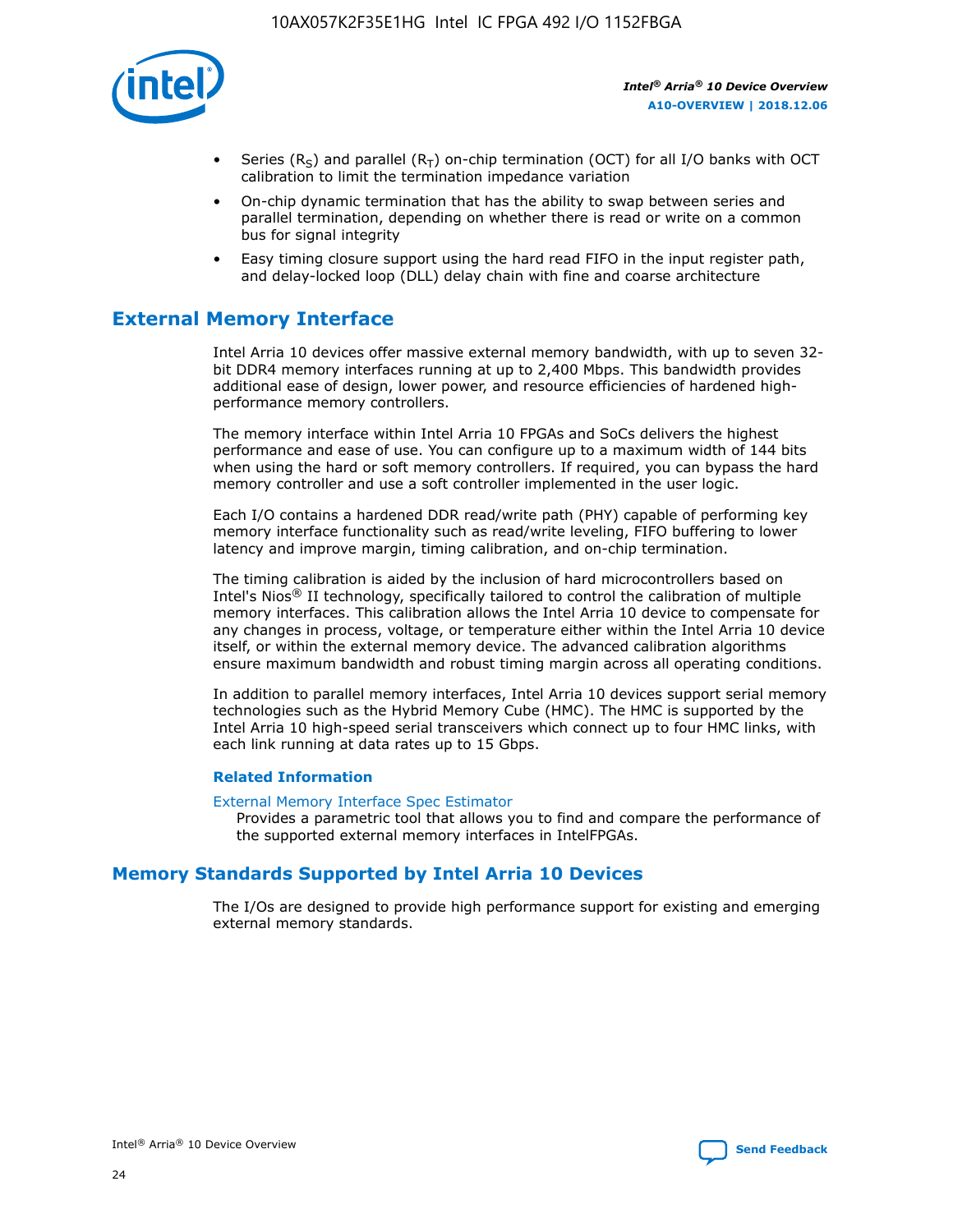

#### **Table 20. Memory Standards Supported by the Hard Memory Controller**

This table lists the overall capability of the hard memory controller. For specific details, refer to the External Memory Interface Spec Estimator and Intel Arria 10 Device Datasheet.

| <b>Memory Standard</b> | <b>Rate Support</b> | <b>Ping Pong PHY Support</b> | <b>Maximum Frequency</b><br>(MHz) |
|------------------------|---------------------|------------------------------|-----------------------------------|
| <b>DDR4 SDRAM</b>      | Quarter rate        | Yes                          | 1,067                             |
|                        |                     |                              | 1,200                             |
| <b>DDR3 SDRAM</b>      | Half rate           | Yes                          | 533                               |
|                        |                     |                              | 667                               |
|                        | Quarter rate        | Yes                          | 1,067                             |
|                        |                     |                              | 1,067                             |
| <b>DDR3L SDRAM</b>     | Half rate           | Yes                          | 533                               |
|                        |                     |                              | 667                               |
|                        | Quarter rate        | Yes                          | 933                               |
|                        |                     |                              | 933                               |
| LPDDR3 SDRAM           | Half rate           |                              | 533                               |
|                        | Quarter rate        |                              | 800                               |

#### **Table 21. Memory Standards Supported by the Soft Memory Controller**

| <b>Memory Standard</b>      | <b>Rate Support</b> | <b>Maximum Frequency</b><br>(MHz) |
|-----------------------------|---------------------|-----------------------------------|
| <b>RLDRAM 3 (11)</b>        | Quarter rate        | 1,200                             |
| ODR IV SRAM <sup>(11)</sup> | Quarter rate        | 1,067                             |
| <b>ODR II SRAM</b>          | Full rate           | 333                               |
|                             | Half rate           | 633                               |
| <b>ODR II+ SRAM</b>         | Full rate           | 333                               |
|                             | Half rate           | 633                               |
| <b>ODR II+ Xtreme SRAM</b>  | Full rate           | 333                               |
|                             | Half rate           | 633                               |

#### **Table 22. Memory Standards Supported by the HPS Hard Memory Controller**

The hard processor system (HPS) is available in Intel Arria 10 SoC devices only.

| <b>Memory Standard</b> | <b>Rate Support</b> | <b>Maximum Frequency</b><br>(MHz) |
|------------------------|---------------------|-----------------------------------|
| <b>DDR4 SDRAM</b>      | Half rate           | 1,200                             |
| <b>DDR3 SDRAM</b>      | Half rate           | 1,067                             |
| <b>DDR3L SDRAM</b>     | Half rate           | 933                               |

<sup>(11)</sup> Intel Arria 10 devices support this external memory interface using hard PHY with soft memory controller.

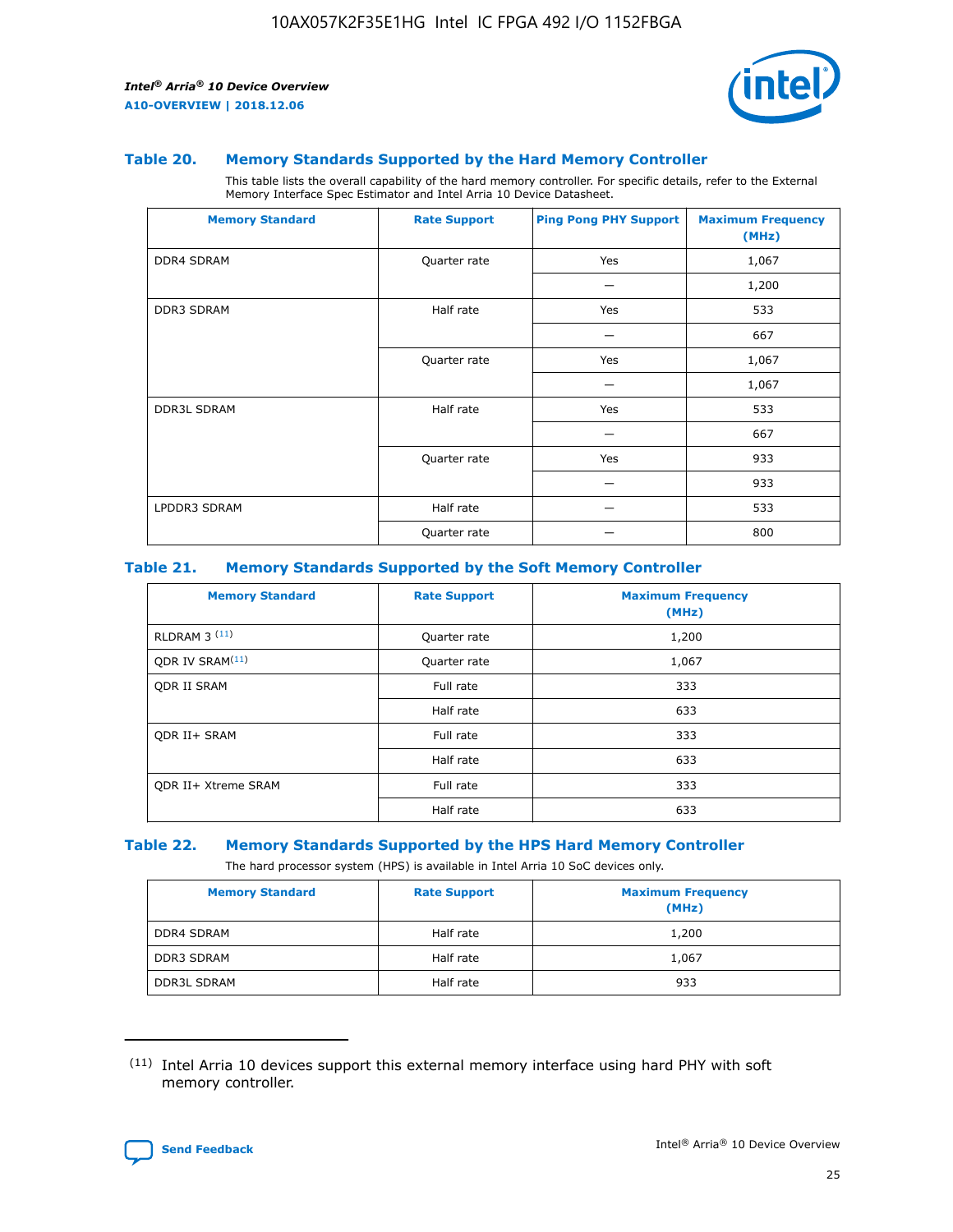

#### **Related Information**

#### [Intel Arria 10 Device Datasheet](https://www.intel.com/content/www/us/en/programmable/documentation/mcn1413182292568.html#mcn1413182153340)

Lists the memory interface performance according to memory interface standards, rank or chip select configurations, and Intel Arria 10 device speed grades.

# **PCIe Gen1, Gen2, and Gen3 Hard IP**

Intel Arria 10 devices contain PCIe hard IP that is designed for performance and ease-of-use:

- Includes all layers of the PCIe stack—transaction, data link and physical layers.
- Supports PCIe Gen3, Gen2, and Gen1 Endpoint and Root Port in x1, x2, x4, or x8 lane configuration.
- Operates independently from the core logic—optional configuration via protocol (CvP) allows the PCIe link to power up and complete link training in less than 100 ms while the Intel Arria 10 device completes loading the programming file for the rest of the FPGA.
- Provides added functionality that makes it easier to support emerging features such as Single Root I/O Virtualization (SR-IOV) and optional protocol extensions.
- Provides improved end-to-end datapath protection using ECC.
- Supports FPGA configuration via protocol (CvP) using PCIe at Gen3, Gen2, or Gen1 speed.

#### **Related Information**

PCS Features on page 30

# **Enhanced PCS Hard IP for Interlaken and 10 Gbps Ethernet**

## **Interlaken Support**

The Intel Arria 10 enhanced PCS hard IP provides integrated Interlaken PCS supporting rates up to 25.8 Gbps per lane.

The Interlaken PCS is based on the proven functionality of the PCS developed for Intel's previous generation FPGAs, which demonstrated interoperability with Interlaken ASSP vendors and third-party IP suppliers. The Interlaken PCS is present in every transceiver channel in Intel Arria 10 devices.

#### **Related Information**

PCS Features on page 30

## **10 Gbps Ethernet Support**

The Intel Arria 10 enhanced PCS hard IP supports 10GBASE-R PCS compliant with IEEE 802.3 10 Gbps Ethernet (10GbE). The integrated hard IP support for 10GbE and the 10 Gbps transceivers save external PHY cost, board space, and system power.

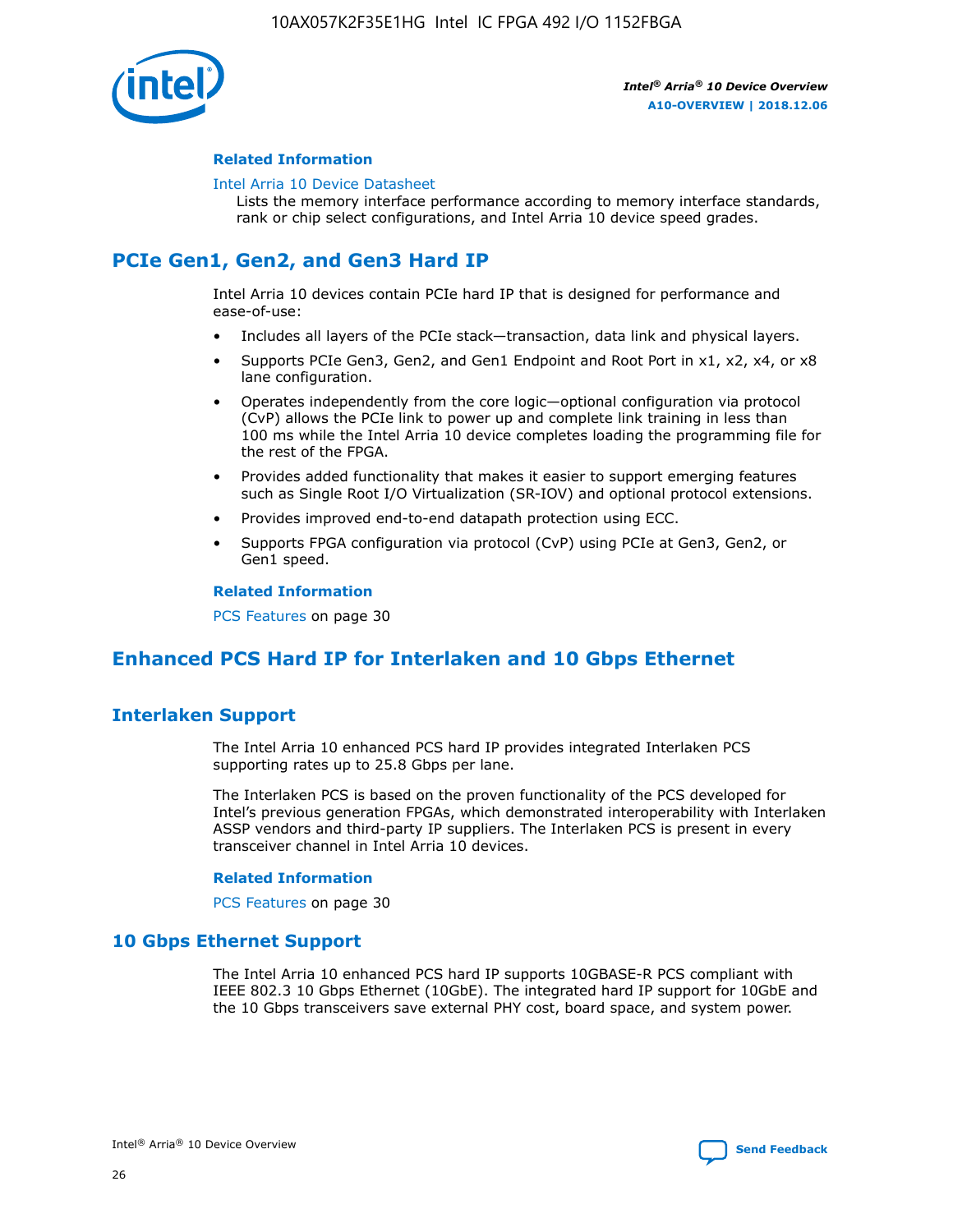

The scalable hard IP supports multiple independent 10GbE ports while using a single PLL for all the 10GBASE-R PCS instantiations, which saves on core logic resources and clock networks:

- Simplifies multiport 10GbE systems compared to XAUI interfaces that require an external XAUI-to-10G PHY.
- Incorporates Electronic Dispersion Compensation (EDC), which enables direct connection to standard 10 Gbps XFP and SFP+ pluggable optical modules.
- Supports backplane Ethernet applications and includes a hard 10GBASE-KR Forward Error Correction (FEC) circuit that you can use for 10 Gbps and 40 Gbps applications.

The 10 Gbps Ethernet PCS hard IP and 10GBASE-KR FEC are present in every transceiver channel.

#### **Related Information**

PCS Features on page 30

# **Low Power Serial Transceivers**

Intel Arria 10 FPGAs and SoCs include lowest power transceivers that deliver high bandwidth, throughput and low latency.

Intel Arria 10 devices deliver the industry's lowest power consumption per transceiver channel:

- 12.5 Gbps transceivers at as low as 242 mW
- 10 Gbps transceivers at as low as 168 mW
- 6 Gbps transceivers at as low as 117 mW

Intel Arria 10 transceivers support various data rates according to application:

- Chip-to-chip and chip-to-module applications—from 1 Gbps up to 25.8 Gbps
- Long reach and backplane applications—from 1 Gbps up to 12.5 with advanced adaptive equalization
- Critical power sensitive applications—from 1 Gbps up to 11.3 Gbps using lower power modes

The combination of 20 nm process technology and architectural advances provide the following benefits:

- Significant reduction in die area and power consumption
- Increase of up to two times in transceiver I/O density compared to previous generation devices while maintaining optimal signal integrity
- Up to 72 total transceiver channels—you can configure up to 6 of these channels to run as fast as 25.8 Gbps
- All channels feature continuous data rate support up to the maximum rated speed

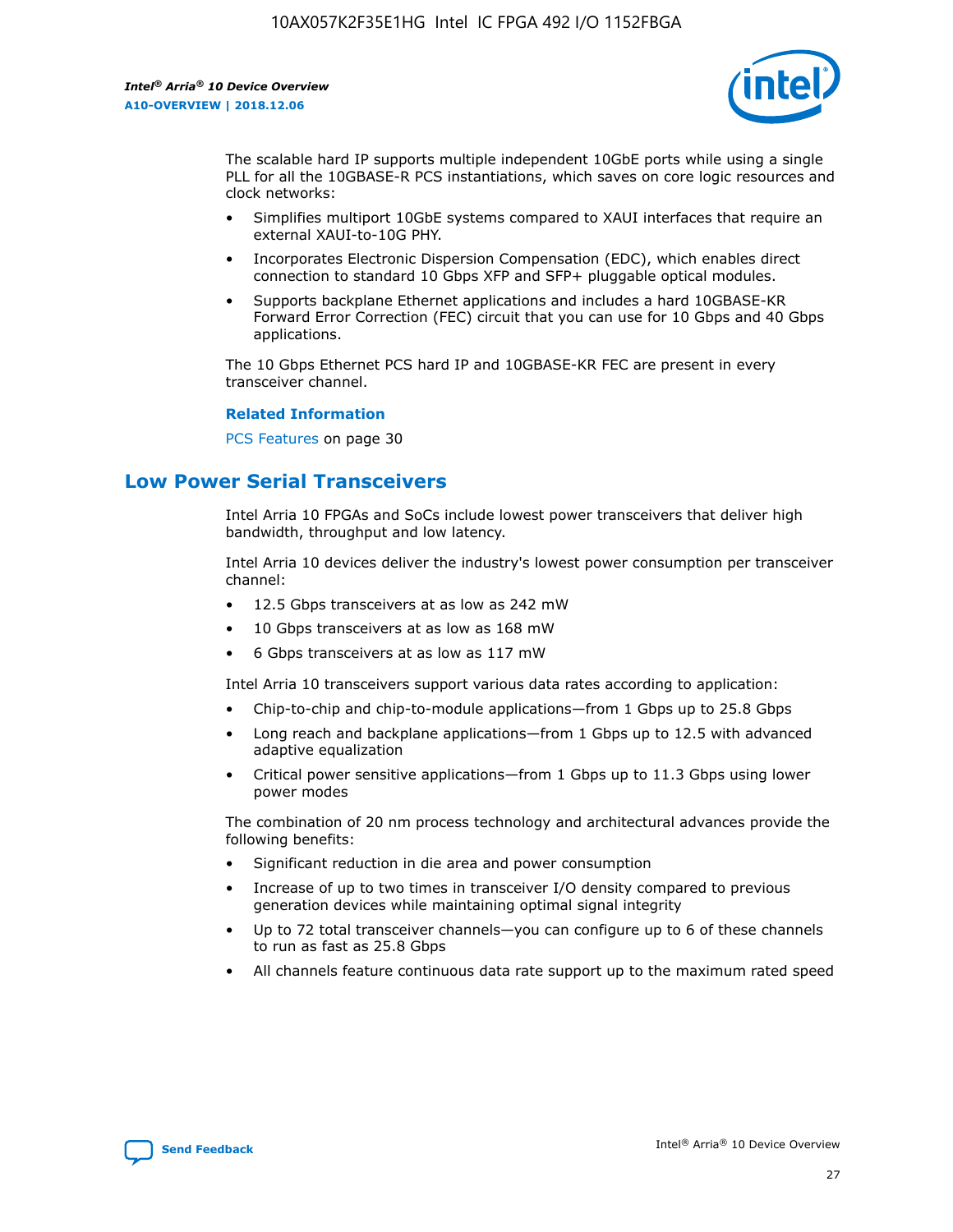

## Transceiver PMA TX/RX PCS ATX PLL Transceiver PMA TX/RX PCS fPLL Network Flexible Clock Distribution Network PCS Transceiver PMA TX/RX FPGA **Clock Distribution** Fabric PCS Transceiver PMA TX/RX ATX Flexible PLL PCS Transceiver PMA TX/RX ▲ fPLL Transceiver PMA TX/RX PCS 4

## **Figure 6. Intel Arria 10 Transceiver Block Architecture**

## **Transceiver Channels**

All transceiver channels feature a dedicated Physical Medium Attachment (PMA) and a hardened Physical Coding Sublayer (PCS).

- The PMA provides primary interfacing capabilities to physical channels.
- The PCS typically handles encoding/decoding, word alignment, and other preprocessing functions before transferring data to the FPGA core fabric.

A transceiver channel consists of a PMA and a PCS block. Most transceiver banks have 6 channels. There are some transceiver banks that contain only 3 channels.

A wide variety of bonded and non-bonded data rate configurations is possible using a highly configurable clock distribution network. Up to 80 independent transceiver data rates can be configured.

The following figures are graphical representations of top views of the silicon die, which correspond to reverse views for flip chip packages. Different Intel Arria 10 devices may have different floorplans than the ones shown in the figures.

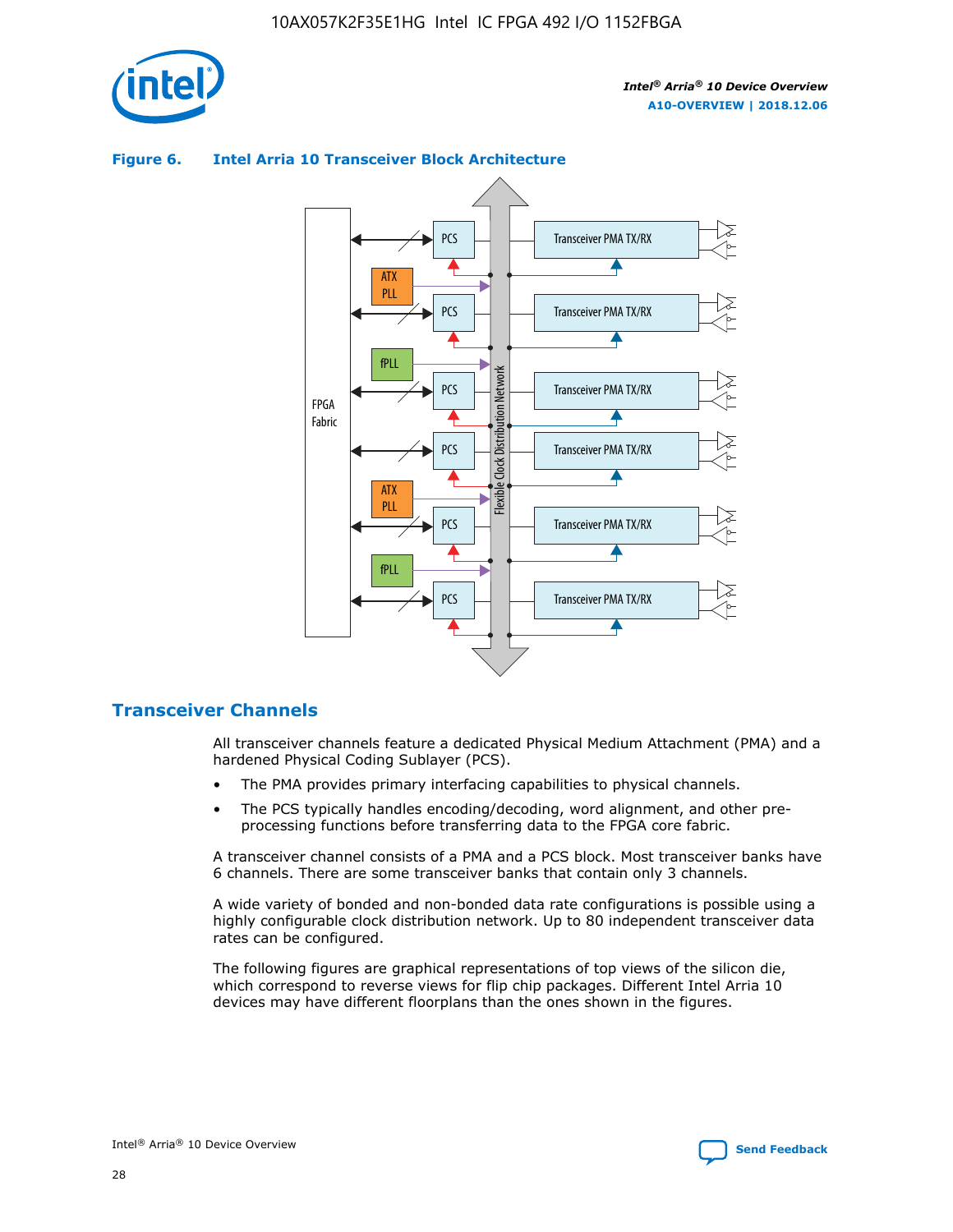

## **Figure 7. Device Chip Overview for Intel Arria 10 GX and GT Devices**





## **PMA Features**

Intel Arria 10 transceivers provide exceptional signal integrity at data rates up to 25.8 Gbps. Clocking options include ultra-low jitter ATX PLLs (LC tank based), clock multiplier unit (CMU) PLLs, and fractional PLLs.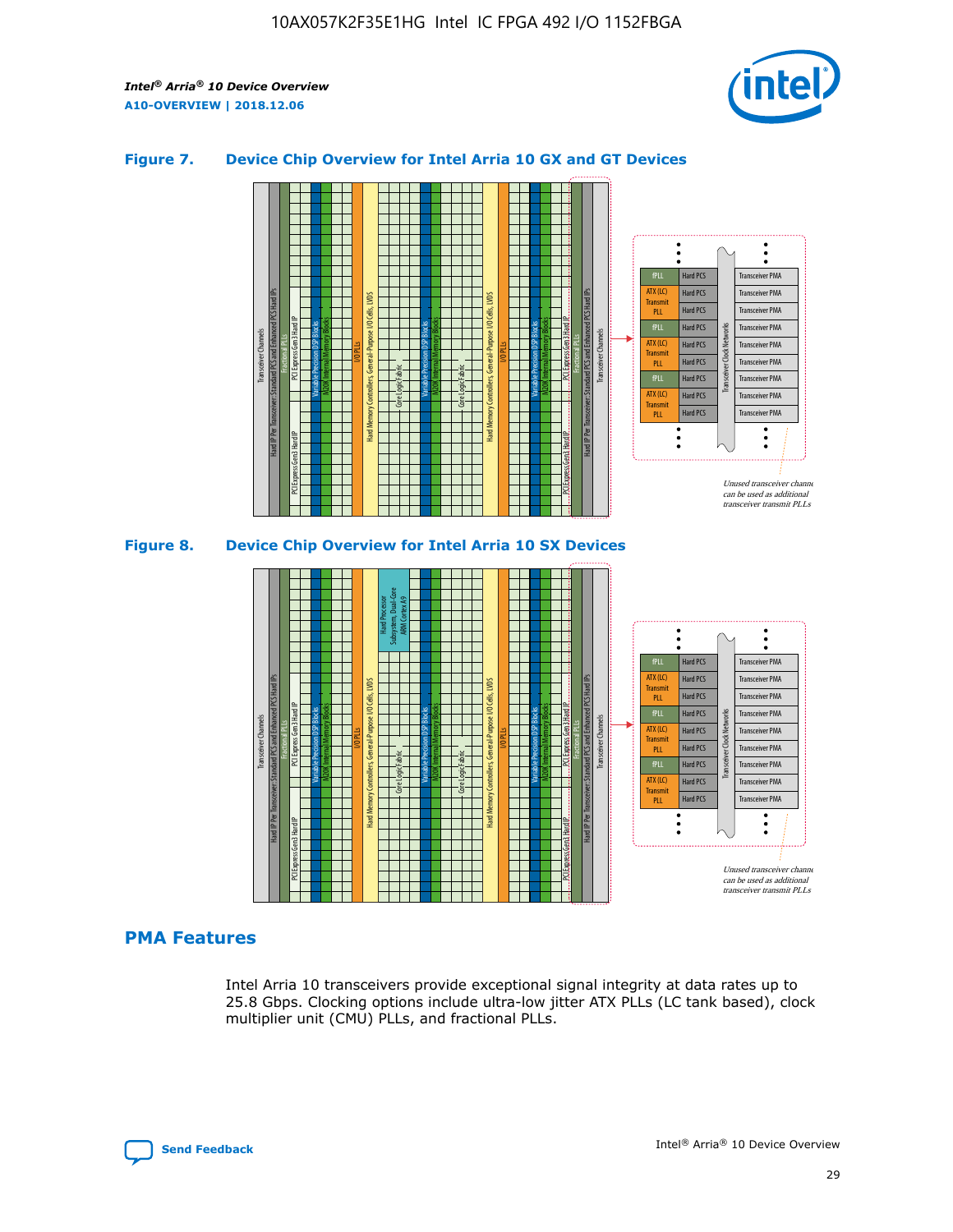

Each transceiver channel contains a channel PLL that can be used as the CMU PLL or clock data recovery (CDR) PLL. In CDR mode, the channel PLL recovers the receiver clock and data in the transceiver channel. Up to 80 independent data rates can be configured on a single Intel Arria 10 device.

## **Table 23. PMA Features of the Transceivers in Intel Arria 10 Devices**

| <b>Feature</b>                                             | <b>Capability</b>                                                                                                                                                                                                             |
|------------------------------------------------------------|-------------------------------------------------------------------------------------------------------------------------------------------------------------------------------------------------------------------------------|
| Chip-to-Chip Data Rates                                    | 1 Gbps to 17.4 Gbps (Intel Arria 10 GX devices)<br>1 Gbps to 25.8 Gbps (Intel Arria 10 GT devices)                                                                                                                            |
| Backplane Support                                          | Drive backplanes at data rates up to 12.5 Gbps                                                                                                                                                                                |
| <b>Optical Module Support</b>                              | SFP+/SFP, XFP, CXP, QSFP/QSFP28, CFP/CFP2/CFP4                                                                                                                                                                                |
| Cable Driving Support                                      | SFP+ Direct Attach, PCI Express over cable, eSATA                                                                                                                                                                             |
| Transmit Pre-Emphasis                                      | 4-tap transmit pre-emphasis and de-emphasis to compensate for system channel loss                                                                                                                                             |
| Continuous Time Linear<br>Equalizer (CTLE)                 | Dual mode, high-gain, and high-data rate, linear receive equalization to compensate for<br>system channel loss                                                                                                                |
| Decision Feedback Equalizer<br>(DFE)                       | 7-fixed and 4-floating tap DFE to equalize backplane channel loss in the presence of<br>crosstalk and noisy environments                                                                                                      |
| Variable Gain Amplifier                                    | Optimizes the signal amplitude prior to the CDR sampling and operates in fixed and<br>adaptive modes                                                                                                                          |
| Altera Digital Adaptive<br>Parametric Tuning (ADAPT)       | Fully digital adaptation engine to automatically adjust all link equalization parameters-<br>including CTLE, DFE, and variable gain amplifier blocks—that provide optimal link margin<br>without intervention from user logic |
| Precision Signal Integrity<br>Calibration Engine (PreSICE) | Hardened calibration controller to quickly calibrate all transceiver control parameters on<br>power-up, which provides the optimal signal integrity and jitter performance                                                    |
| Advanced Transmit (ATX)<br>PLL                             | Low jitter ATX (LC tank based) PLLs with continuous tuning range to cover a wide range of<br>standard and proprietary protocols                                                                                               |
| <b>Fractional PLLs</b>                                     | On-chip fractional frequency synthesizers to replace on-board crystal oscillators and reduce<br>system cost                                                                                                                   |
| Digitally Assisted Analog<br><b>CDR</b>                    | Superior jitter tolerance with fast lock time                                                                                                                                                                                 |
| Dynamic Partial<br>Reconfiguration                         | Allows independent control of the Avalon memory-mapped interface of each transceiver<br>channel for the highest transceiver flexibility                                                                                       |
| Multiple PCS-PMA and PCS-<br>PLD interface widths          | 8-, 10-, 16-, 20-, 32-, 40-, or 64-bit interface widths for flexibility of deserialization width,<br>encoding, and reduced latency                                                                                            |

## **PCS Features**

This table summarizes the Intel Arria 10 transceiver PCS features. You can use the transceiver PCS to support a wide range of protocols ranging from 1 Gbps to 25.8 Gbps.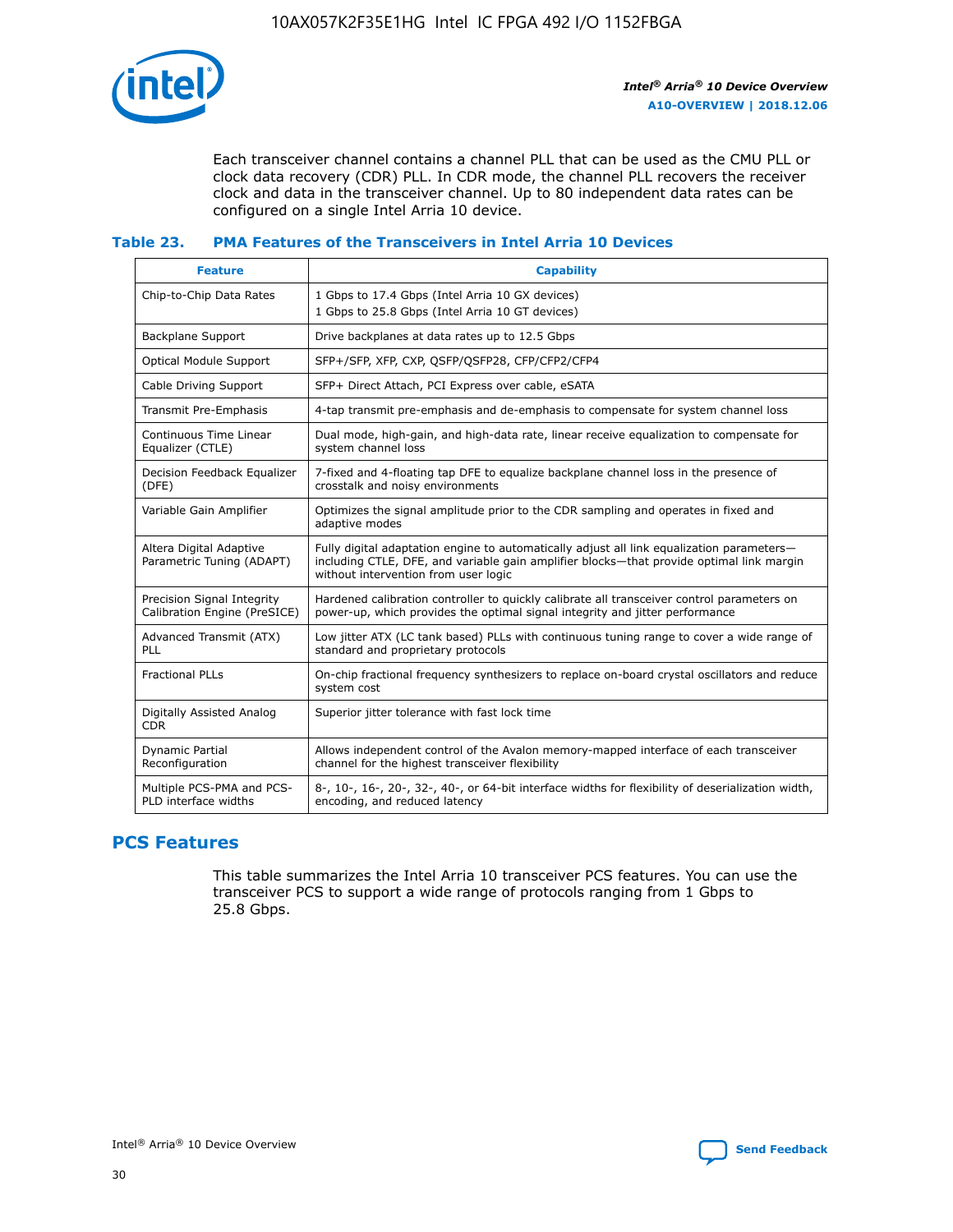

| <b>PCS</b>    | <b>Description</b>                                                                                                                                                                                                                                                                                                                                                                                             |
|---------------|----------------------------------------------------------------------------------------------------------------------------------------------------------------------------------------------------------------------------------------------------------------------------------------------------------------------------------------------------------------------------------------------------------------|
| Standard PCS  | Operates at a data rate up to 12 Gbps<br>Supports protocols such as PCI-Express, CPRI 4.2+, GigE, IEEE 1588 in Hard PCS<br>Implements other protocols using Basic/Custom (Standard PCS) transceiver<br>configuration rules.                                                                                                                                                                                    |
| Enhanced PCS  | Performs functions common to most serial data industry standards, such as word<br>alignment, encoding/decoding, and framing, before data is sent or received off-chip<br>through the PMA<br>• Handles data transfer to and from the FPGA fabric<br>Handles data transfer internally to and from the PMA<br>Provides frequency compensation<br>Performs channel bonding for multi-channel low skew applications |
| PCIe Gen3 PCS | Supports the seamless switching of Data and Clock between the Gen1, Gen2, and Gen3<br>data rates<br>Provides support for PIPE 3.0 features<br>Supports the PIPE interface with the Hard IP enabled, as well as with the Hard IP<br>bypassed                                                                                                                                                                    |

#### **Related Information**

- PCIe Gen1, Gen2, and Gen3 Hard IP on page 26
- Interlaken Support on page 26
- 10 Gbps Ethernet Support on page 26

## **PCS Protocol Support**

This table lists some of the protocols supported by the Intel Arria 10 transceiver PCS. For more information about the blocks in the transmitter and receiver data paths, refer to the related information.

| <b>Protocol</b>                                 | <b>Data Rate</b><br>(Gbps) | <b>Transceiver IP</b>       | <b>PCS Support</b>                      |
|-------------------------------------------------|----------------------------|-----------------------------|-----------------------------------------|
| PCIe Gen3 x1, x2, x4, x8                        | 8.0                        | Native PHY (PIPE)           | Standard PCS and PCIe<br>Gen3 PCS       |
| PCIe Gen2 x1, x2, x4, x8                        | 5.0                        | Native PHY (PIPE)           | <b>Standard PCS</b>                     |
| PCIe Gen1 x1, x2, x4, x8                        | 2.5                        | Native PHY (PIPE)           | Standard PCS                            |
| 1000BASE-X Gigabit Ethernet                     | 1.25                       | Native PHY                  | <b>Standard PCS</b>                     |
| 1000BASE-X Gigabit Ethernet with<br>IEEE 1588v2 | 1.25                       | Native PHY                  | Standard PCS                            |
| 10GBASE-R                                       | 10.3125                    | Native PHY                  | <b>Enhanced PCS</b>                     |
| 10GBASE-R with IEEE 1588v2                      | 10.3125                    | Native PHY                  | <b>Enhanced PCS</b>                     |
| 10GBASE-R with KR FEC                           | 10.3125                    | Native PHY                  | <b>Enhanced PCS</b>                     |
| 10GBASE-KR and 1000BASE-X                       | 10.3125                    | 1G/10GbE and 10GBASE-KR PHY | Standard PCS and<br><b>Enhanced PCS</b> |
| Interlaken (CEI-6G/11G)                         | 3.125 to 17.4              | Native PHY                  | <b>Enhanced PCS</b>                     |
| SFI-S/SFI-5.2                                   | 11.2                       | Native PHY                  | <b>Enhanced PCS</b>                     |
| 10G SDI                                         | 10.692                     | Native PHY                  | <b>Enhanced PCS</b>                     |
|                                                 |                            |                             | continued                               |

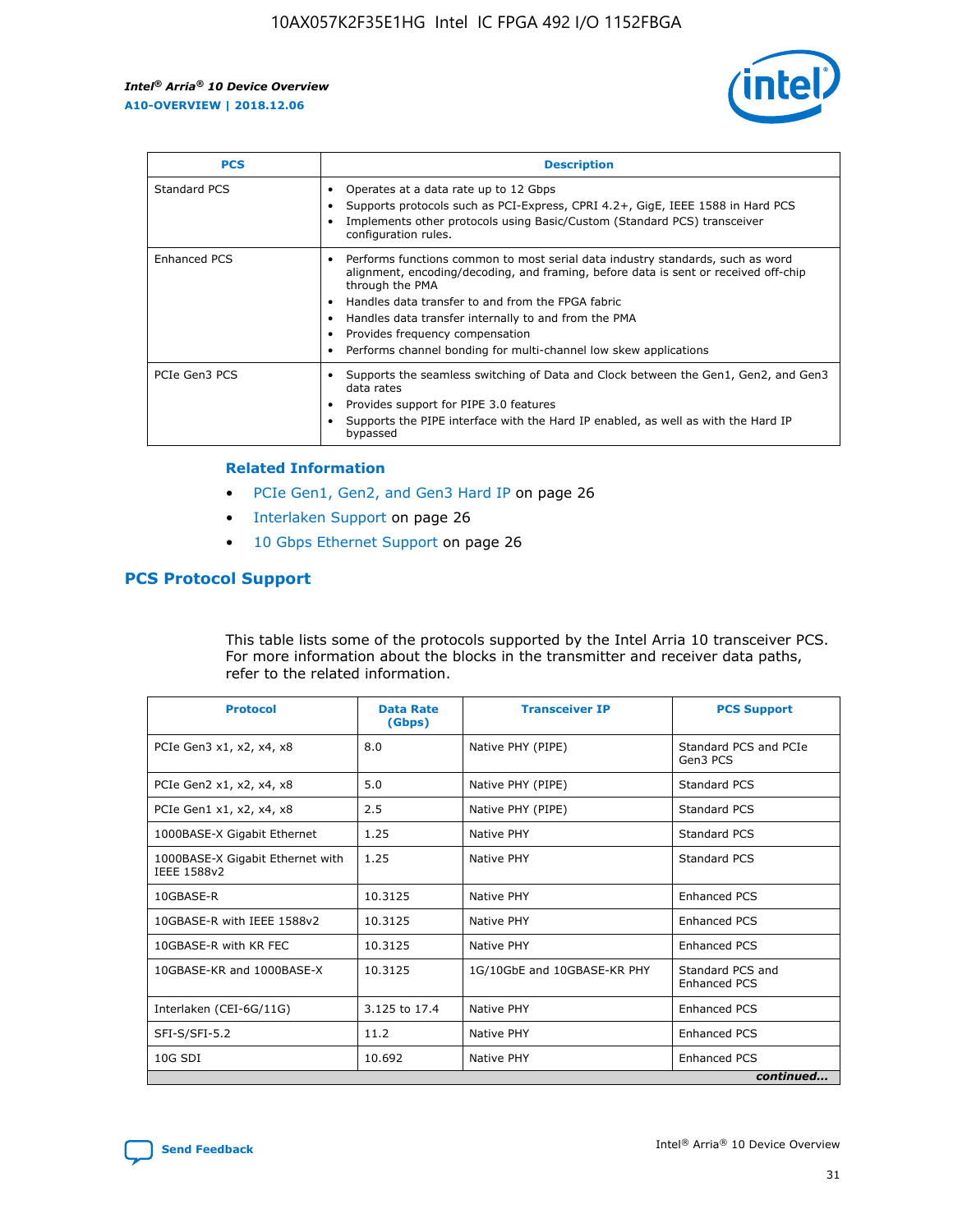

| <b>Protocol</b>      | <b>Data Rate</b><br>(Gbps) | <b>Transceiver IP</b> | <b>PCS Support</b> |
|----------------------|----------------------------|-----------------------|--------------------|
| CPRI 6.0 (64B/66B)   | 0.6144 to<br>10.1376       | Native PHY            | Enhanced PCS       |
| CPRI 4.2 (8B/10B)    | 0.6144 to<br>9.8304        | Native PHY            | Standard PCS       |
| OBSAI RP3 v4.2       | 0.6144 to 6.144            | Native PHY            | Standard PCS       |
| SD-SDI/HD-SDI/3G-SDI | $0.143(12)$ to<br>2.97     | Native PHY            | Standard PCS       |

## **Related Information**

#### [Intel Arria 10 Transceiver PHY User Guide](https://www.intel.com/content/www/us/en/programmable/documentation/nik1398707230472.html#nik1398707091164)

Provides more information about the supported transceiver protocols and PHY IP, the PMA architecture, and the standard, enhanced, and PCIe Gen3 PCS architecture.

# **SoC with Hard Processor System**

Each SoC device combines an FPGA fabric and a hard processor system (HPS) in a single device. This combination delivers the flexibility of programmable logic with the power and cost savings of hard IP in these ways:

- Reduces board space, system power, and bill of materials cost by eliminating a discrete embedded processor
- Allows you to differentiate the end product in both hardware and software, and to support virtually any interface standard
- Extends the product life and revenue through in-field hardware and software updates

 $(12)$  The 0.143 Gbps data rate is supported using oversampling of user logic that you must implement in the FPGA fabric.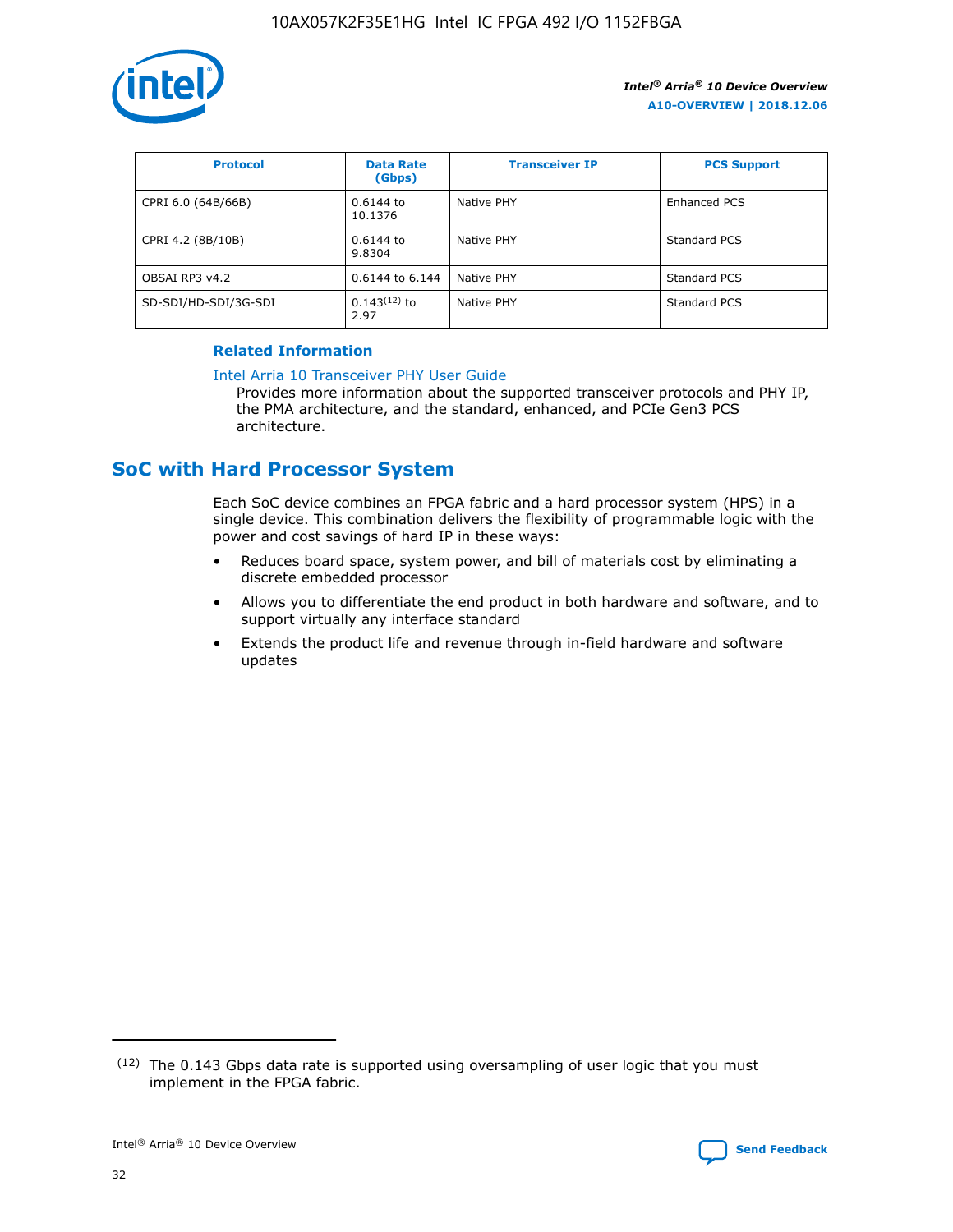

#### **Figure 9. HPS Block Diagram**

This figure shows a block diagram of the HPS with the dual ARM Cortex-A9 MPCore processor.



## **Key Advantages of 20-nm HPS**

The 20-nm HPS strikes a balance between enabling maximum software compatibility with 28-nm SoCs while still improving upon the 28-nm HPS architecture. These improvements address the requirements of the next generation target markets such as wireless and wireline communications, compute and storage equipment, broadcast and military in terms of performance, memory bandwidth, connectivity via backplane and security.

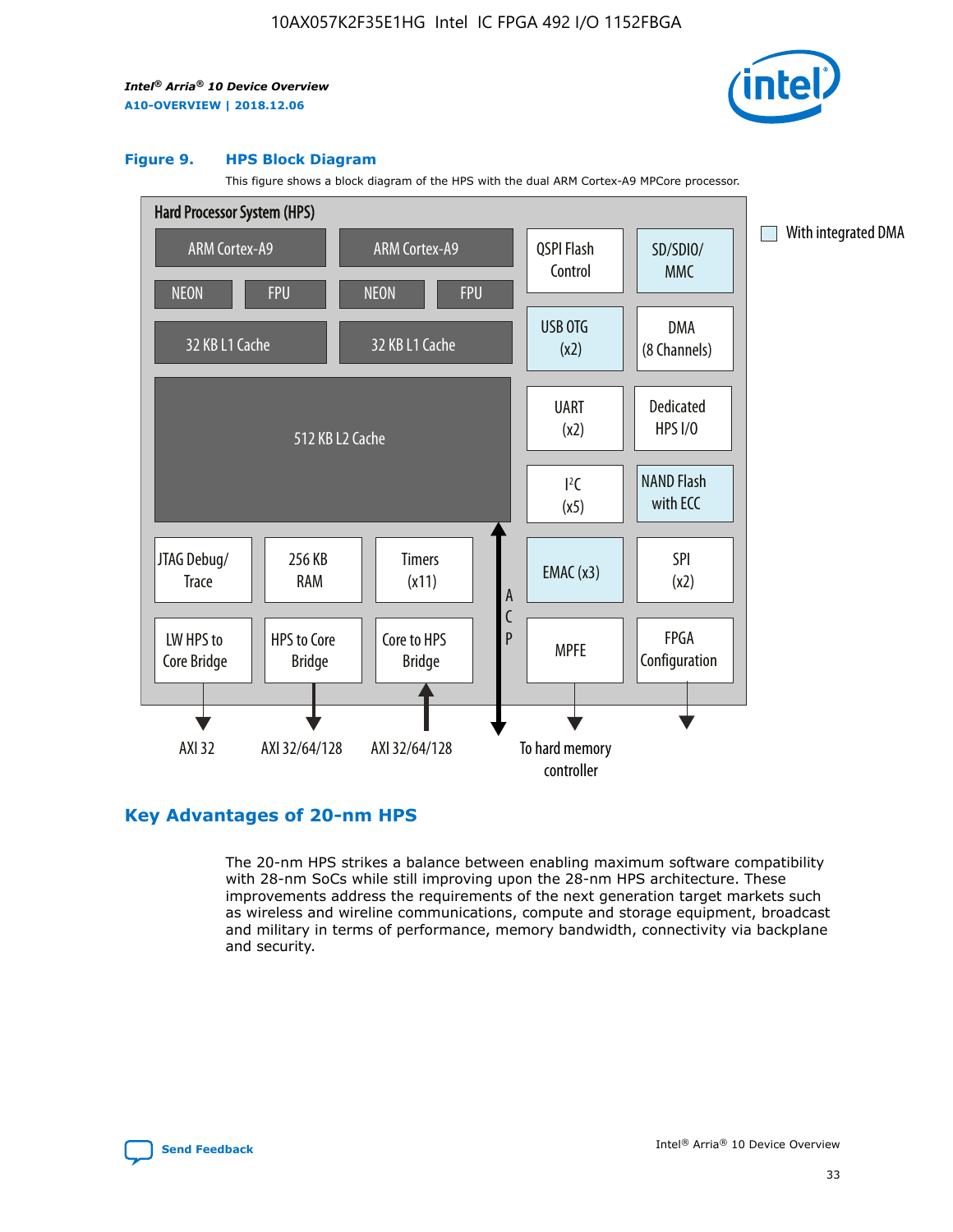

## **Table 24. Improvements in 20 nm HPS**

This table lists the key improvements of the 20 nm HPS compared to the 28 nm HPS.

| Advantages/<br><b>Improvements</b>                          | <b>Description</b>                                                                                                                                                                                                                                                                                                                                                                                                                                                                                                                                                                                                                                                                                                                                                                                                                                                                                                                                |
|-------------------------------------------------------------|---------------------------------------------------------------------------------------------------------------------------------------------------------------------------------------------------------------------------------------------------------------------------------------------------------------------------------------------------------------------------------------------------------------------------------------------------------------------------------------------------------------------------------------------------------------------------------------------------------------------------------------------------------------------------------------------------------------------------------------------------------------------------------------------------------------------------------------------------------------------------------------------------------------------------------------------------|
| Increased performance and<br>overdrive capability           | While the nominal processor frequency is 1.2 GHz, the 20 nm HPS offers an "overdrive"<br>feature which enables a higher processor operating frequency. This requires a higher supply<br>voltage value that is unique to the HPS and may require a separate regulator.                                                                                                                                                                                                                                                                                                                                                                                                                                                                                                                                                                                                                                                                             |
| Increased processor memory<br>bandwidth and DDR4<br>support | Up to 64-bit DDR4 memory at 2,400 Mbps support is available for the processor. The hard<br>memory controller for the HPS comprises a multi-port front end that manages connections<br>to a single port memory controller. The multi-port front end allows logic core and the HPS<br>to share ports and thereby the available bandwidth of the memory controller.                                                                                                                                                                                                                                                                                                                                                                                                                                                                                                                                                                                  |
| Flexible I/O sharing                                        | An advanced I/O pin muxing scheme allows improved sharing of I/O between the HPS and<br>the core logic. The following types of I/O are available for SoC:<br>$\bullet$<br>17 dedicated I/Os-physically located inside the HPS block and are not accessible to<br>logic within the core. The 17 dedicated I/Os are used for HPS clock, resets, and<br>interfacing with boot devices, QSPI, and SD/MMC.<br>48 direct shared I/O-located closest to the HPS block and are ideal for high speed HPS<br>$\bullet$<br>peripherals such as EMAC, USB, and others. There is one bank of 48 I/Os that supports<br>direct sharing where the 48 I/Os can be shared 12 I/Os at a time.<br>Standard (shared) I/O-all standard I/Os can be shared by the HPS peripherals and any<br>logic within the core. For designs where more than 48 I/Os are required to fully use all<br>the peripherals in the HPS, these I/Os can be connected through the core logic. |
| <b>EMAC</b> core                                            | Three EMAC cores are available in the HPS. The EMAC cores enable an application to<br>support two redundant Ethernet connections; for example, backplane, or two EMAC cores<br>for managing IEEE 1588 time stamp information while allowing a third EMAC core for debug<br>and configuration. All three EMACs can potentially share the same time stamps, simplifying<br>the 1588 time stamping implementation. A new serial time stamp interface allows core<br>logic to access and read the time stamp values. The integrated EMAC controllers can be<br>connected to external Ethernet PHY through the provided MDIO or I <sup>2</sup> C interface.                                                                                                                                                                                                                                                                                            |
| On-chip memory                                              | The on-chip memory is updated to 256 KB support and can support larger data sets and<br>real time algorithms.                                                                                                                                                                                                                                                                                                                                                                                                                                                                                                                                                                                                                                                                                                                                                                                                                                     |
| <b>ECC</b> enhancements                                     | Improvements in L2 Cache ECC management allow identification of errors down to the<br>address level. ECC enhancements also enable improved error injection and status reporting<br>via the introduction of new memory mapped access to syndrome and data signals.                                                                                                                                                                                                                                                                                                                                                                                                                                                                                                                                                                                                                                                                                 |
| HPS to FPGA Interconnect<br>Backbone                        | Although the HPS and the Logic Core can operate independently, they are tightly coupled<br>via a high-bandwidth system interconnect built from high-performance ARM AMBA AXI bus<br>bridges. IP bus masters in the FPGA fabric have access to HPS bus slaves via the FPGA-to-<br>HPS interconnect. Similarly, HPS bus masters have access to bus slaves in the core fabric<br>via the HPS-to-FPGA bridge. Both bridges are AMBA AXI-3 compliant and support<br>simultaneous read and write transactions. Up to three masters within the core fabric can<br>share the HPS SDRAM controller with the processor. Additionally, the processor can be used<br>to configure the core fabric under program control via a dedicated 32-bit configuration port.                                                                                                                                                                                            |
| FPGA configuration and HPS<br>booting                       | The FPGA fabric and HPS in the SoCs are powered independently. You can reduce the clock<br>frequencies or gate the clocks to reduce dynamic power.<br>You can configure the FPGA fabric and boot the HPS independently, in any order, providing<br>you with more design flexibility.                                                                                                                                                                                                                                                                                                                                                                                                                                                                                                                                                                                                                                                              |
| Security                                                    | New security features have been introduced for anti-tamper management, secure boot,<br>encryption (AES), and authentication (SHA).                                                                                                                                                                                                                                                                                                                                                                                                                                                                                                                                                                                                                                                                                                                                                                                                                |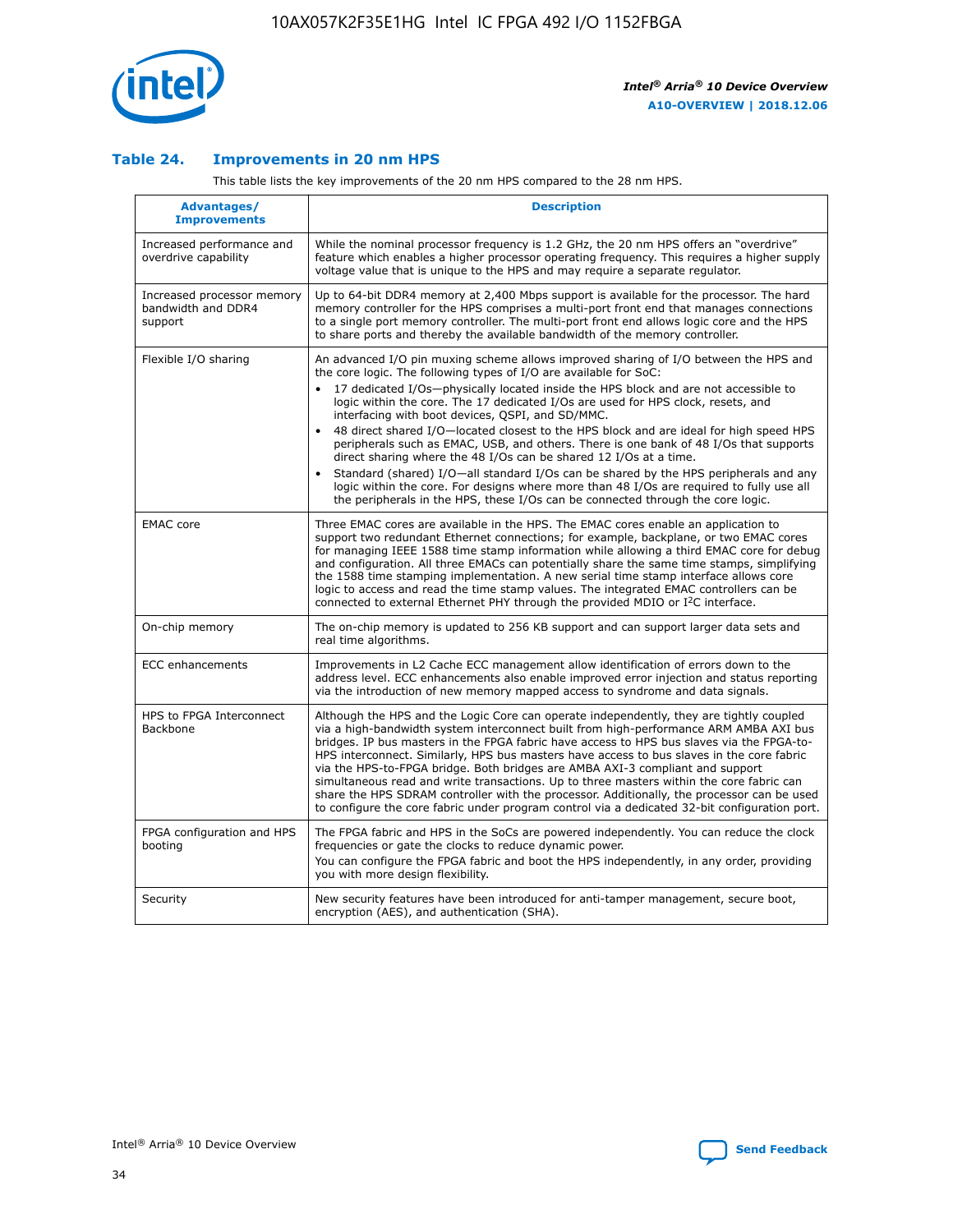

## **Features of the HPS**

The HPS has the following features:

- 1.2-GHz, dual-core ARM Cortex-A9 MPCore processor with up to 1.5-GHz via overdrive
	- ARMv7-A architecture that runs 32-bit ARM instructions, 16-bit and 32-bit Thumb instructions, and 8-bit Java byte codes in Jazelle style
	- Superscalar, variable length, out-of-order pipeline with dynamic branch prediction
	- Instruction Efficiency 2.5 MIPS/MHz, which provides total performance of 7500 MIPS at 1.5 GHz
- Each processor core includes:
	- 32 KB of L1 instruction cache, 32 KB of L1 data cache
	- Single- and double-precision floating-point unit and NEON media engine
	- CoreSight debug and trace technology
	- Snoop Control Unit (SCU) and Acceleration Coherency Port (ACP)
- 512 KB of shared L2 cache
- 256 KB of scratch RAM
- Hard memory controller with support for DDR3, DDR4 and optional error correction code (ECC) support
- Multiport Front End (MPFE) Scheduler interface to the hard memory controller
- 8-channel direct memory access (DMA) controller
- QSPI flash controller with SIO, DIO, QIO SPI Flash support
- NAND flash controller (ONFI 1.0 or later) with DMA and ECC support, updated to support 8 and 16-bit Flash devices and new command DMA to offload CPU for fast power down recovery
- Updated SD/SDIO/MMC controller to eMMC 4.5 with DMA with CE-ATA digital command support
- 3 10/100/1000 Ethernet media access control (MAC) with DMA
- 2 USB On-the-Go (OTG) controllers with DMA
- $\bullet$  5 I<sup>2</sup>C controllers (3 can be used by EMAC for MIO to external PHY)
- 2 UART 16550 Compatible controllers
- 4 serial peripheral interfaces (SPI) (2 Master, 2 Slaves)
- 62 programmable general-purpose I/Os, which includes 48 direct share I/Os that allows the HPS peripherals to connect directly to the FPGA I/Os
- 7 general-purpose timers
- 4 watchdog timers
- Anti-tamper, Secure Boot, Encryption (AES) and Authentication (SHA)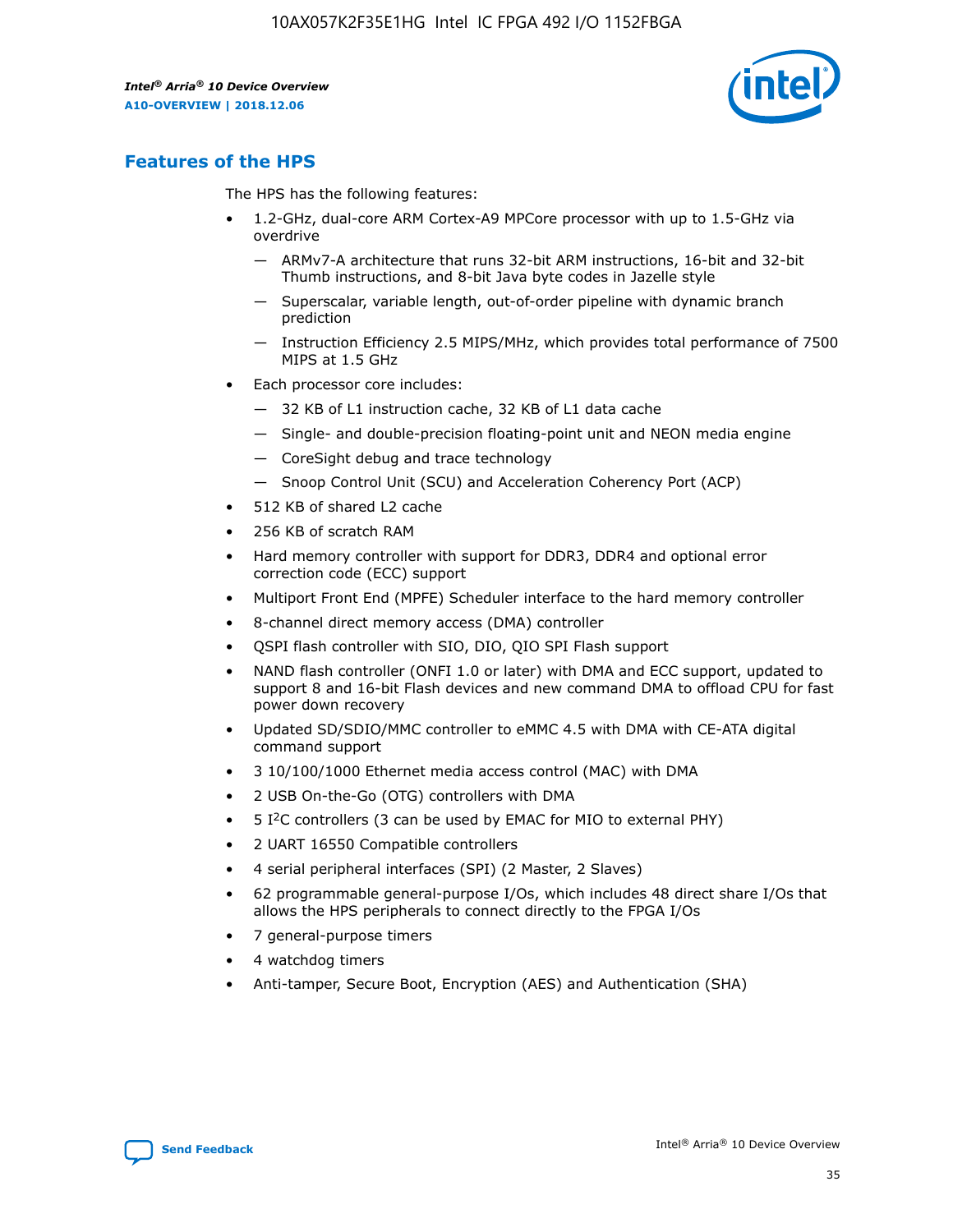

## **System Peripherals and Debug Access Port**

Each Ethernet MAC, USB OTG, NAND flash controller, and SD/MMC controller module has an integrated DMA controller. For modules without an integrated DMA controller, an additional DMA controller module provides up to eight channels of high-bandwidth data transfers. Peripherals that communicate off-chip are multiplexed with other peripherals at the HPS pin level. This allows you to choose which peripherals interface with other devices on your PCB.

The debug access port provides interfaces to industry standard JTAG debug probes and supports ARM CoreSight debug and core traces to facilitate software development.

#### **HPS–FPGA AXI Bridges**

The HPS–FPGA bridges, which support the Advanced Microcontroller Bus Architecture (AMBA) Advanced eXtensible Interface (AXI™) specifications, consist of the following bridges:

- FPGA-to-HPS AMBA AXI bridge—a high-performance bus supporting 32, 64, and 128 bit data widths that allows the FPGA fabric to issue transactions to slaves in the HPS.
- HPS-to-FPGA Avalon/AMBA AXI bridge—a high-performance bus supporting 32, 64, and 128 bit data widths that allows the HPS to issue transactions to slaves in the FPGA fabric.
- Lightweight HPS-to-FPGA AXI bridge—a lower latency 32 bit width bus that allows the HPS to issue transactions to soft peripherals in the FPGA fabric. This bridge is primarily used for control and status register (CSR) accesses to peripherals in the FPGA fabric.

The HPS–FPGA AXI bridges allow masters in the FPGA fabric to communicate with slaves in the HPS logic, and vice versa. For example, the HPS-to-FPGA AXI bridge allows you to share memories instantiated in the FPGA fabric with one or both microprocessors in the HPS, while the FPGA-to-HPS AXI bridge allows logic in the FPGA fabric to access the memory and peripherals in the HPS.

Each HPS–FPGA bridge also provides asynchronous clock crossing for data transferred between the FPGA fabric and the HPS.

#### **HPS SDRAM Controller Subsystem**

The HPS SDRAM controller subsystem contains a multiport SDRAM controller and DDR PHY that are shared between the FPGA fabric (through the FPGA-to-HPS SDRAM interface), the level 2 (L2) cache, and the level 3 (L3) system interconnect. The FPGA-to-HPS SDRAM interface supports AMBA AXI and Avalon® Memory-Mapped (Avalon-MM) interface standards, and provides up to six individual ports for access by masters implemented in the FPGA fabric.

The HPS SDRAM controller supports up to 3 masters (command ports), 3x 64-bit read data ports and 3x 64-bit write data ports.

To maximize memory performance, the SDRAM controller subsystem supports command and data reordering, deficit round-robin arbitration with aging, and high-priority bypass features.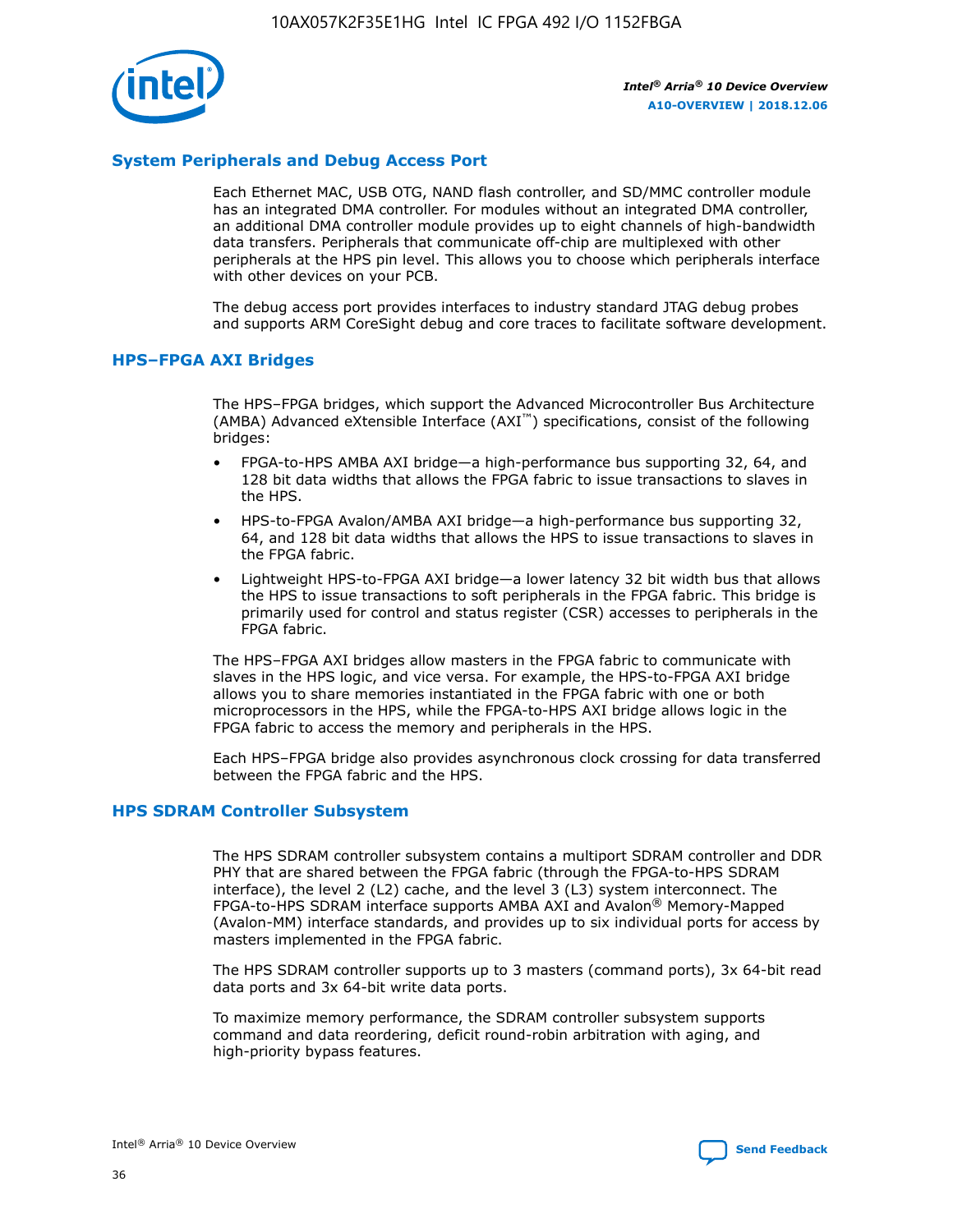

## **FPGA Configuration and HPS Booting**

The FPGA fabric and HPS in the SoC FPGA must be powered at the same time. You can reduce the clock frequencies or gate the clocks to reduce dynamic power.

Once powered, the FPGA fabric and HPS can be configured independently thus providing you with more design flexibility:

- You can boot the HPS independently. After the HPS is running, the HPS can fully or partially reconfigure the FPGA fabric at any time under software control. The HPS can also configure other FPGAs on the board through the FPGA configuration controller.
- Configure the FPGA fabric first, and then boot the HPS from memory accessible to the FPGA fabric.

## **Hardware and Software Development**

For hardware development, you can configure the HPS and connect your soft logic in the FPGA fabric to the HPS interfaces using the Platform Designer system integration tool in the Intel Quartus Prime software.

For software development, the ARM-based SoC FPGA devices inherit the rich software development ecosystem available for the ARM Cortex-A9 MPCore processor. The software development process for Intel SoC FPGAs follows the same steps as those for other SoC devices from other manufacturers. Support for Linux\*, VxWorks\*, and other operating systems are available for the SoC FPGAs. For more information on the operating systems support availability, contact the Intel FPGA sales team.

You can begin device-specific firmware and software development on the Intel SoC FPGA Virtual Target. The Virtual Target is a fast PC-based functional simulation of a target development system—a model of a complete development board. The Virtual Target enables the development of device-specific production software that can run unmodified on actual hardware.

## **Dynamic and Partial Reconfiguration**

The Intel Arria 10 devices support dynamic and partial reconfiguration. You can use dynamic and partial reconfiguration simultaneously to enable seamless reconfiguration of both the device core and transceivers.

## **Dynamic Reconfiguration**

You can reconfigure the PMA and PCS blocks while the device continues to operate. This feature allows you to change the data rates, protocol, and analog settings of a channel in a transceiver bank without affecting on-going data transfer in other transceiver banks. This feature is ideal for applications that require dynamic multiprotocol or multirate support.

## **Partial Reconfiguration**

Using partial reconfiguration, you can reconfigure some parts of the device while keeping the device in operation.

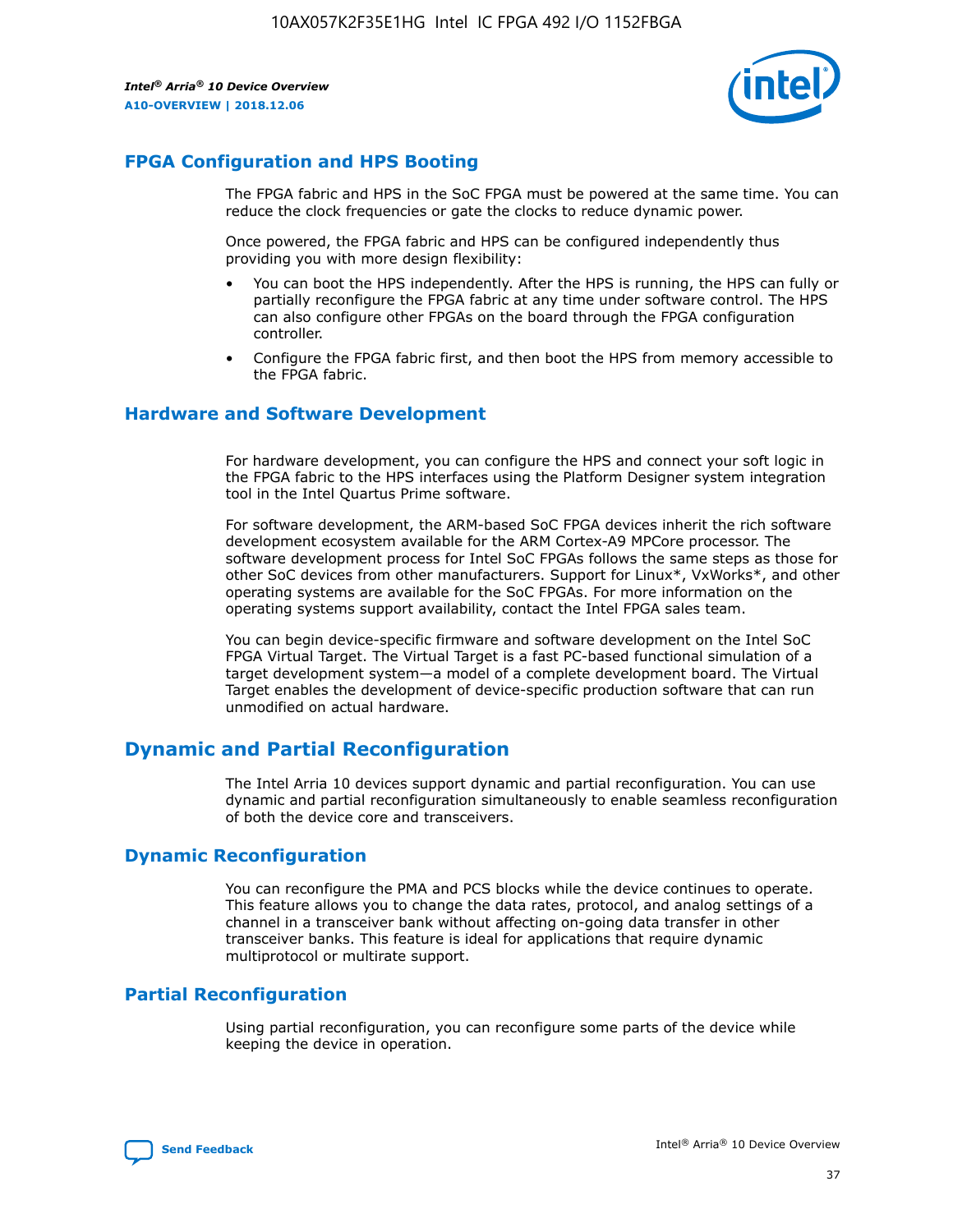

Instead of placing all device functions in the FPGA fabric, you can store some functions that do not run simultaneously in external memory and load them only when required. This capability increases the effective logic density of the device, and lowers cost and power consumption.

In the Intel solution, you do not have to worry about intricate device architecture to perform a partial reconfiguration. The partial reconfiguration capability is built into the Intel Quartus Prime design software, making such time-intensive task simple.

Intel Arria 10 devices support partial reconfiguration in the following configuration options:

- Using an internal host:
	- All supported configuration modes where the FPGA has access to external memory devices such as serial and parallel flash memory.
	- Configuration via Protocol [CvP (PCIe)]
- Using an external host—passive serial (PS), fast passive parallel (FPP) x8, FPP x16, and FPP x32 I/O interface.

# **Enhanced Configuration and Configuration via Protocol**

## **Table 25. Configuration Schemes and Features of Intel Arria 10 Devices**

Intel Arria 10 devices support 1.8 V programming voltage and several configuration schemes.

| <b>Scheme</b>                                                          | <b>Data</b><br><b>Width</b> | <b>Max Clock</b><br>Rate<br>(MHz) | <b>Max Data</b><br>Rate<br>(Mbps)<br>(13) | <b>Decompression</b> | <b>Design</b><br>Security <sup>(1</sup><br>4) | <b>Partial</b><br><b>Reconfiguration</b><br>(15) | <b>Remote</b><br><b>System</b><br><b>Update</b> |
|------------------------------------------------------------------------|-----------------------------|-----------------------------------|-------------------------------------------|----------------------|-----------------------------------------------|--------------------------------------------------|-------------------------------------------------|
| <b>JTAG</b>                                                            | 1 bit                       | 33                                | 33                                        |                      |                                               | Yes(16)                                          |                                                 |
| Active Serial (AS)<br>through the<br>EPCO-L<br>configuration<br>device | 1 bit,<br>4 bits            | 100                               | 400                                       | Yes                  | Yes                                           | $Y_{PS}(16)$                                     | Yes                                             |
| Passive serial (PS)<br>through CPLD or<br>external<br>microcontroller  | 1 bit                       | 100                               | 100                                       | Yes                  | Yes                                           | Yes(16)                                          | Parallel<br>Flash<br>Loader<br>(PFL) IP<br>core |
|                                                                        |                             |                                   |                                           |                      |                                               |                                                  | continued                                       |

<sup>(13)</sup> Enabling either compression or design security features affects the maximum data rate. Refer to the Intel Arria 10 Device Datasheet for more information.

<sup>(14)</sup> Encryption and compression cannot be used simultaneously.

 $(15)$  Partial reconfiguration is an advanced feature of the device family. If you are interested in using partial reconfiguration, contact Intel for support.

 $(16)$  Partial configuration can be performed only when it is configured as internal host.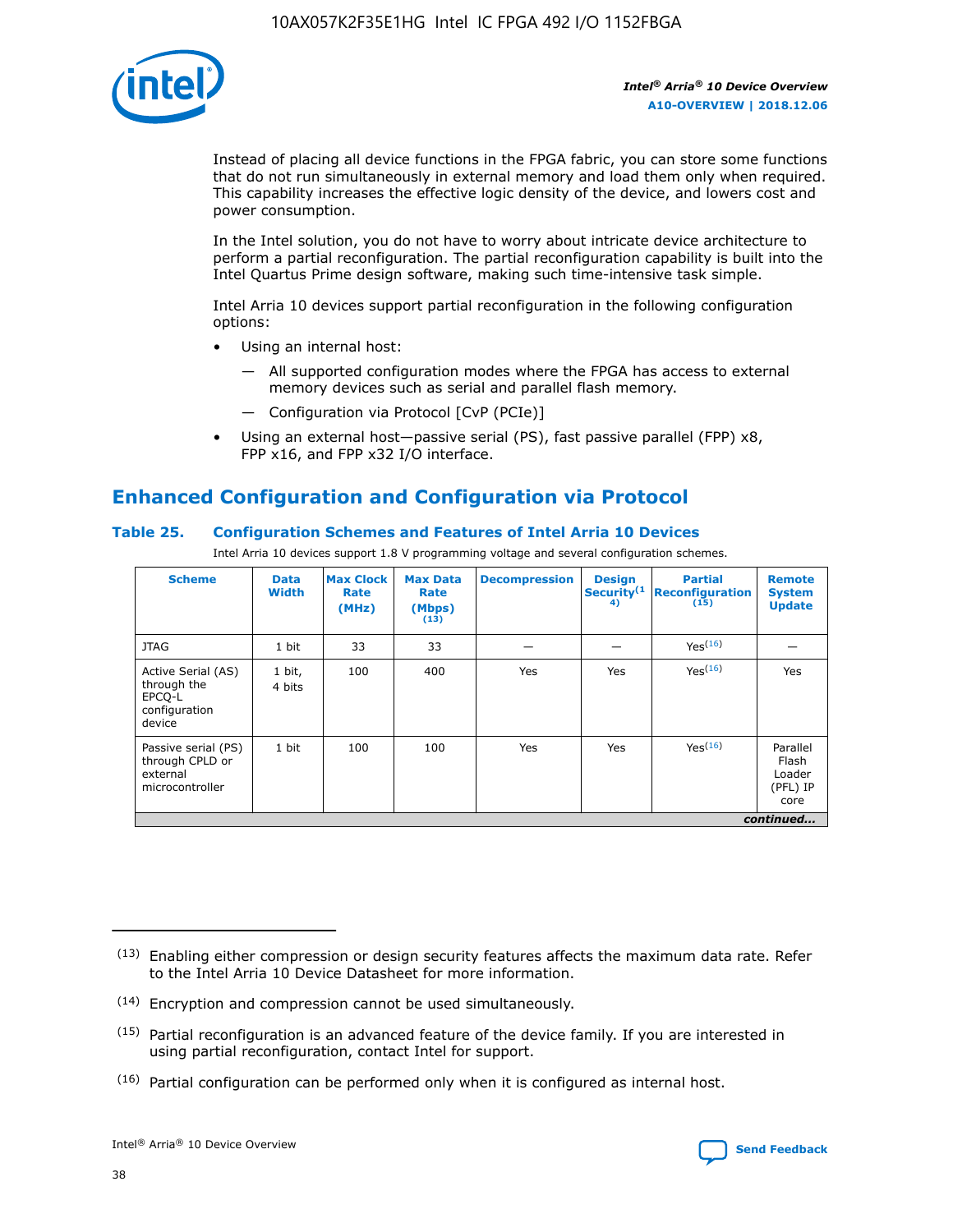

| <b>Scheme</b>                                    | <b>Data</b><br><b>Width</b> | <b>Max Clock</b><br>Rate<br>(MHz) | <b>Max Data</b><br>Rate<br>(Mbps)<br>(13) | <b>Decompression</b> | <b>Design</b><br>Security <sup>(1</sup><br>4) | <b>Partial</b><br><b>Reconfiguration</b><br>(15) | <b>Remote</b><br><b>System</b><br><b>Update</b> |
|--------------------------------------------------|-----------------------------|-----------------------------------|-------------------------------------------|----------------------|-----------------------------------------------|--------------------------------------------------|-------------------------------------------------|
| Fast passive                                     | 8 bits                      | 100                               | 3200                                      | <b>Yes</b>           | Yes                                           | Yes(17)                                          | PFL IP                                          |
| parallel (FPP)<br>through CPLD or                | 16 bits                     |                                   |                                           | Yes                  | Yes                                           |                                                  | core                                            |
| external<br>microcontroller                      | 32 bits                     |                                   |                                           | Yes                  | Yes                                           |                                                  |                                                 |
| Configuration via                                | 16 bits                     | 100                               | 3200                                      | Yes                  | Yes                                           | Yes <sup>(17)</sup>                              |                                                 |
| <b>HPS</b>                                       | 32 bits                     |                                   |                                           | Yes                  | Yes                                           |                                                  |                                                 |
| Configuration via<br>Protocol [CvP<br>$(PCIe^*)$ | x1, x2,<br>x4, x8<br>lanes  |                                   | 8000                                      | Yes                  | Yes                                           | Yes <sup>(16)</sup>                              |                                                 |

You can configure Intel Arria 10 devices through PCIe using Configuration via Protocol (CvP). The Intel Arria 10 CvP implementation conforms to the PCIe 100 ms power-up-to-active time requirement.

#### **Related Information**

[Configuration via Protocol \(CvP\) Implementation in Intel FPGAs User Guide](https://www.intel.com/content/www/us/en/programmable/documentation/dsu1441819344145.html#dsu1442269728522) Provides more information about the CvP configuration scheme.

# **SEU Error Detection and Correction**

Intel Arria 10 devices offer robust and easy-to-use single-event upset (SEU) error detection and correction circuitry.

The detection and correction circuitry includes protection for Configuration RAM (CRAM) programming bits and user memories. The CRAM is protected by a continuously running CRC error detection circuit with integrated ECC that automatically corrects one or two errors and detects higher order multi-bit errors. When more than two errors occur, correction is available through reloading of the core programming file, providing a complete design refresh while the FPGA continues to operate.

The physical layout of the Intel Arria 10 CRAM array is optimized to make the majority of multi-bit upsets appear as independent single-bit or double-bit errors which are automatically corrected by the integrated CRAM ECC circuitry. In addition to the CRAM protection, the M20K memory blocks also include integrated ECC circuitry and are layout-optimized for error detection and correction. The MLAB does not have ECC.

(14) Encryption and compression cannot be used simultaneously.

<sup>(17)</sup> Supported at a maximum clock rate of 100 MHz.



 $(13)$  Enabling either compression or design security features affects the maximum data rate. Refer to the Intel Arria 10 Device Datasheet for more information.

 $(15)$  Partial reconfiguration is an advanced feature of the device family. If you are interested in using partial reconfiguration, contact Intel for support.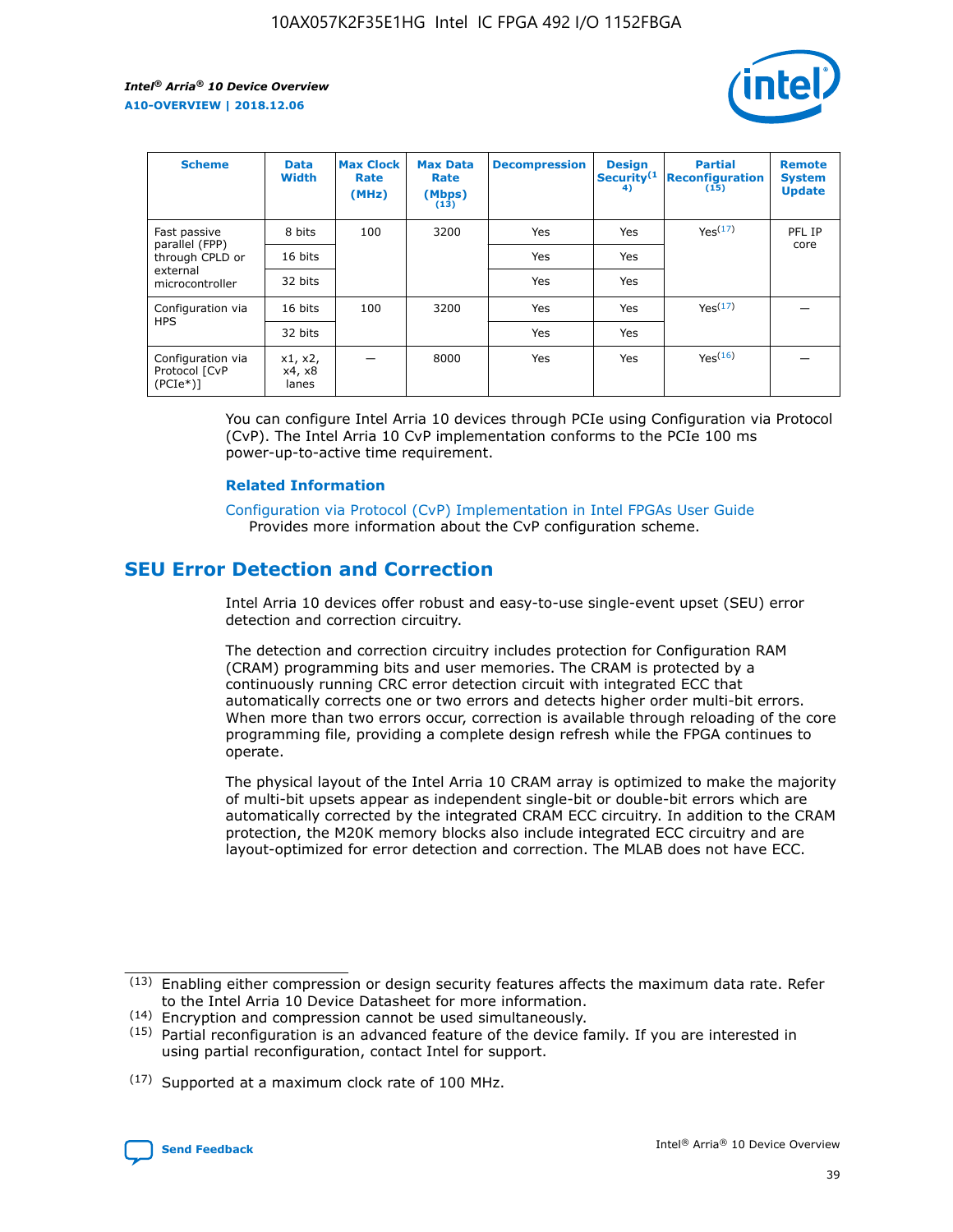

## **Power Management**

Intel Arria 10 devices leverage the advanced 20 nm process technology, a low 0.9 V core power supply, an enhanced core architecture, and several optional power reduction techniques to reduce total power consumption by as much as 40% compared to Arria V devices and as much as 60% compared to Stratix V devices.

The optional power reduction techniques in Intel Arria 10 devices include:

- **SmartVID**—a code is programmed into each device during manufacturing that allows a smart regulator to operate the device at lower core  $V_{CC}$  while maintaining performance
- **Programmable Power Technology**—non-critical timing paths are identified by the Intel Quartus Prime software and the logic in these paths is biased for low power instead of high performance
- **Low Static Power Options**—devices are available with either standard static power or low static power while maintaining performance

Furthermore, Intel Arria 10 devices feature Intel's industry-leading low power transceivers and include a number of hard IP blocks that not only reduce logic resources but also deliver substantial power savings compared to soft implementations. In general, hard IP blocks consume up to 90% less power than the equivalent soft logic implementations.

# **Incremental Compilation**

The Intel Quartus Prime software incremental compilation feature reduces compilation time and helps preserve performance to ease timing closure. The incremental compilation feature enables the partial reconfiguration flow for Intel Arria 10 devices.

Incremental compilation supports top-down, bottom-up, and team-based design flows. This feature facilitates modular, hierarchical, and team-based design flows where different designers compile their respective design sections in parallel. Furthermore, different designers or IP providers can develop and optimize different blocks of the design independently. These blocks can then be imported into the top level project.

# **Document Revision History for Intel Arria 10 Device Overview**

| <b>Document</b><br><b>Version</b> | <b>Changes</b>                                                                                                                                                                                                                                                              |
|-----------------------------------|-----------------------------------------------------------------------------------------------------------------------------------------------------------------------------------------------------------------------------------------------------------------------------|
| 2018.12.06                        | Added links to Intel Arria 10 device errata documents.<br>Removed automotive temperature option from the Intel Arria 10 GX devices.<br>Removed -3 fabric speed grade from the Intel Arria 10 GT devices.<br>Updated power options for the Intel Arria 10 GX and GT devices. |
| 2018.04.09                        | Updated the lowest $V_{CC}$ from 0.83 V to 0.82 V in the topic listing a summary of the device features.                                                                                                                                                                    |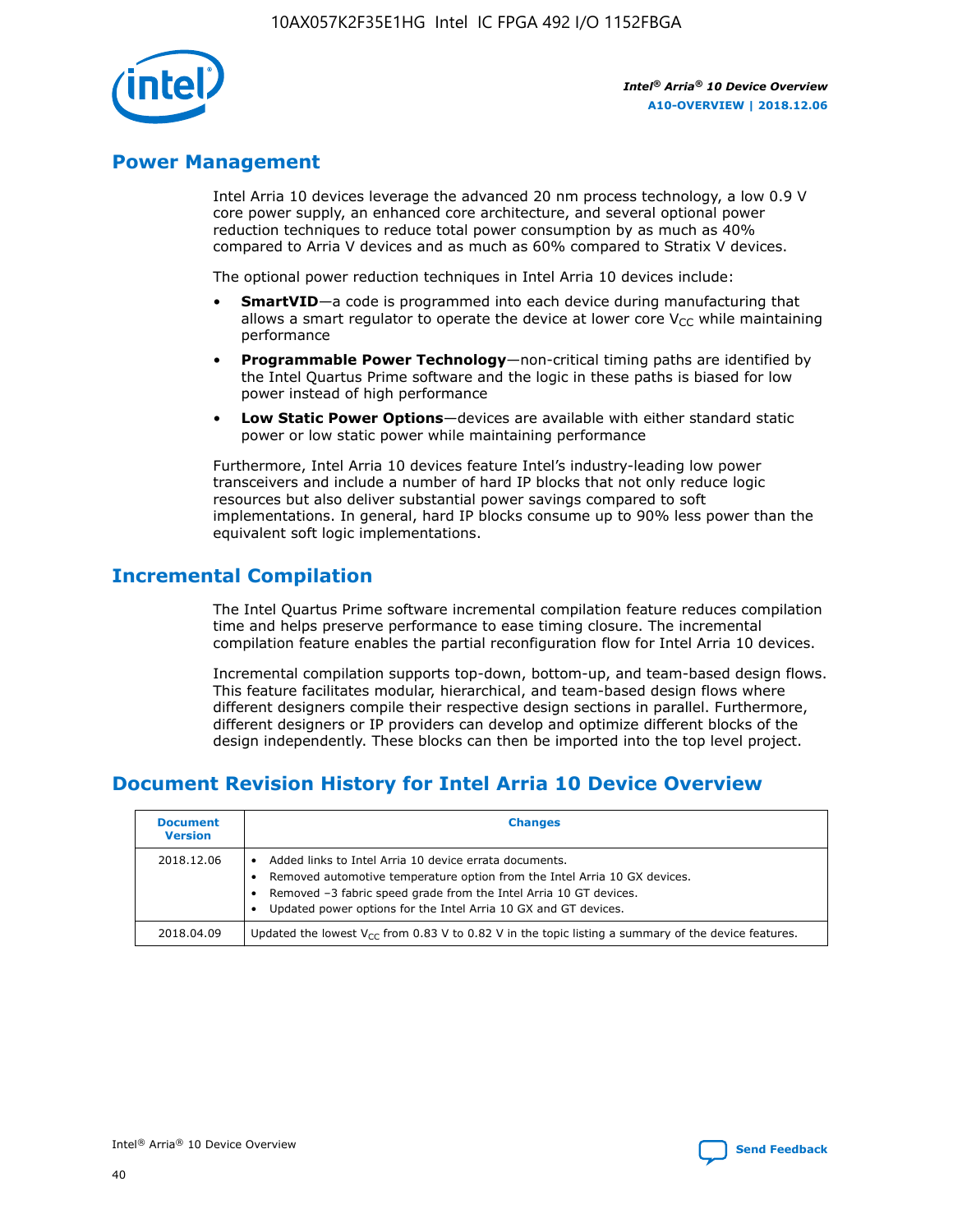*Intel® Arria® 10 Device Overview* **A10-OVERVIEW | 2018.12.06**



| <b>Date</b>    | <b>Version</b> | <b>Changes</b>                                                                                                                                                                                                                                                                                                                                                                                                                                                                                                                                                                                                                                                                                                                                                                                                                                                                                                                                                            |
|----------------|----------------|---------------------------------------------------------------------------------------------------------------------------------------------------------------------------------------------------------------------------------------------------------------------------------------------------------------------------------------------------------------------------------------------------------------------------------------------------------------------------------------------------------------------------------------------------------------------------------------------------------------------------------------------------------------------------------------------------------------------------------------------------------------------------------------------------------------------------------------------------------------------------------------------------------------------------------------------------------------------------|
| January 2018   | 2018.01.17     | Updated the maximum data rate for HPS (Intel Arria 10 SX devices<br>external memory interface DDR3 controller from 2,166 Mbps to 2,133<br>Mbps.<br>Updated maximum frequency supported for half rate QDRII and QDRII<br>+ SRAM to 633 MHz in Memory Standards Supported by the Soft<br>Memory Controller table.<br>Updated transceiver backplane capability to 12.5 Gbps.<br>$\bullet$<br>Removed transceiver speed grade 5 in Sample Ordering Core and<br>Available Options for Intel Arria 10 GX Devices figure.<br>Removed package code 40, low static power, SmartVID, industrial, and<br>military operating temperature support from Sample Ordering Core and<br>Available Options for Intel Arria 10 GT Devices figure.<br>Updated short reach transceiver rate for Intel Arria 10 GT devices to<br>25.8 Gbps.<br>Removed On-Die Instrumentation - EyeQ and Jitter Margin Tool<br>support from PMA Features of the Transceivers in Intel Arria 10 Devices<br>table. |
| September 2017 | 2017.09.20     | Updated the maximum speed of the DDR4 external memory interface from<br>1,333 MHz/2,666 Mbps to 1,200 MHz/2,400 Mbps.                                                                                                                                                                                                                                                                                                                                                                                                                                                                                                                                                                                                                                                                                                                                                                                                                                                     |
| July 2017      | 2017.07.13     | Corrected the automotive temperature range in the figure showing the<br>available options for the Intel Arria 10 GX devices from "-40°C to 100°C"<br>to "-40°C to 125°C".                                                                                                                                                                                                                                                                                                                                                                                                                                                                                                                                                                                                                                                                                                                                                                                                 |
| July 2017      | 2017.07.06     | Added automotive temperature option to Intel Arria 10 GX device family.                                                                                                                                                                                                                                                                                                                                                                                                                                                                                                                                                                                                                                                                                                                                                                                                                                                                                                   |
| May 2017       | 2017.05.08     | Corrected protocol names with "1588" to "IEEE 1588v2".<br>$\bullet$<br>Updated the vertical migration table to remove vertical migration<br>$\bullet$<br>between Intel Arria 10 GX and Intel Arria 10 SX device variants.<br>Removed all "Preliminary" marks.<br>$\bullet$                                                                                                                                                                                                                                                                                                                                                                                                                                                                                                                                                                                                                                                                                                |
| March 2017     | 2017.03.15     | Removed the topic about migration from Intel Arria 10 to Intel Stratix<br>10 devices.<br>Rebranded as Intel.<br>$\bullet$                                                                                                                                                                                                                                                                                                                                                                                                                                                                                                                                                                                                                                                                                                                                                                                                                                                 |
| October 2016   | 2016.10.31     | Removed package F36 from Intel Arria 10 GX devices.<br>Updated Intel Arria 10 GT sample ordering code and maximum GX<br>$\bullet$<br>transceiver count. Intel Arria 10 GT devices are available only in the<br>SF45 package option with a maximum of 72 transceivers.                                                                                                                                                                                                                                                                                                                                                                                                                                                                                                                                                                                                                                                                                                     |
| May 2016       | 2016.05.02     | Updated the FPGA Configuration and HPS Booting topic.<br>$\bullet$<br>Remove V <sub>CC</sub> PowerManager from the Summary of Features, Power<br>Management and Arria 10 Device Variants and packages topics. This<br>feature is no longer supported in Arria 10 devices.<br>Removed LPDDR3 from the Memory Standards Supported by the HPS<br>Hard Memory Controller table in the Memory Standards Supported by<br>Intel Arria 10 Devices topic. This standard is only supported by the<br>FPGA.<br>Removed transceiver speed grade 5 from the Device Variants and<br>Packages topic for Arria 10 GX and SX devices.                                                                                                                                                                                                                                                                                                                                                      |
| February 2016  | 2016.02.11     | Changed the maximum Arria 10 GT datarate to 25.8 Gbps and the<br>minimum datarate to 1 Gbps globally.<br>Revised the state for Core clock networks in the Summary of Features<br>$\bullet$<br>topic.<br>Changed the transceiver parameters in the "Summary of Features for<br>$\bullet$<br>Arria 10 Devices" table.<br>• Changed the transceiver parameters in the "Maximum Resource Counts<br>for Arria 10 GT Devices" table.<br>Changed the package availability for GT devices in the "Package Plan<br>for Arria 10 GT Devices" table.<br>Changed the package configurations for GT devices in the "Migration"<br>Capability Across Arria 10 Product Lines" figure.<br>continued                                                                                                                                                                                                                                                                                       |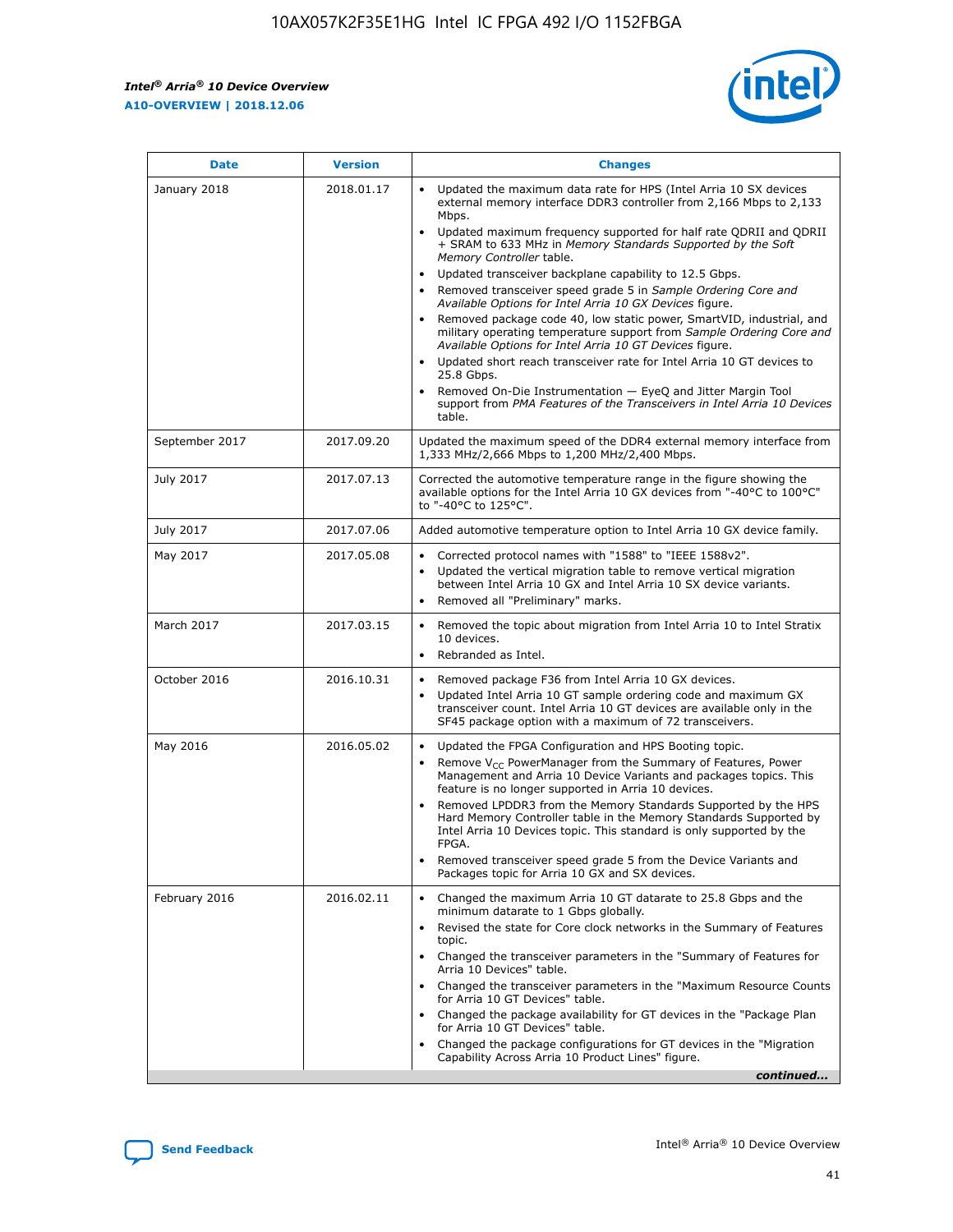

| <b>Date</b>   | <b>Version</b> | <b>Changes</b>                                                                                                                                                               |
|---------------|----------------|------------------------------------------------------------------------------------------------------------------------------------------------------------------------------|
|               |                | • Changed transceiver parameters in the "Low Power Serial Transceivers"<br>section.                                                                                          |
|               |                | • Changed the transceiver descriptions in the "Device Variants for the<br>Arria 10 Device Family" table.                                                                     |
|               |                | Changed the "Sample Ordering Code and Available Options for Arria 10<br>$\bullet$<br>GT Devices" figure.                                                                     |
|               |                | Changed the datarates for GT devices in the "PMA Features" section.                                                                                                          |
|               |                | Changed the datarates for GT devices in the "PCS Features" section.<br>$\bullet$                                                                                             |
| December 2015 | 2015.12.14     | Updated the number of M20K memory blocks for Arria 10 GX 660 from<br>2133 to 2131 and corrected the total RAM bit from 48,448 Kb to<br>48,408 Kb.                            |
|               |                | Corrected the number of DSP blocks for Arria 10 GX 660 from 1688 to<br>1687 in the table listing floating-point arithmetic resources.                                        |
| November 2015 | 2015.11.02     | Updated the maximum resources for Arria 10 GX 220, GX 320, GX 480,<br>$\bullet$<br>GX 660, SX 220, SX 320, SX 480, and SX 660.                                               |
|               |                | • Updated resource count for Arria 10 GX 320, GX 480, GX 660, SX 320,<br>SX 480, a SX 660 devices in Number of Multipliers in Intel Arria 10<br><b>Devices</b> table.        |
|               |                | Updated the available options for Arria 10 GX, GT, and SX.                                                                                                                   |
|               |                | Changed instances of Quartus II to Quartus Prime.<br>$\bullet$                                                                                                               |
| June 2015     | 2015.06.15     | Corrected label for Intel Arria 10 GT product lines in the vertical migration<br>figure.                                                                                     |
| May 2015      | 2015.05.15     | Corrected the DDR3 half rate and quarter rate maximum frequencies in the<br>table that lists the memory standards supported by the Intel Arria 10 hard<br>memory controller. |
| May 2015      | 2015.05.04     | • Added support for 13.5G JESD204b in the Summary of Features table.<br>• Added a link to Arria 10 GT Channel Usage in the Arria 10 GT Package<br>Plan topic.                |
|               |                | • Added a note to the table, Maximum Resource Counts for Arria 10 GT<br>devices.                                                                                             |
|               |                | • Updated the power requirements of the transceivers in the Low Power<br>Serial Transceivers topic.                                                                          |
| January 2015  | 2015.01.23     | • Added floating point arithmetic features in the Summary of Features<br>table.                                                                                              |
|               |                | • Updated the total embedded memory from 38.38 megabits (Mb) to<br>65.6 Mb.                                                                                                  |
|               |                | • Updated the table that lists the memory standards supported by Intel<br>Arria 10 devices.                                                                                  |
|               |                | Removed support for DDR3U, LPDDR3 SDRAM, RLDRAM 2, and DDR2.                                                                                                                 |
|               |                | Moved RLDRAM 3 support from hard memory controller to soft memory<br>controller. RLDRAM 3 support uses hard PHY with soft memory<br>controller.                              |
|               |                | Added soft memory controller support for QDR IV.<br>٠                                                                                                                        |
|               |                | Updated the maximum resource count table to include the number of<br>hard memory controllers available in each device variant.                                               |
|               |                | Updated the transceiver PCS data rate from 12.5 Gbps to 12 Gbps.<br>$\bullet$                                                                                                |
|               |                | Updated the max clock rate of PS, FPP x8, FPP x16, and Configuration<br>via HPS from 125 MHz to 100 MHz.                                                                     |
|               |                | Added a feature for fractional synthesis PLLs: PLL cascading.                                                                                                                |
|               |                | Updated the HPS programmable general-purpose I/Os from 54 to 62.<br>$\bullet$<br>continued                                                                                   |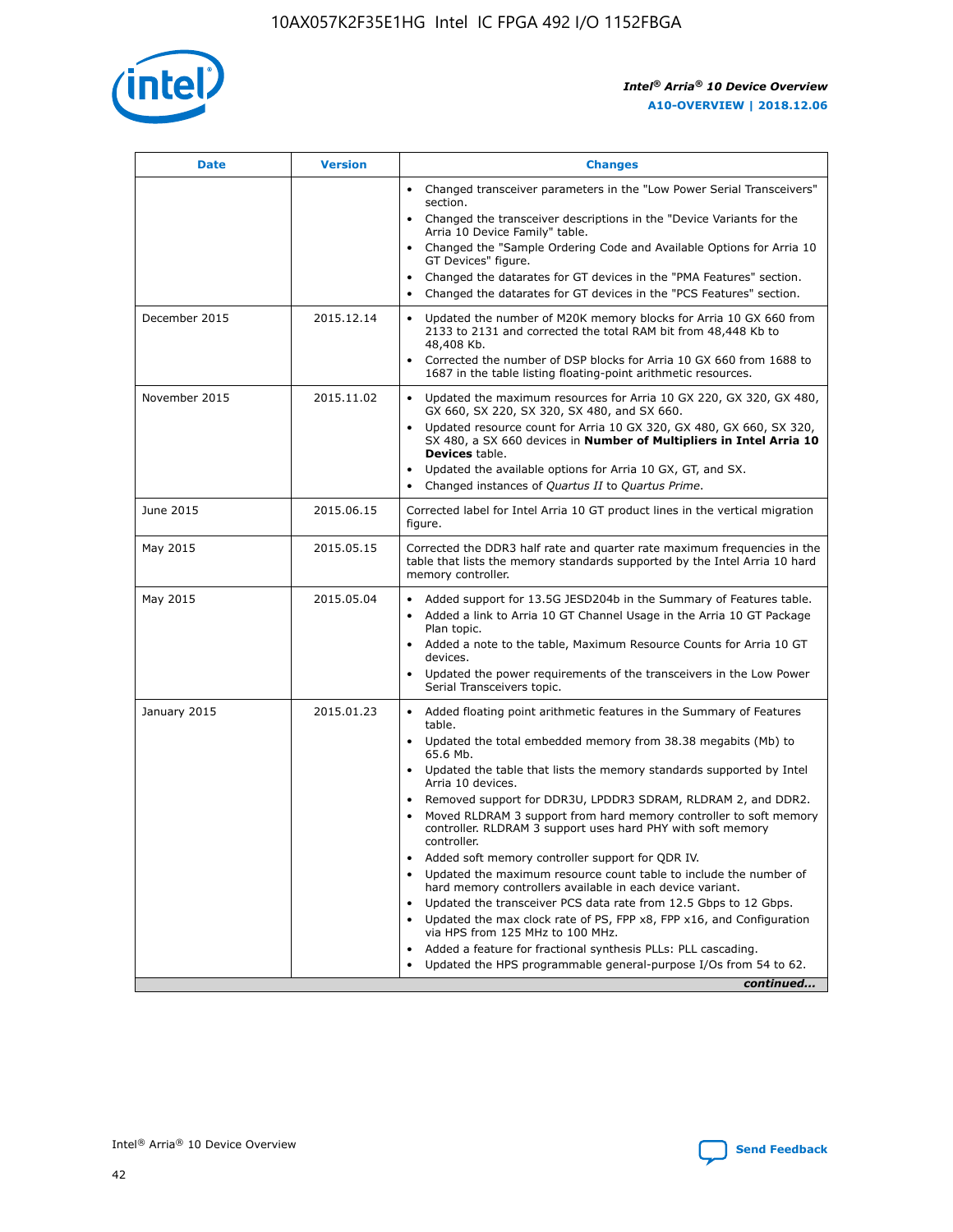r



| <b>Date</b>    | <b>Version</b> | <b>Changes</b>                                                                                                                                                                                                                                                                                                                                                                                                                                                                                                                         |
|----------------|----------------|----------------------------------------------------------------------------------------------------------------------------------------------------------------------------------------------------------------------------------------------------------------------------------------------------------------------------------------------------------------------------------------------------------------------------------------------------------------------------------------------------------------------------------------|
| September 2014 | 2014.09.30     | Corrected the 3 V I/O and LVDS I/O counts for F35 and F36 packages<br>of Arria 10 GX.<br>Corrected the 3 V I/O, LVDS I/O, and transceiver counts for the NF40<br>package of the Arria GX 570 and 660.<br>Removed 3 V I/O, LVDS I/O, and transceiver counts for the NF40<br>package of the Arria GX 900 and 1150. The NF40 package is not<br>available for Arria 10 GX 900 and 1150.                                                                                                                                                    |
| August 2014    | 2014.08.18     | Updated Memory (Kb) M20K maximum resources for Arria 10 GX 660<br>devices from 42,660 to 42,620.<br>Added GPIO columns consisting of LVDS I/O Bank and 3V I/O Bank in<br>$\bullet$<br>the Package Plan table.<br>Added how to use memory interface clock frequency higher than 533<br>$\bullet$<br>MHz in the I/O vertical migration.<br>Added information to clarify that RLDRAM3 support uses hard PHY with<br>$\bullet$<br>soft memory controller.<br>Added variable precision DSP blocks support for floating-point<br>arithmetic. |
| June 2014      | 2014.06.19     | Updated number of dedicated I/Os in the HPS block to 17.                                                                                                                                                                                                                                                                                                                                                                                                                                                                               |
| February 2014  | 2014.02.21     | Updated transceiver speed grade options for GT devices in Figure 2.                                                                                                                                                                                                                                                                                                                                                                                                                                                                    |
| February 2014  | 2014.02.06     | Updated data rate for Arria 10 GT devices from 28.1 Gbps to 28.3 Gbps.                                                                                                                                                                                                                                                                                                                                                                                                                                                                 |
| December 2013  | 2013.12.10     | Updated the HPS memory standards support from LPDDR2 to LPDDR3.<br>Updated HPS block diagram to include dedicated HPS I/O and FPGA<br>$\bullet$<br>Configuration blocks as well as repositioned SD/SDIO/MMC, DMA, SPI<br>and NAND Flash with ECC blocks.                                                                                                                                                                                                                                                                               |
| December 2013  | 2013.12.02     | Initial release.                                                                                                                                                                                                                                                                                                                                                                                                                                                                                                                       |